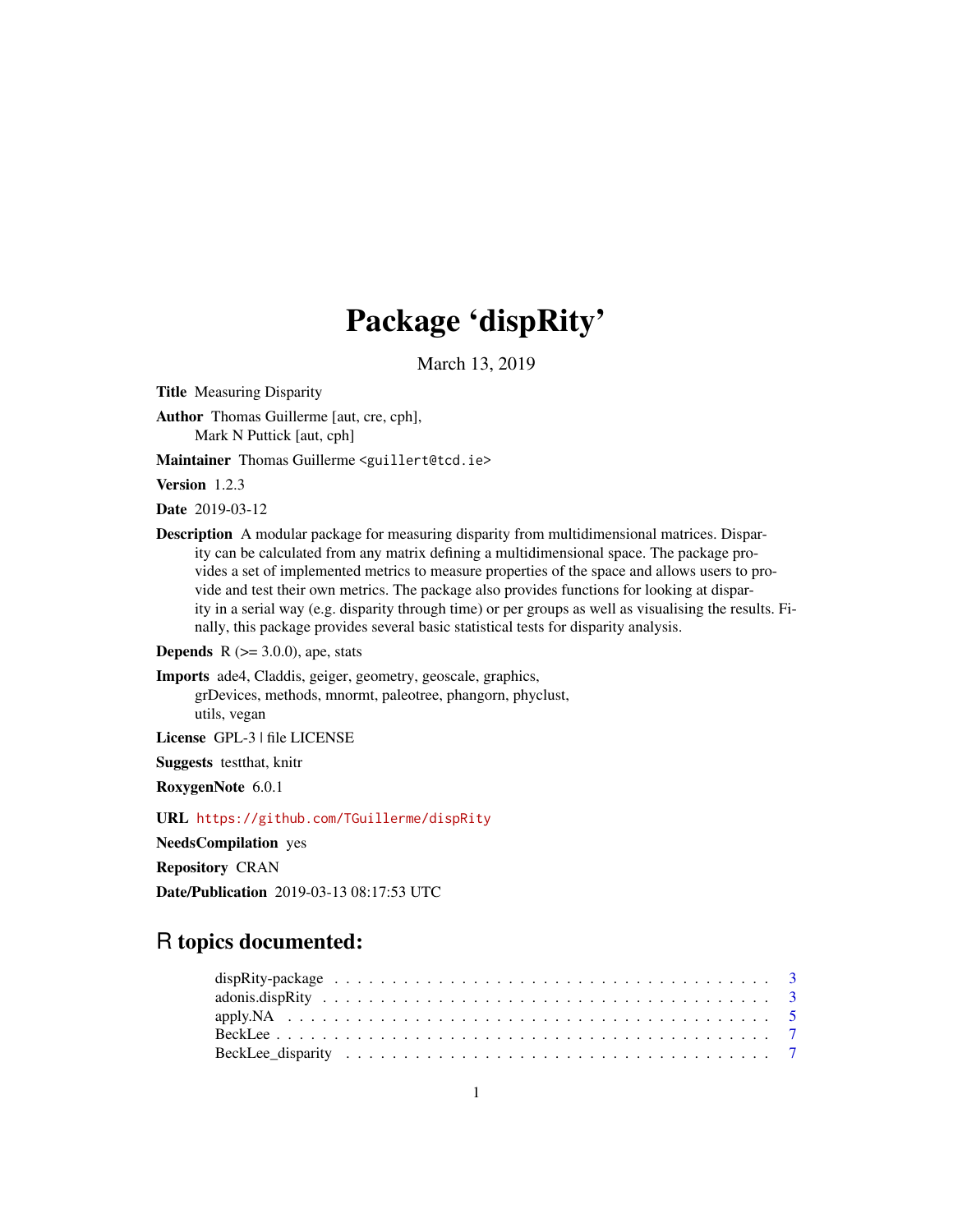|                                                                                                                                                                                                                                               | 8  |
|-----------------------------------------------------------------------------------------------------------------------------------------------------------------------------------------------------------------------------------------------|----|
|                                                                                                                                                                                                                                               | 9  |
|                                                                                                                                                                                                                                               | 11 |
|                                                                                                                                                                                                                                               | 12 |
|                                                                                                                                                                                                                                               | 13 |
|                                                                                                                                                                                                                                               | 15 |
|                                                                                                                                                                                                                                               | 16 |
|                                                                                                                                                                                                                                               | 17 |
|                                                                                                                                                                                                                                               | 18 |
|                                                                                                                                                                                                                                               | 19 |
|                                                                                                                                                                                                                                               | 21 |
|                                                                                                                                                                                                                                               | 22 |
|                                                                                                                                                                                                                                               | 24 |
| $dispRity.per.group \dots \dots \dots \dots \dots \dots \dots \dots \dots \dots \dots \dots \dots \dots \dots \dots$                                                                                                                          | 27 |
|                                                                                                                                                                                                                                               | 28 |
|                                                                                                                                                                                                                                               | 30 |
|                                                                                                                                                                                                                                               | 31 |
|                                                                                                                                                                                                                                               | 32 |
|                                                                                                                                                                                                                                               | 33 |
|                                                                                                                                                                                                                                               | 34 |
|                                                                                                                                                                                                                                               | 35 |
|                                                                                                                                                                                                                                               | 36 |
|                                                                                                                                                                                                                                               | 37 |
|                                                                                                                                                                                                                                               | 38 |
|                                                                                                                                                                                                                                               | 38 |
|                                                                                                                                                                                                                                               | 40 |
|                                                                                                                                                                                                                                               | 41 |
|                                                                                                                                                                                                                                               | 44 |
|                                                                                                                                                                                                                                               | 46 |
|                                                                                                                                                                                                                                               | 49 |
|                                                                                                                                                                                                                                               | 50 |
|                                                                                                                                                                                                                                               | 51 |
|                                                                                                                                                                                                                                               | 53 |
| $plot. dispRity$                                                                                                                                                                                                                              | 54 |
|                                                                                                                                                                                                                                               | 56 |
|                                                                                                                                                                                                                                               |    |
|                                                                                                                                                                                                                                               |    |
| sim.morpho                                                                                                                                                                                                                                    | 59 |
| size.subsets<br>and a constitution of the constitution of the constitution of the constitution of the constitution of the constitution of the constitution of the constitution of the constitution of the constitution of the constitution of | 61 |
|                                                                                                                                                                                                                                               | 62 |
|                                                                                                                                                                                                                                               | 63 |
|                                                                                                                                                                                                                                               | 64 |
|                                                                                                                                                                                                                                               | 65 |
|                                                                                                                                                                                                                                               | 67 |
|                                                                                                                                                                                                                                               | 69 |
|                                                                                                                                                                                                                                               |    |

**Index**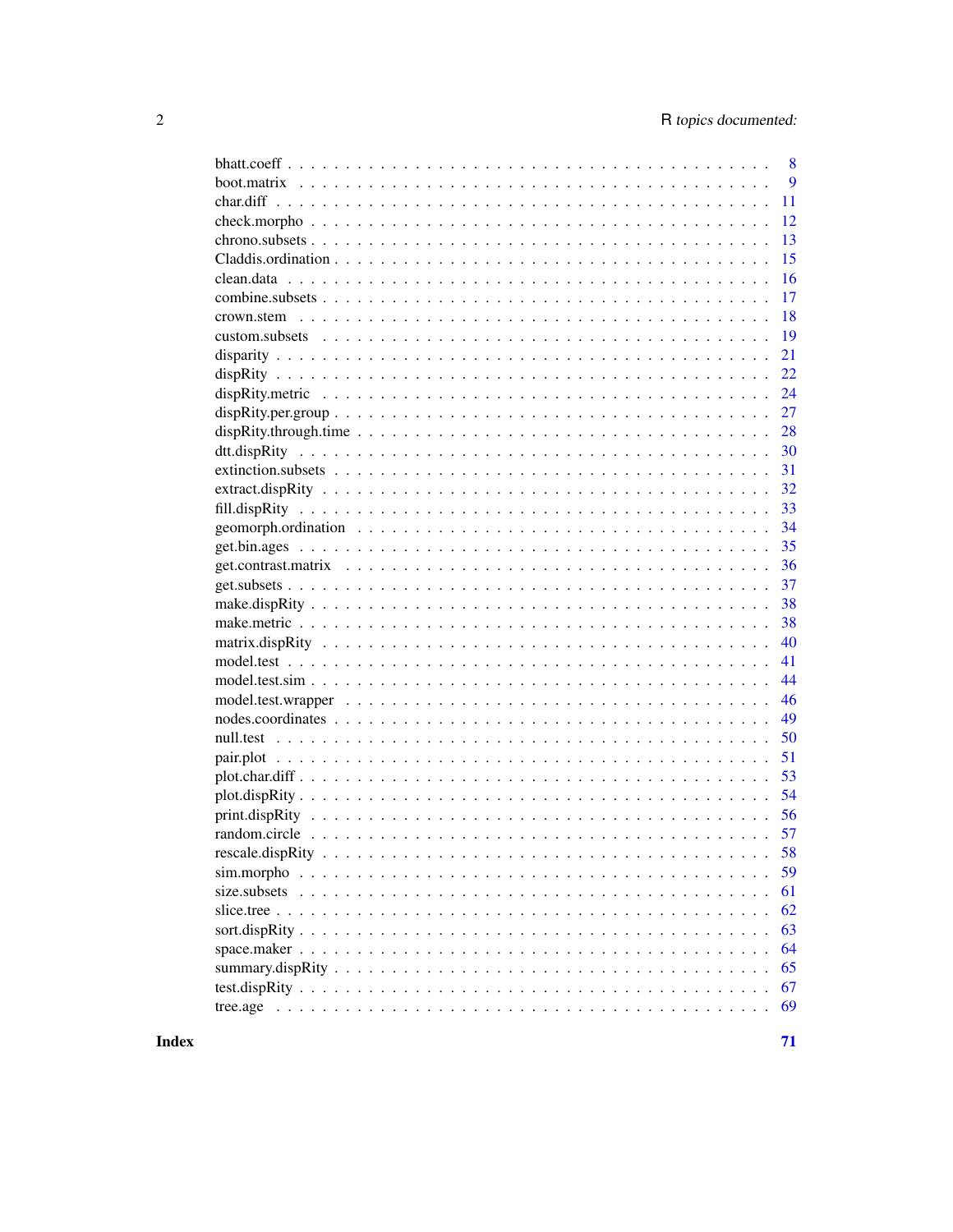<span id="page-2-0"></span>dispRity-package *Measuring Disparity in R*

#### Description

A modular package for measuring disparity from multidimensional matrices. Disparity can be calculated from any matrix defining a multidimensional space. The package provides a set of implemented metrics to measure properties of the space and allows users to provide and test their own metrics. The package also provides functions for looking at disparity in a serial way (e.g. disparity through time) or per groups as well as visualising the results. Finally, this package provides several basic statistical tests for disparity analysis.

# Author(s)

Thomas Guillerme <guillert@tcd.ie>

adonis.dispRity *adonis dispRity (from* vegan::adonis*)*

#### Description

Passing dispRity objects to the [adonis](#page-0-0) function from the vegan package.

#### Usage

```
adonis.dispRity(data, formula = matrix \sim group, method = "euclidean", ...,
 warn = TRUE)
```

| data    | A dispractly object with subsets                                                                                        |
|---------|-------------------------------------------------------------------------------------------------------------------------|
| formula | The model formula (default is matrix $\sim$ group, see details)                                                         |
| method  | The distance method to be passed to adon is and eventually to vegdist (see<br>$details - default method = "euclidean")$ |
| $\cdot$ | Any optional arguments to be passed to adonis                                                                           |
| warn    | logical, whether to print internal warnings (TRUE; default - advised) or not<br>(FALSE).                                |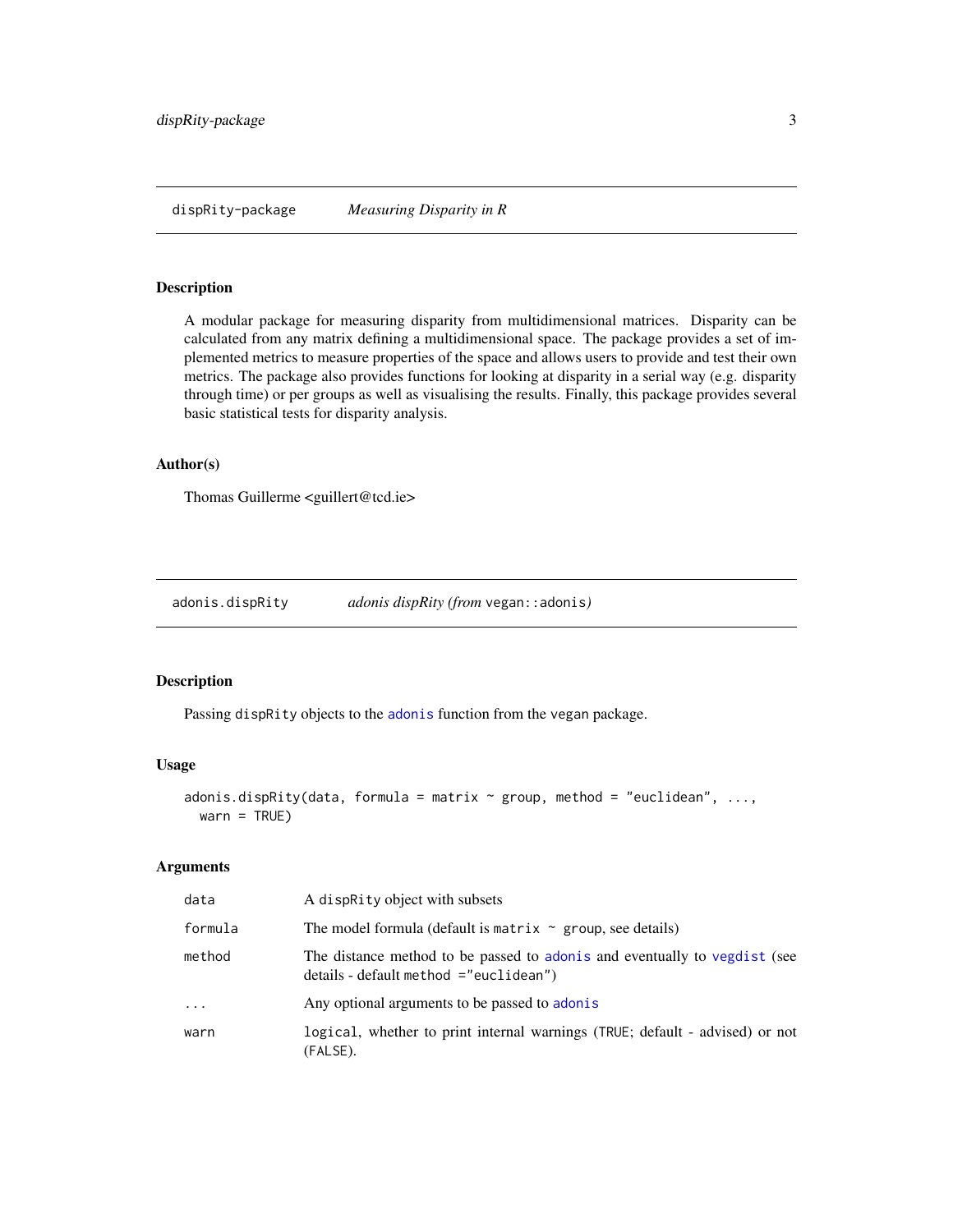The first element of the formula (the response) must be called matrix and the predictors must be existing in the subsets of the dispRity object.

If data\$matrix is not a distance matrix, distance is calculated using the [dist](#page-0-0) function. The type of distance can be passed via the standard method argument that will be recycled by [adonis](#page-0-0).

If the dispRity data has custom subsets with a single group, the formula is set to matrix  $\sim$  group.

If the dispRity data has custom subsets with multiple group categories (separated by a dot, e.g. c("group1.cat1", "group1.cat2", "group2.catA", "group2.catB") being two groups with two categories each), the default formula is matrix  $\sim$  first\_group but can be set to any combination (e.g. matrix  $\sim$  first\_group + second\_group).

If the dispRity data has time subsets, the predictor is automatically set to time.

#### Author(s)

Thomas Guillerme

#### See Also

[adonis](#page-0-0), [test.dispRity](#page-66-1), [custom.subsets](#page-18-1), [chrono.subsets](#page-12-1). [test.dispRity](#page-66-1), [custom.subsets](#page-18-1), [chrono.subsets](#page-12-1)

#### Examples

## Adonis with one groups

```
## Generating a random character matrix
character_matrix <- sim.morpho(rtree(20), 50, rates = c(rnorm, 1, 0))
## Calculating the distance matrix
distance_matrix <- as.matrix(dist(character_matrix))
## Creating two groups
random_groups \le list("group1" = 1:10, "group2" = 11:20)
```

```
## Generating a dispRity object
random_disparity <- custom.subsets(distance_matrix, random_groups)
## Running a default NPMANOVA
adonis.dispRity(random_disparity)
```
## Adonis with multiple groups

```
## Creating a random matrix
random_matrix \leq matrix(data = rnorm(90), nrow = 10,
                    dimnames = list(letters[1:10]))
## Creating two groups with two states each
groups \leq as.data.frame(matrix(data = c(rep(1,5), rep(2,5), rep(c(1,2), 5)),
        nrow = 10, ncol = 2, dimnames = list(lefters[1:10], c("g1", "g2"))))
```
## Creating the dispRity object multi\_groups <- custom.subsets(random\_matrix, groups)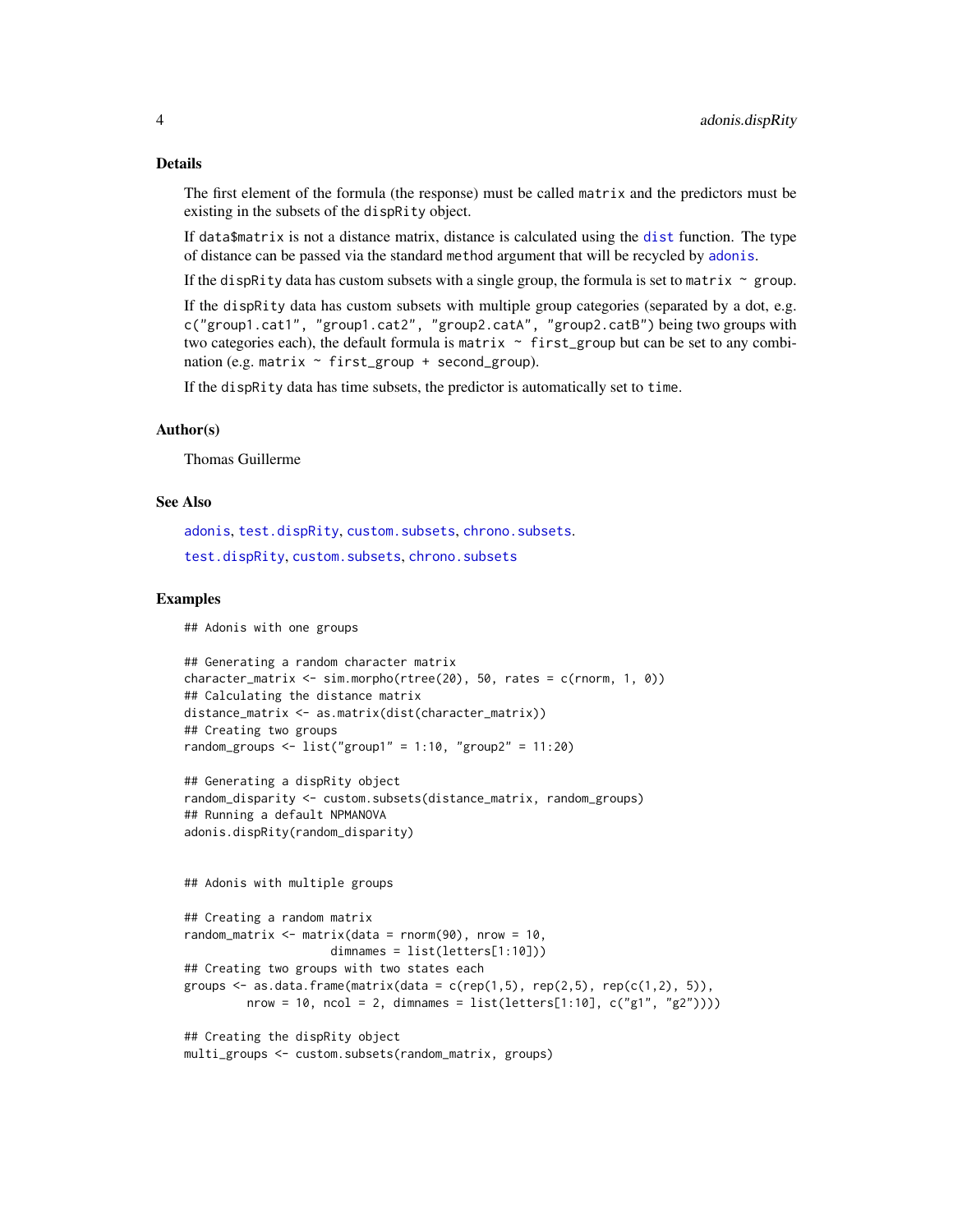#### <span id="page-4-0"></span>apply. NA 5

```
## Running the NPMANOVA
adonis.dispRity(multi_groups, matrix \sim g1 + g2)
## Adonis with time
## Creating time series
data(BeckLee_mat50)
data(BeckLee_tree)
data(BeckLee_ages)
time_subsets <- chrono.subsets(BeckLee_mat50, BeckLee_tree,
     method = "discrete", inc.nodes = FALSE, time = c(100, 85, 65, 0),
    FADLAD = BeckLee_ages)
## Running the NPMANOVA with time as a predictor
adonis.dispRity(time_subsets, matrix ~ time)
## Running the NPMANOVA with each time bin as a predictor
adonis.dispRity(time_subsets, matrix ~ chrono.subsets)
```
apply.NA *Apply inapplicable characters to a matrix.*

# Description

Apply inapplicable characters to discrete morphological matrix.

# Usage

```
apply.NA(matrix, NAs, tree, invariant = FALSE, verbose = FALSE)
```

| matrix     | A discrete morphological matrix.                                                                                                                                                                                                                             |
|------------|--------------------------------------------------------------------------------------------------------------------------------------------------------------------------------------------------------------------------------------------------------------|
| <b>NAs</b> | Either a numeric value of how many characters to make inapplicable or vector<br>of characters inapplicability source (either "character" or "clade"; see de-<br>tails). The length of this vector must be at maximum half the total number of<br>characters. |
| tree       | If any inapplicable source is "clade", a tree from where to select the clades.                                                                                                                                                                               |
| invariant  | Whether to allow invariant sites among the characters with inapplicable data.<br>If invariant = FALSE the algorithm will try to remove such characters (if<br>possible).                                                                                     |
| verbose    | Whether to be verbose or not.                                                                                                                                                                                                                                |
| $\cdots$   | Any additional arguments.                                                                                                                                                                                                                                    |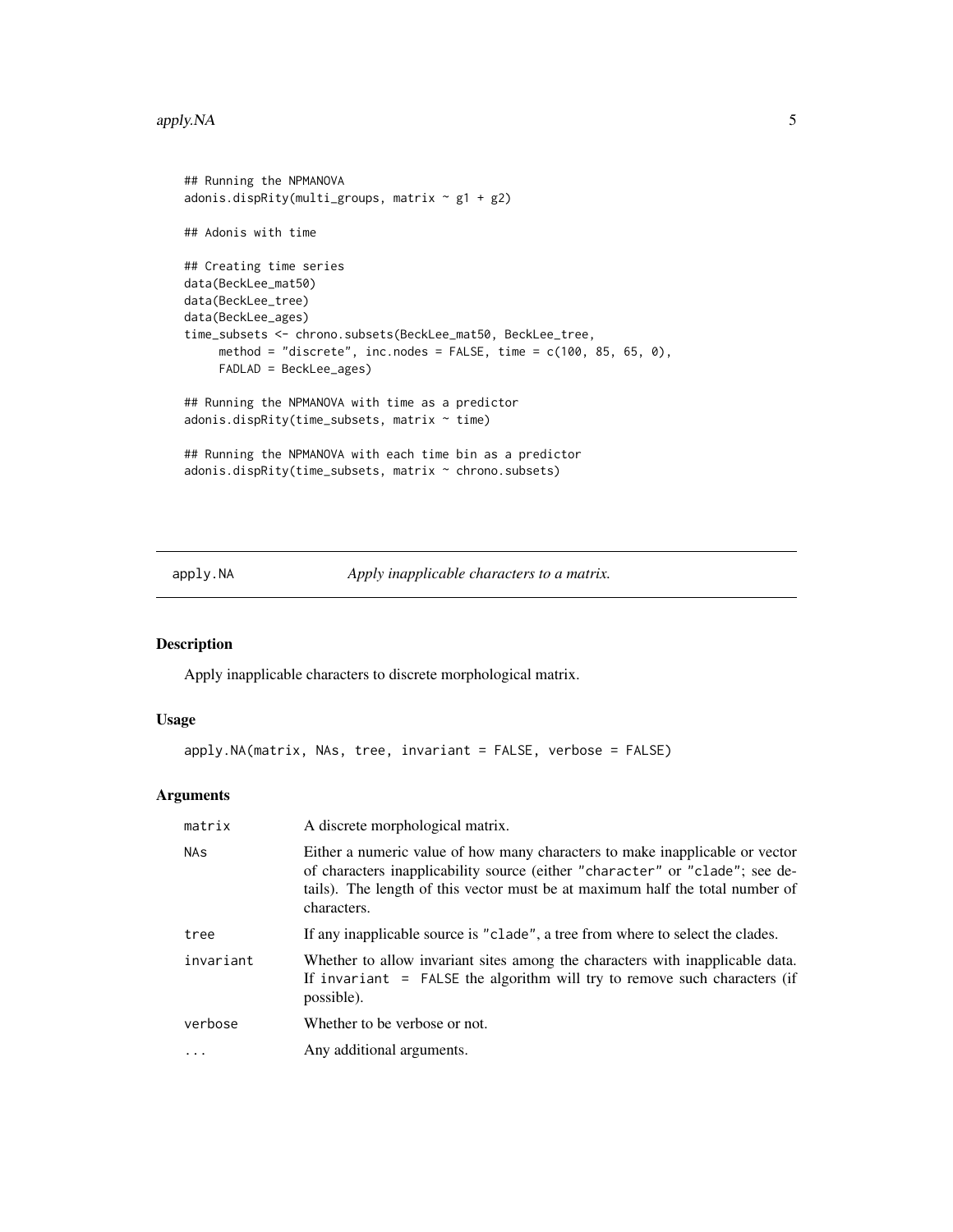If the NAs argument is a numeric value n, generates n characters with inapplicable data based on the "clade" source.

The NAs argument intakes a vector of character inapplicability source rendering a number of characters inapplicable using the following sources:

"character" draws inapplicable characters directly from the character matrix, ignoring the phylogeny (i.e. for a random character X, an other random character Y will have inapplicable characters for each character states 0 for character X).

"clade" draws inapplicable characters from the phylogeny: it will randomly apply inapplicable characters states for some characters by randomly selecting clades from the provided tree. The algorithm randomly assigns an inapplicable token for this character for all taxa in this clade or all taxa outside this clade.

For example NAs = c(rep("character", 2), rep("clade", 2)) will generate 4 characters with inapplicable data, two using previous characters and two other using random clades.

# Author(s)

Thomas Guillerme

# See Also

[sim.morpho](#page-58-1)

#### Examples

```
set.seed(4)
## A random tree with 15 tips
tree \le rcoal(15)
## setting up the parameters
my_rates = c(rgamma, rate = 10, shape = 5)
my\_substitutions = c(runif, 2, 2)## A Mk matrix (10*50)
matrixMk <- sim.morpho(tree, characters = 100, model = "ER",
     states = c(0.85, 0.15), rates = my_rates, invariant = FALSE)
## Setting the number and source of inapplicable characters
my_inapplicables <- c(rep("character", 5), rep("clade", 5))
## Apply some inapplicable characters to the matrix
matrix <- apply.NA(matrixMk, my_inapplicables, tree, verbose = TRUE)
```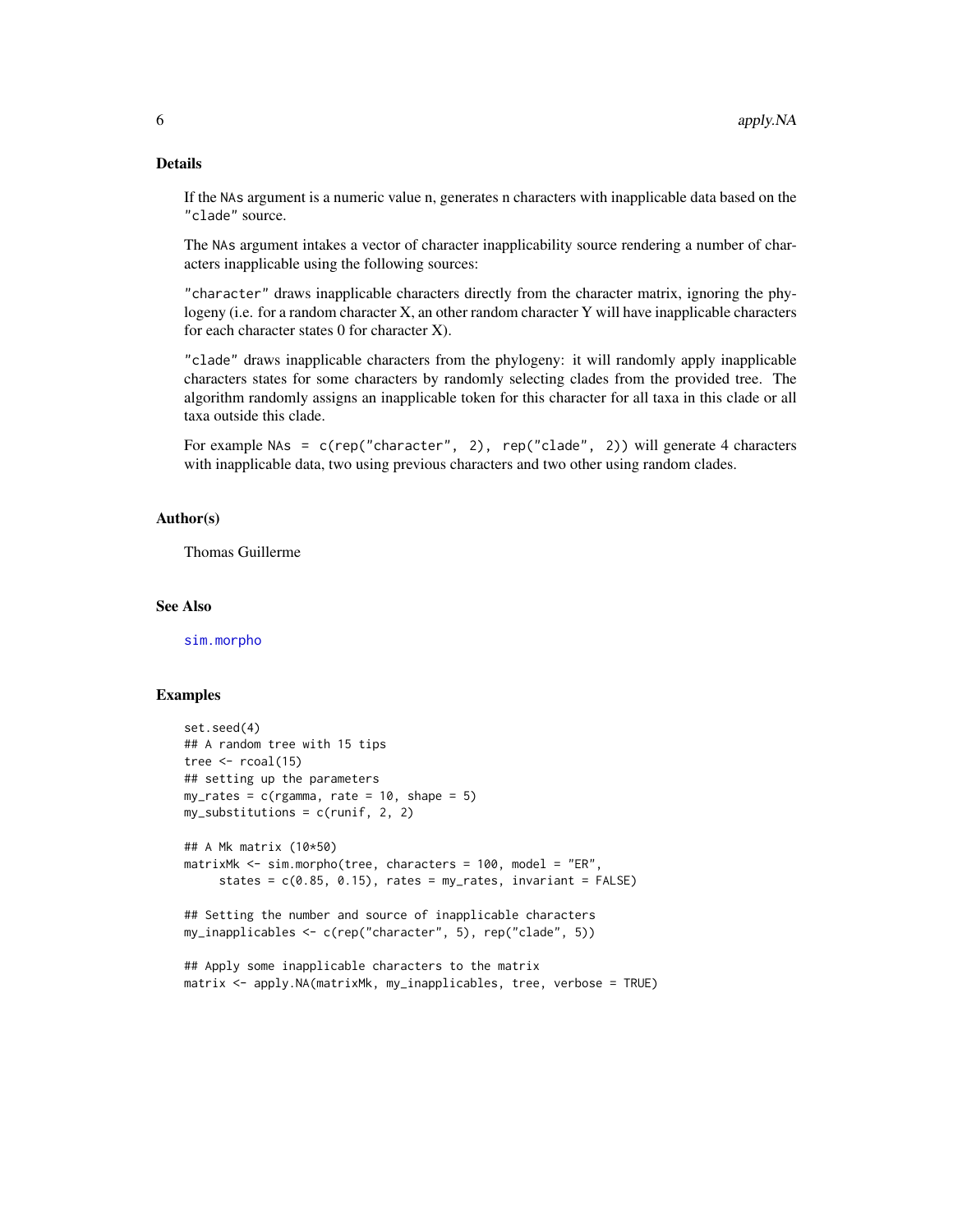<span id="page-6-1"></span><span id="page-6-0"></span>

# Description

Example datasets from Beck and Lee 2014.

# Format

three matrices and one phylogenetic tree.

# Details

- BeckLee\_tree A phylogenetic tree with 50 living and fossil taxa
- BeckLee\_mat50 The ordinated matrix based on the 50 taxa cladistic distances
- BeckLee\_mat99 The ordinated matrix based on the 50 taxa + 49 nodes cladistic distances
- BeckLee\_ages A list of first and last occurrence data for fossil taxa
- BeckLee\_disparity a dispRity object with estimated sum of variances in 120 time bins, boostrapped 100 times from the Beck and Lee data

#### Source

<http://rspb.royalsocietypublishing.org/content/281/1793/20141278.short>

#### References

Beck RMD & Lee MSY. 2014. Ancient dates or accelerated rates? Morphological clocks and the antiquity of placental mammals. Proc. R. Soc. B 2014 281 20141278; DOI: 10.1098/rspb.2014.1278

# See Also

BeckLee\_disparity disparity

BeckLee\_disparity *BeckLee\_disparity*

#### Description

An example of a dispRity object.

# Format

one dispRity object.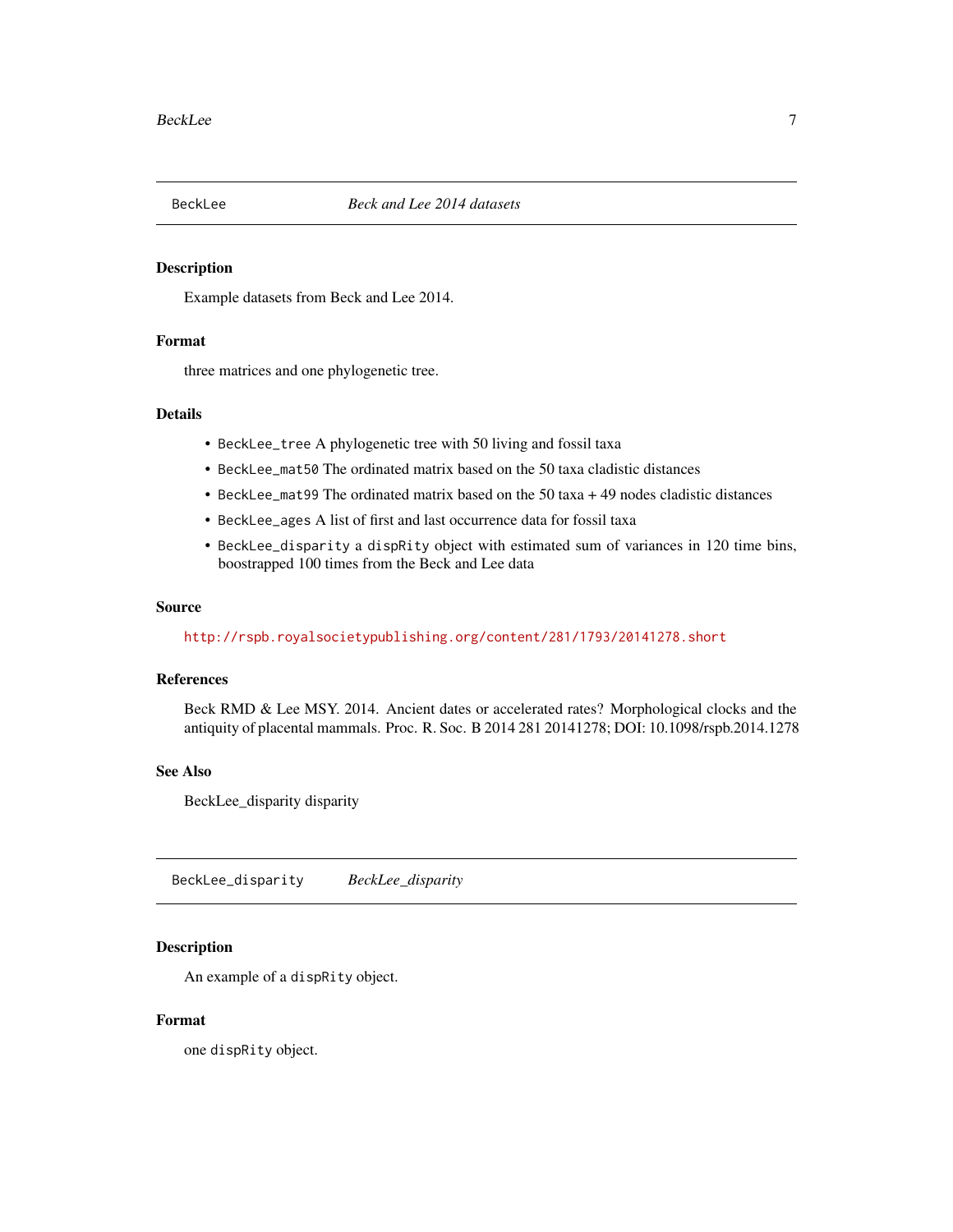<span id="page-7-0"></span>This matrix is based on the [BeckLee](#page-6-1) dataset and split into 120 continuous subsets (chrono. subsets). It was bootstrapped 100 times ([boot.matrix](#page-8-1)) with four rarefaction levels. Disparity was calculated as the [sum](#page-0-0) of the [variances](#page-23-1) ([dispRity](#page-21-1)).

# See Also

BeckLee disparity

#### Examples

```
## Not run:
## Loading the data
data(BeckLee_mat99)
data(BeckLee_tree)
data(BeckLee_ages)
## Creating the 7 subsets
subsets <- chrono.subsets(BeckLee_mat99, BeckLee_tree,
                          time = seq(from = 0, to = 120, by = 1),method = "continuous", model = "proximity",
                          FADLAD = BeckLee_ages)
## Bootstrapping and rarefying
bootstraps <- boot.matrix(subsets, bootstraps = 100)
## Calculating disparity
BeckLee_disparity <- dispRity(bootstraps, metric = c(sum, variances))
## End(Not run)
```
bhatt.coeff *Bhattacharrya Coefficient*

#### Description

Calculates the probability of overlap between two distributions.

# Usage

bhatt.coeff(x, y, bw = bw.nrd0,  $\dots$ )

| x. v     | two distributions.                                                         |
|----------|----------------------------------------------------------------------------|
| bw       | the bandwidth size, either a numeric or a function (see bw. $nrd\theta$ ). |
| $\cdots$ | optional arguments to be passed to the bw argument.                        |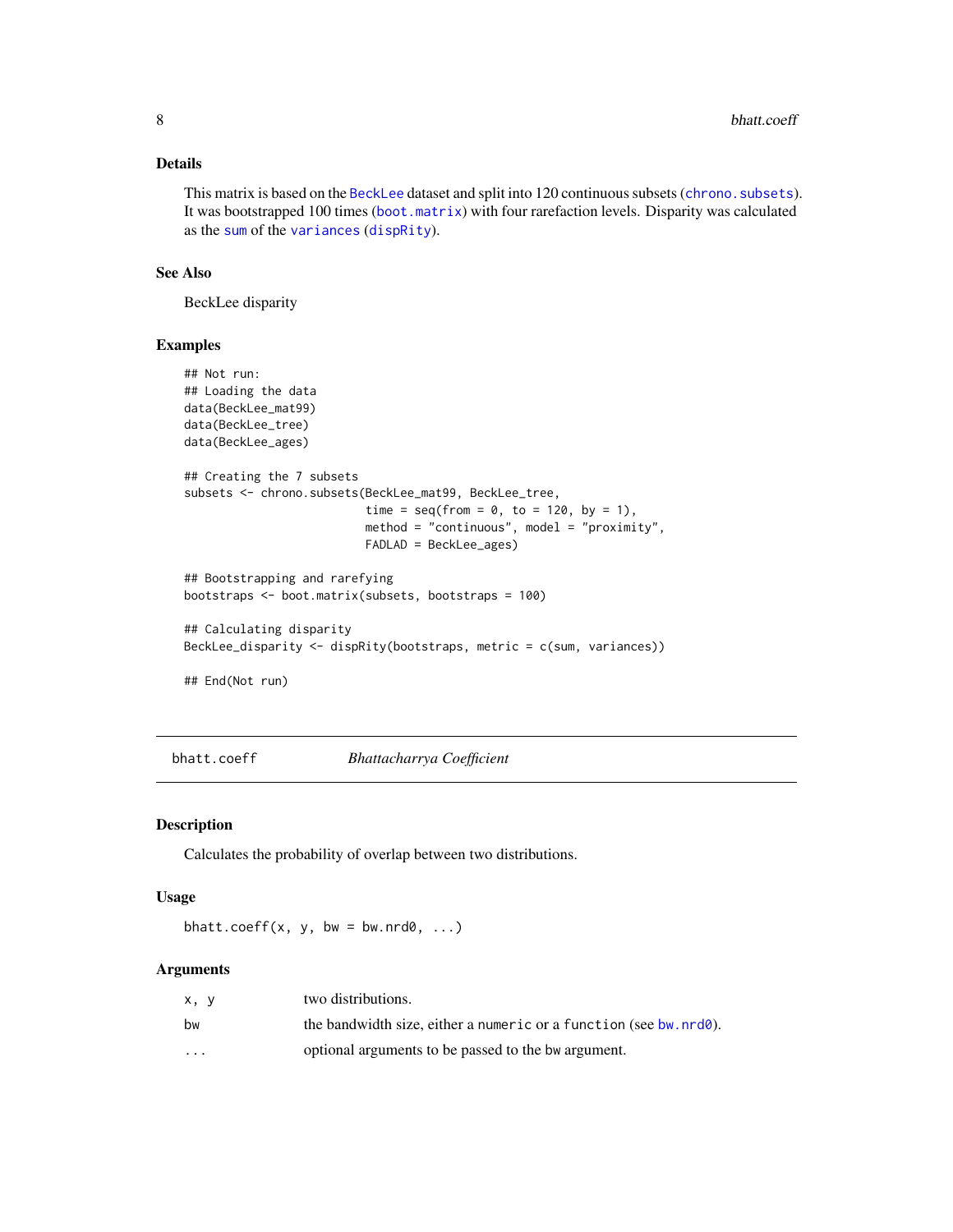#### <span id="page-8-0"></span>boot.matrix 9

# Author(s)

Thomas Guillerme

# References

Bhattacharyya A. 1943. On a measure of divergence between two statistical populations defined by their probability distributions. Bull. Calcutta Math. Soc., 35, pp. 99-109

# See Also

[test.dispRity](#page-66-1), [null.test](#page-49-1).

# Examples

```
## Two dummy distributions
x <- rnorm(1000, 0, 1)
y <- rnorm(1000, 1, 2)
```
## What is the probability of overlap of these distributions? bhatt.coeff(x, y)

<span id="page-8-1"></span>boot.matrix *Bootstraps and rarefies data.*

#### Description

Bootstraps and rarefies either a matrix or a list of matrices.

# Usage

```
boot.matrix(data, bootstraps = 100, rarefaction = FALSE, dimensions,
 verbose = FALSE, boot.type = "full", prob)
```

| data        | A matrix or a list of matrices (typically output from chrono.subsets or cus-<br>tom.subsets - see details).                                                                                                                        |
|-------------|------------------------------------------------------------------------------------------------------------------------------------------------------------------------------------------------------------------------------------|
| bootstraps  | The number of bootstrap pseudoreplicates (default $= 100$ ).                                                                                                                                                                       |
| rarefaction | Either a logical value whether to fully rarefy the data or a set of numeric<br>values used to rarefy the data (see details).                                                                                                       |
| dimensions  | Optional, a numeric value or proportion of the dimensions to keep.                                                                                                                                                                 |
| verbose     | A logical value indicating whether to be verbose or not.                                                                                                                                                                           |
| boot.type   | The bootstrap algorithm to use (default $=$ "full"; see details).                                                                                                                                                                  |
| prob        | Optional, a matrix or a vector of probabilities for each element to be selected<br>during the bootstrap procedure. The matrix or the vector must have a row-<br>names or names attribute that corresponds to the elements in data. |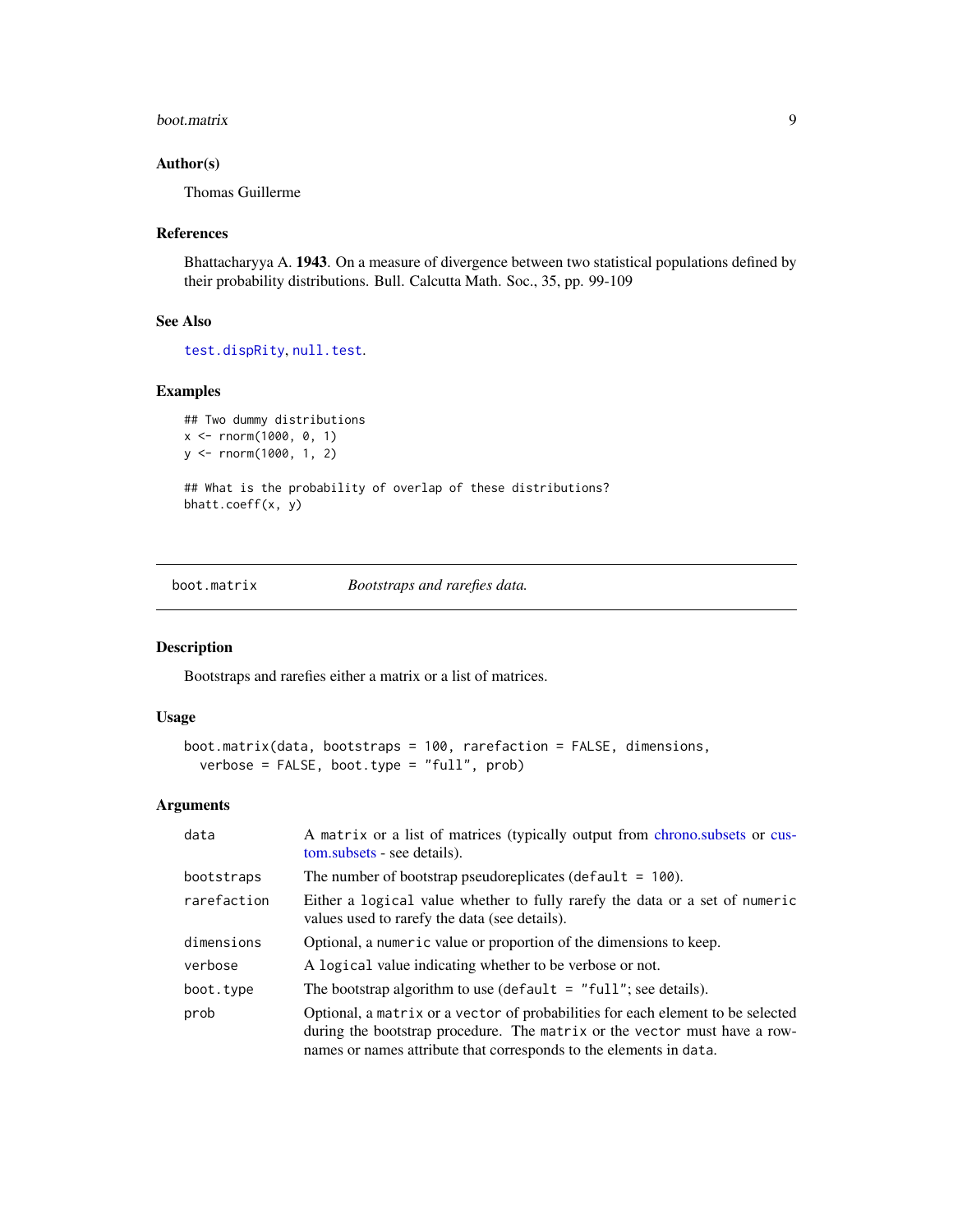data: The data is considered as the multidimensional space and is not transformed (e.g. if ordinated with negative eigen values, no correction is applied to the matrix).

rarefaction: when the input is numeric, the number of elements is set to the value(s) for each bootstrap. If some subsets have fewer elements than the rarefaction value, the subsets is not rarefied. boot.type: the different bootstrap algorithms are:

- "full": resamples all the rows of the matrix and replaces them with a new random sample of rows (with replace = TRUE, meaning all the elements can be duplicated in each bootstrap).
- "single": resamples only one row of the matrix and replaces it with a new randomly sampled row (with replace = FALSE, meaning that only one element can be duplicated in each bootstrap).

prob: This option allows to attribute specific probability to each element to be drawn. A probability of 0 will never sample the element, a probability of 1 will sample. This can also be useful for weighting elements: an element with a weight of 10 will be sampled ten times more. If the argument is a matrix, it must have rownames attrbiutes corresponding to the element names. If the argument is a vector, it must have names attributes corresponding to the element names.

# Value

This function outputs a dispRity object containing:

| matrix  | the multidimensional space (a matrix).                                       |
|---------|------------------------------------------------------------------------------|
| call    | A list containing the called arguments.                                      |
| subsets | A list containing matrices pointing to the elements present in each subsets. |

Use [summary.dispRity](#page-64-1) to summarise the dispRity object.

# Author(s)

Thomas Guillerme

#### See Also

[cust.subsets](#page-18-2), [chrono.subsets](#page-12-1), [dispRity](#page-21-1).

#### Examples

## Load the Beck & Lee 2014 matrix data(BeckLee\_mat50)

```
## Bootstrapping a matrix
## Bootstrapping an ordinated matrix 20 times
boot.matrix(BeckLee_mat50, bootstraps = 20)
## Bootstrapping an ordinated matrix with rarefaction
boot.matrix(BeckLee_mat50, bootstraps = 20, rarefaction = TRUE)
## Bootstrapping an ordinated matrix with only elements 7, 10 and 11 sampled
boot.matrix(BeckLee_mat50, bootstraps = 20, rarefaction = c(7, 10, 11))
## Bootstrapping an ordinated matrix with only 3 dimensions
```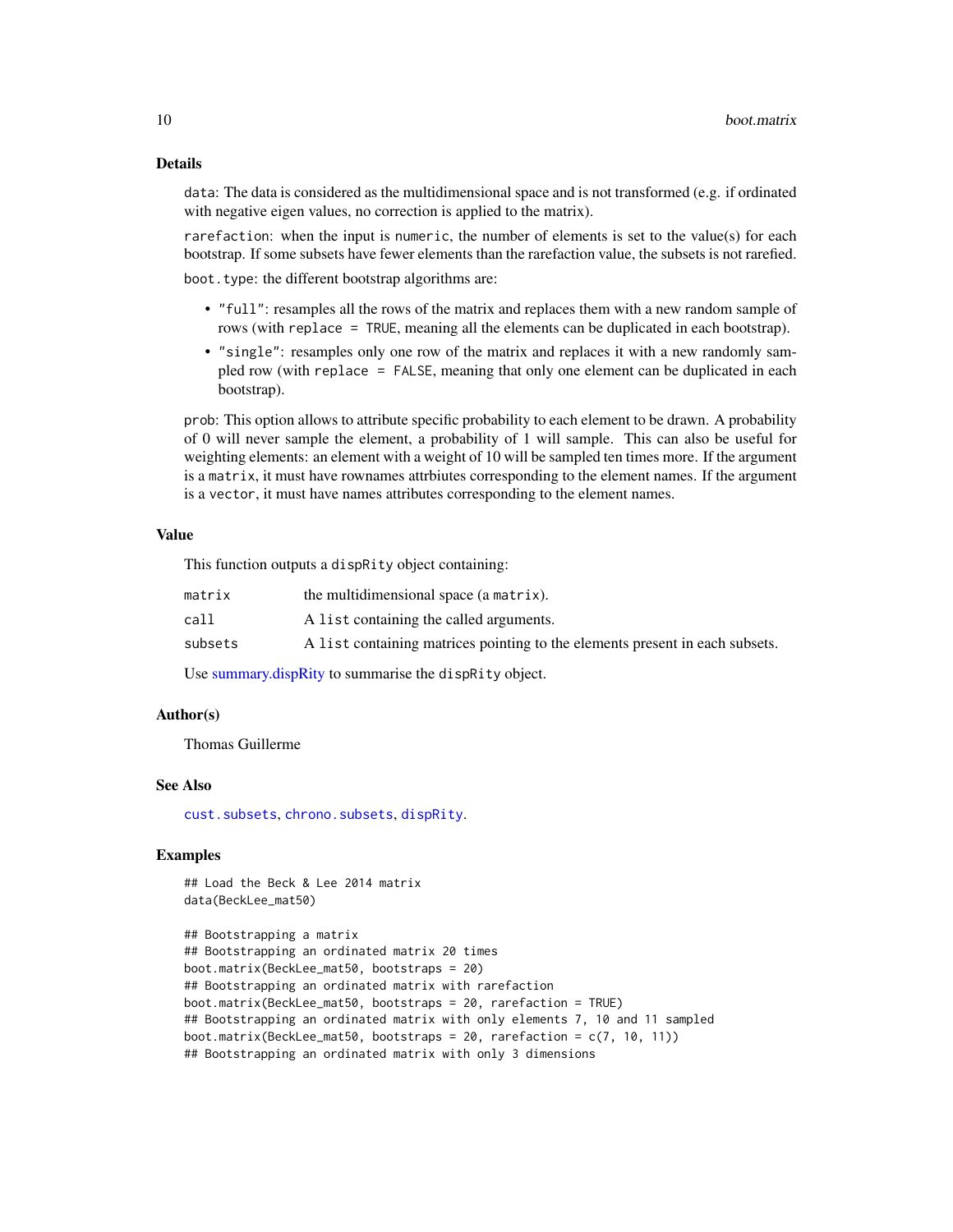#### <span id="page-10-0"></span> $char.$ diff  $\qquad \qquad$  11

```
boot.matrix(BeckLee_mat50, bootstraps = 20, dimensions = 3)
## Bootstrapping an the matrix but without sampling Cimolestes and sampling Maelestes 10x more
boot.matrix(BeckLee_mat50, bootstraps = 20, prob = c("Cimolestes" = 0, "Maelestes" = 10))
## Bootstrapping a subsets of matrices
## Generating a dummy subsets of matrices
ordinated_matrix \leq matrix(data = rnorm(90), nrow = 10, ncol = 9,
                           dimnames = list(letters[1:10]))
matrix_list \leq custom.subsets(ordinated_matrix, list(A = 1:5, B = 6:10))
## Bootstrapping the subsets of matrices 20 times (each)
boot.matrix(matrix_list, bootstraps = 20)
```
char.diff *Character differences*

# Description

Calculates the character difference from a discrete matrix

#### Usage

```
char.diff(matrix)
```
# Arguments

matrix A discrete matrix or a list containing discrete characters.

#### Details

The character difference is calculated as half the sum of the Gower distances between the characters.

# Value

A character difference value or a matrix of class char.diff

# Author(s)

Thomas Guillerme

#### References

Gower, J.C. 1966. Some distance properties of latent root and vector methods used in multivariate analysis. Biometrika 53:325-338.

# See Also

[plot.char.diff](#page-52-1).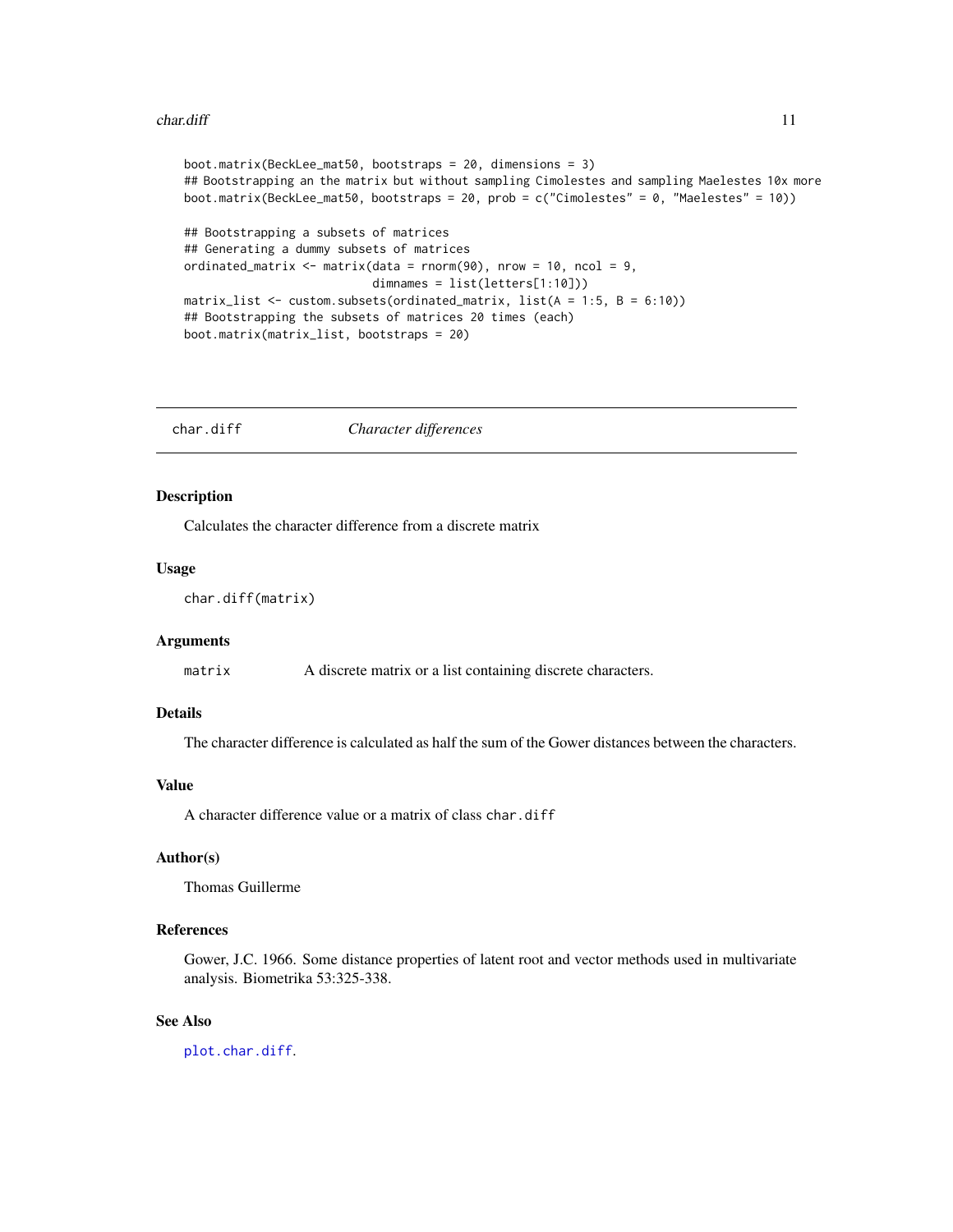# Examples

```
## Comparing two characters
char.diff(list(c(0, 1, 0, 1), c(0, 1, 1, 1)))
## Pairwise comparisons in a morphological matrix
morpho_matrix <- matrix(sample(c(0,1), 100, replace = TRUE), 10)
char.diff(morpho_matrix)
```
<span id="page-11-1"></span>check.morpho *Check a morphological matrix consistency levels.* 

# Description

Performs a fast check of the phylogenetic signal in a morphological matrix using parsimony.

# Usage

```
check.morpho(matrix, orig.tree, parsimony = "fitch",
  first.tree = c(phangorn::dist.hamming, phangorn::NJ),
  distance = phangorn::RF.dist, ..., contrast.matrix, verbose = FALSE)
```
#### Arguments

| matrix          | A discrete morphological matrix.                                                                                                                           |
|-----------------|------------------------------------------------------------------------------------------------------------------------------------------------------------|
| orig.tree       | Optional, the input tree to measure the distance between the parsimony and the<br>original tree.                                                           |
| parsimony       | Either the parsimony algorithm to be passed to optim parsimony or a parsi-<br>mony function that can take a phyDat object as an input (default = "fitch"). |
| first.tree      | A list of functions to generate the first most paramonious tree (default = $c$ (dist. hamming, NJ);<br>see details).                                       |
| distance        | Optional, if origitiee is provided, the function to use for measuring distance<br>between the trees (default = $link[phangorn]{RF.dat}$ ).                 |
| $\ddotsc$       | Any additional arguments to be passed to the parsimony algorithm.                                                                                          |
| contrast.matrix |                                                                                                                                                            |
|                 | An optional contrast matrix. By default, the function recognises any character<br>state token as different apart from? that is treated as all characters.  |
| verbose         | Whether to be verbose or not (default = $FALSE$ ).                                                                                                         |

# Details

• The first. tree argument must be a list of functions to be used in a cascade to transform the matrix (as a [phyDat](#page-0-0) object) into a tree using the functions iteratively. For example the default c[\(dist.hamming,](#page-0-0) [NJ\)](#page-0-0) will apply the following to the matrix: [NJ\(dist.hamming\(](#page-0-0)matrix))

<span id="page-11-0"></span>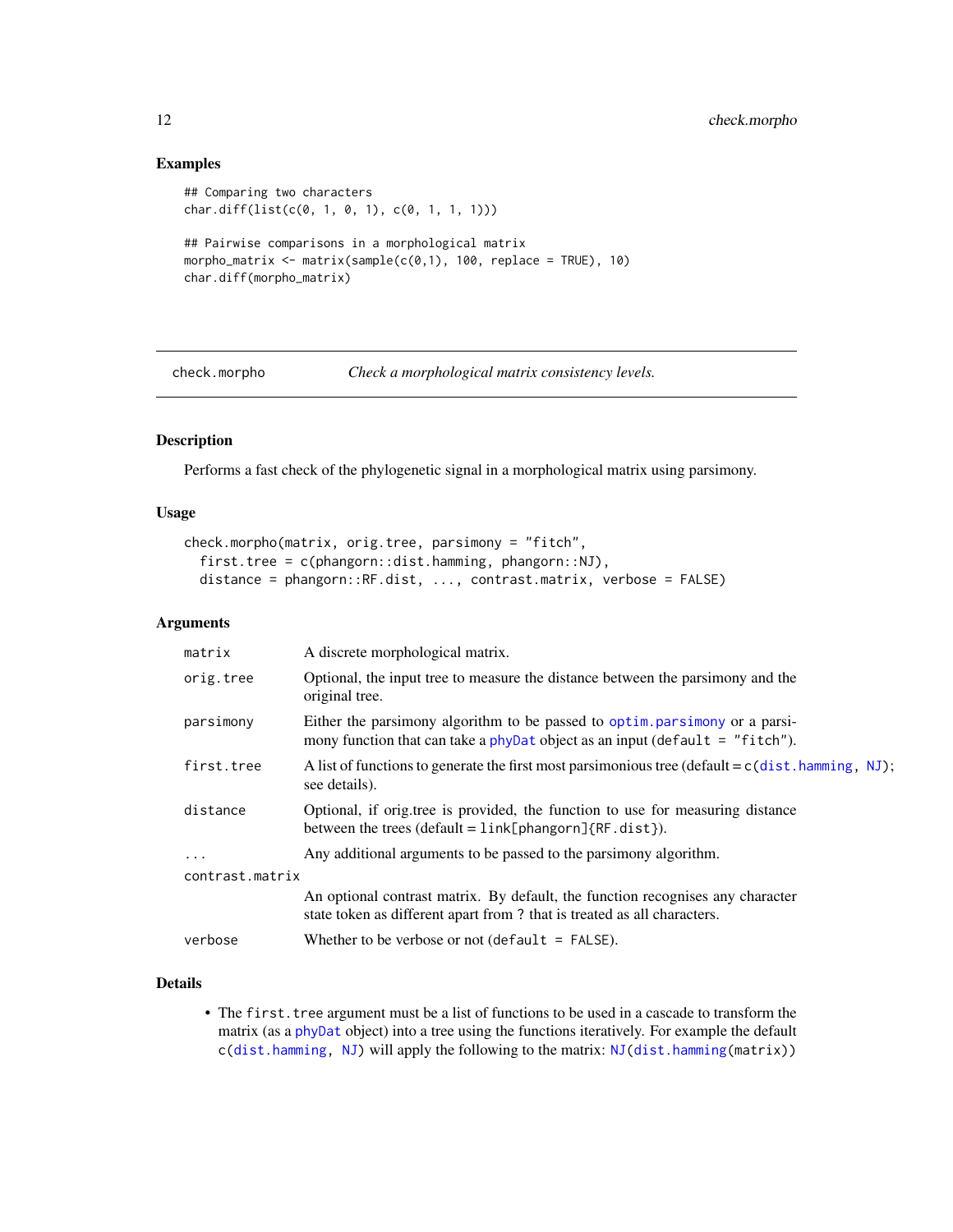# <span id="page-12-0"></span>chrono.subsets 13

# Value

Returns the parsimony score (using [parsimony](#page-0-0)), the consistency and retention indices (using [CI](#page-0-0) and [RI](#page-0-0)) from the most parsimonious tree obtained from the matrix. Can also return the topological distance from the original tree if provided.

#### Author(s)

Thomas Guillerme

#### See Also

[sim.morpho](#page-58-1), [get.contrast.matrix](#page-35-1), [optim.parsimony](#page-0-0)

# Examples

```
## Generating a random tree
random_tree <- rcoal(10)
## Generating a random matrix
random_matrix <- sim.morpho(random_tree, characters = 50, model = "ER",
    rates = c(rgamma, 1, 1))
## Checking the matrix scores
```

```
check.morpho(random_matrix, orig.tree = random_tree)
```
<span id="page-12-1"></span>

| chrono.subsets |  | Separating data in chronological subsets. |
|----------------|--|-------------------------------------------|
|----------------|--|-------------------------------------------|

#### Description

Splits the data into a chronological (time) subsets list.

#### Usage

```
chrono.subsets(data, tree, method, time, model, inc.nodes = FALSE,
                    FADLAD, verbose = FALSE, t0 = FALSE)
```

| data   | A matrix (see details).                                                                                                                                                                      |
|--------|----------------------------------------------------------------------------------------------------------------------------------------------------------------------------------------------|
| tree   | A phylo object matching the data and with a root. time element. This argument<br>can be left missing if method = "discrete" and all elements are present in the<br>optional FADLAD argument. |
| method | The time subsampling method: either "discrete" (or "d") or "continuous"<br>(or "c").                                                                                                         |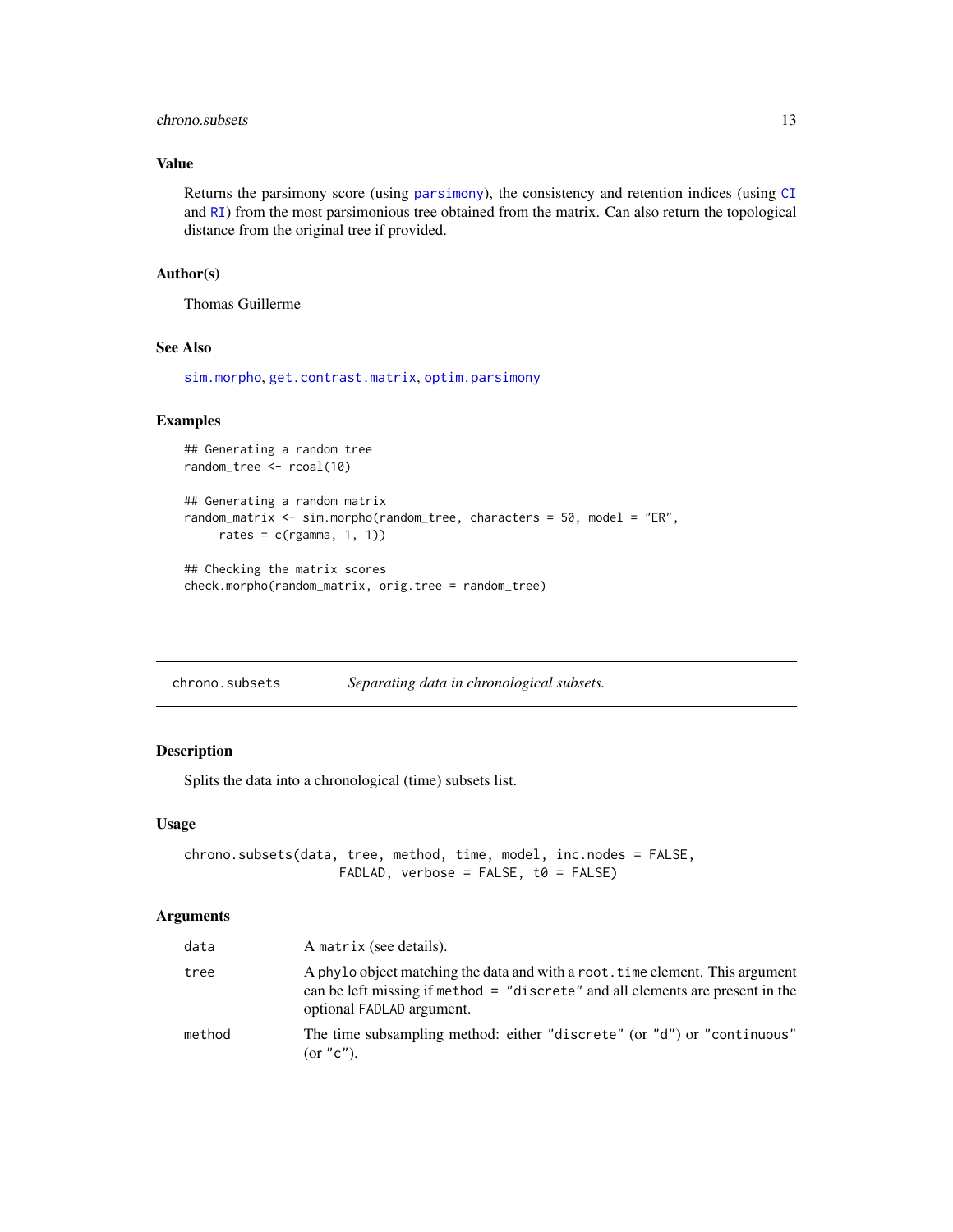| time      | Either a single integer for the number of discrete or continuous samples or a<br>vector containing the age of each sample.                                                                                                                            |
|-----------|-------------------------------------------------------------------------------------------------------------------------------------------------------------------------------------------------------------------------------------------------------|
| mode1     | One of the following models: "acctran", "deltran", "random", "proximity",<br>"equal.split" or "gradual.split". Is ignored if method = "discrete".                                                                                                     |
| inc.nodes | A logical value indicating whether nodes should be included in the time sub-<br>sets. Is ignored if method $=$ "continuous".                                                                                                                          |
| FADLAD    | An optional data. Frame containing the first and last occurrence data.                                                                                                                                                                                |
| verbose   | A logical value indicating whether to be verbose or not. Is ignored if method = "discrete".                                                                                                                                                           |
| t0        | If time is a number of samples, whether to start the sampling from the tree \$ root. time<br>(TRUE), or from the first sample containing at least three elements (FALSE - de-<br>fault) or from a fixed time point (if to is a single numeric value). |

The data is considered as the multidimensional space with rows as elements and columns as dimensions and is not transformed (e.g. if ordinated with negative eigen values, no correction is applied to the matrix).

If method = "continuous" and when the sampling is done along an edge of the tree, the data selected for the time subsets is can be one of the following:

- Punctuated models:
	- "acctran": always the value from the ancestral node.
	- "deltran": always the value from the descendant node or tip.
	- "random": randomly selected from the ancestral node or the descendant node or tip.
	- "proximity": selects the ancestral node or the descendant with a probability relative to branch length.
- Gradual models:
	- "equal.split": randomly selected from the ancestral node or the descendant node or tip with a 50% probability each.
	- "gradual.split": selects the ancestral node or the descendant with a probability relative to branch length.

N.B. "equal.split" and "gradual.split" differ from the punctuated models by outputting a node/tip probability table rather than simply the node and the tip selected. In other words, when bootstrapping using [boot.matrix](#page-8-1), the two former models will properly integrate the probability to the bootstrap procedure (i.e. different tips/nodes can be drawn) and the two latter models will only use the one node/tip determined by the model before the bootstrapping.

#### Value

This function outputs a dispRity object containing:

| matrix  | the multidimensional space (a matrix).                                       |
|---------|------------------------------------------------------------------------------|
| call    | A list containing the called arguments.                                      |
| subsets | A list containing matrices pointing to the elements present in each subsets. |

Use [summary.dispRity](#page-64-1) to summarise the dispRity object.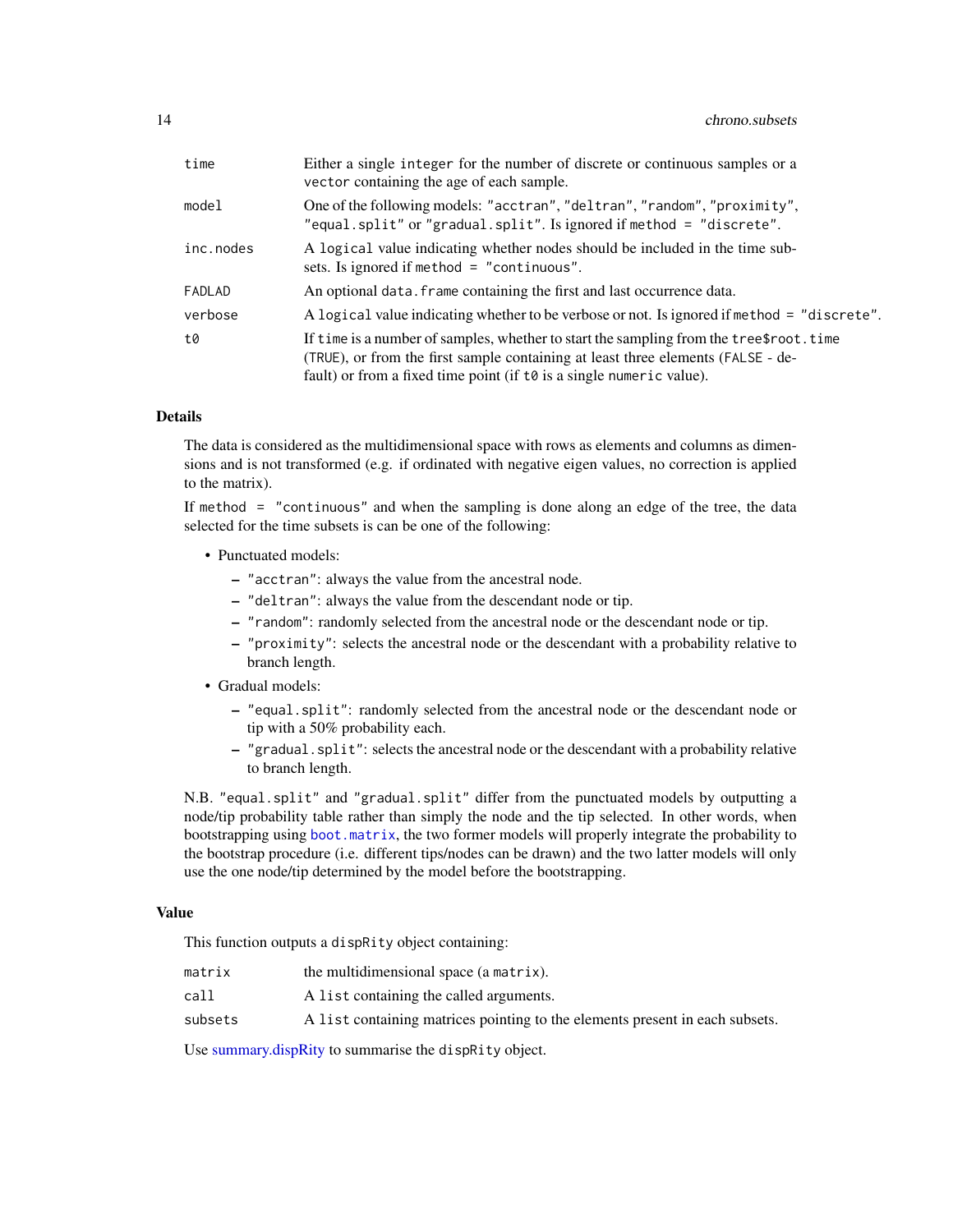#### <span id="page-14-0"></span>Author(s)

Thomas Guillerme

#### References

Guillerme T. & Cooper N. 2018. Time for a rethink: time sub-sampling methods in disparitythrough-time analyses. Palaeontology. DOI: 10.1111/pala.12364.

# See Also

[tree.age](#page-68-1), [slice.tree](#page-61-1), [cust.subsets](#page-18-2), [boot.matrix](#page-8-1), [dispRity](#page-21-1).

# Examples

```
## Load the Beck & Lee 2014 data
data(BeckLee_tree) ; data(BeckLee_mat50)
data(BeckLee_mat99) ; data(BeckLee_ages)
## Time binning (discrete method)
## Generate two discrete time bins from 120 to 40 Ma every 40 Ma
chrono.subsets(data = BeckLee_mat50, tree = BeckLee_tree, method = "discrete",
     time = c(120, 80, 40), inc.nodes = FALSE, FADLAD = BeckLee_ages)
## Generate the same time bins but including nodes
chrono.subsets(data = BeckLee_mat99, tree = BeckLee_tree, method = "discrete",
     time = c(120, 80, 40), inc.nodes = TRUE, FADLAD = BeckLee_ages)
## Time slicing (continuous method)
## Generate five equidistant time slices in the dataset assuming a proximity
## evolutionary model
chrono.subsets(data = BeckLee_mat99, tree = BeckLee_tree,
    method = "continuous", model = "acctran", time = 5,
    FADLAD = BeckLee_ages)
```
Claddis.ordination *Imports data from Claddis*

#### Description

Takes Claddis data and computes both the distance and the ordination matrix

#### Usage

```
Claddis.ordination(data, distance = "MORD", ..., k, add = TRUE,
  arg.cmdscale)
```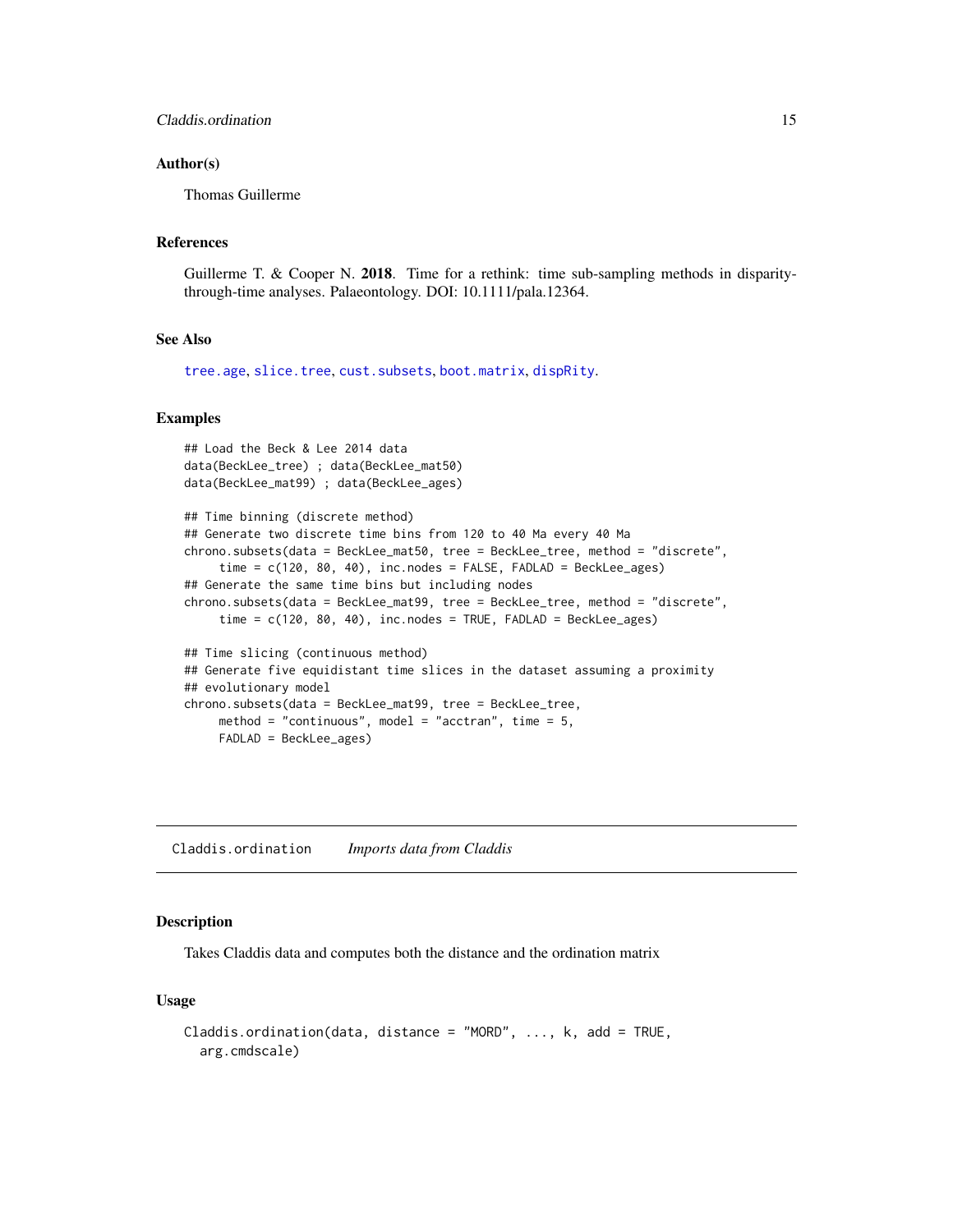# <span id="page-15-0"></span>Arguments

| data         | Data from Claddis::ReadMorphNexus.                                                                                               |
|--------------|----------------------------------------------------------------------------------------------------------------------------------|
| distance     | Distance type to be computed by MorphDistMatrix. Can be either "GC", "GED",<br>"RED", "MORD"                                     |
| $\cdots$     | Any optional arguments to be passed to MorphDistMatrix.                                                                          |
| k            | The number of dimensions in the ordination. If left empty, the number of di-<br>mensions is set to number of rows - 1.           |
| add          | whether to use the Cailliez correction for negative eigen values (add = TRUE;<br>$default - see cmdscale)$ or not (add = FALSE). |
| arg.cmdscale | Any optional arguments to be passed to cmdscale (as a named list such as<br>$list(x.ret = TRUE)).$                               |

# Author(s)

Thomas Guillerme

# See Also

[MorphDistMatrix](#page-0-0), [ReadMorphNexus](#page-0-0), [MakeMorphMatrix](#page-0-0), [cmdscale](#page-0-0), [custom.subsets](#page-18-1), [chrono.subsets](#page-12-1), [boot.matrix](#page-8-1), [dispRity](#page-21-1).

# Examples

## Not run: require(Claddis)

## Creating an ordination of the distance matrix of Claddis example data Claddis.ordination(Michaux1989)

## End(Not run)

clean.data *Cleaning phylogenetic data*

# Description

Cleans a table/tree to match with a given table/tree

# Usage

```
clean.data(data, tree)
```

| data | A data, frame or matrix with the elements names as row names. |
|------|---------------------------------------------------------------|
| tree | A phylo or multiPhylo object.                                 |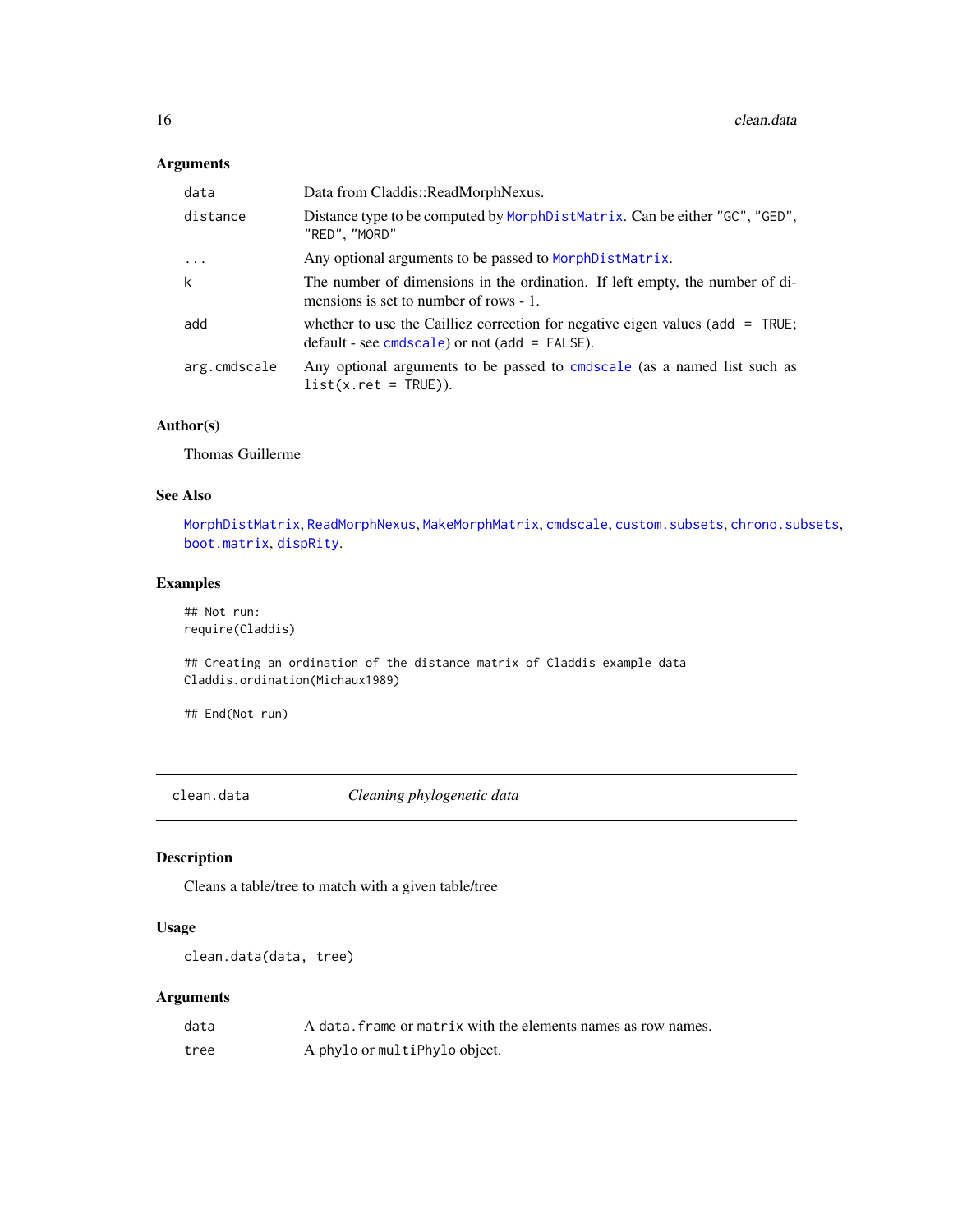<span id="page-16-0"></span>combine.subsets 17

# Value

A list containing the cleaned data and tree(s) and information on the eventual dropped tips and rows.

# Author(s)

Thomas Guillerme

# See Also

[tree.age](#page-68-1).

# Examples

```
##Creating a set of different trees
trees_list <- list(rtree(5, tip.label = LETTERS[1:5]), rtree(4,
     tip.label = LETTERS[1:4]), rtree(6, tip.label = LETTERS[1:6]))
class(trees_list) <- "multiPhylo"
##Creating a matrix
dummy_data <- matrix(c(rnorm(5), runif(5)), 5, 2,
   dimnames = list(LETTERS[1:5], c("var1", "var2")))
##Cleaning the trees and the data
cleaned <- clean.data(data = dummy_data, tree = trees_list)
##The taxa that where dropped (tips and rows):
```

```
c(cleaned$dropped_tips, cleaned$dropped_rows)
##The cleaned trees:
cleaned$tree
##The cleaned data set:
cleaned$data
```
combine.subsets *Combines or cleans subsets.*

# Description

Combines multiple subsets together or cleans a subset series to contain at least n elements.

#### Usage

```
combine.subsets(data, subsets)
```

| data    | A dispRity object.                                                        |
|---------|---------------------------------------------------------------------------|
| subsets | Either a vector of the number or name of the subsets to merge or a single |
|         | numeric value of the minimum of elements for each series (see details).   |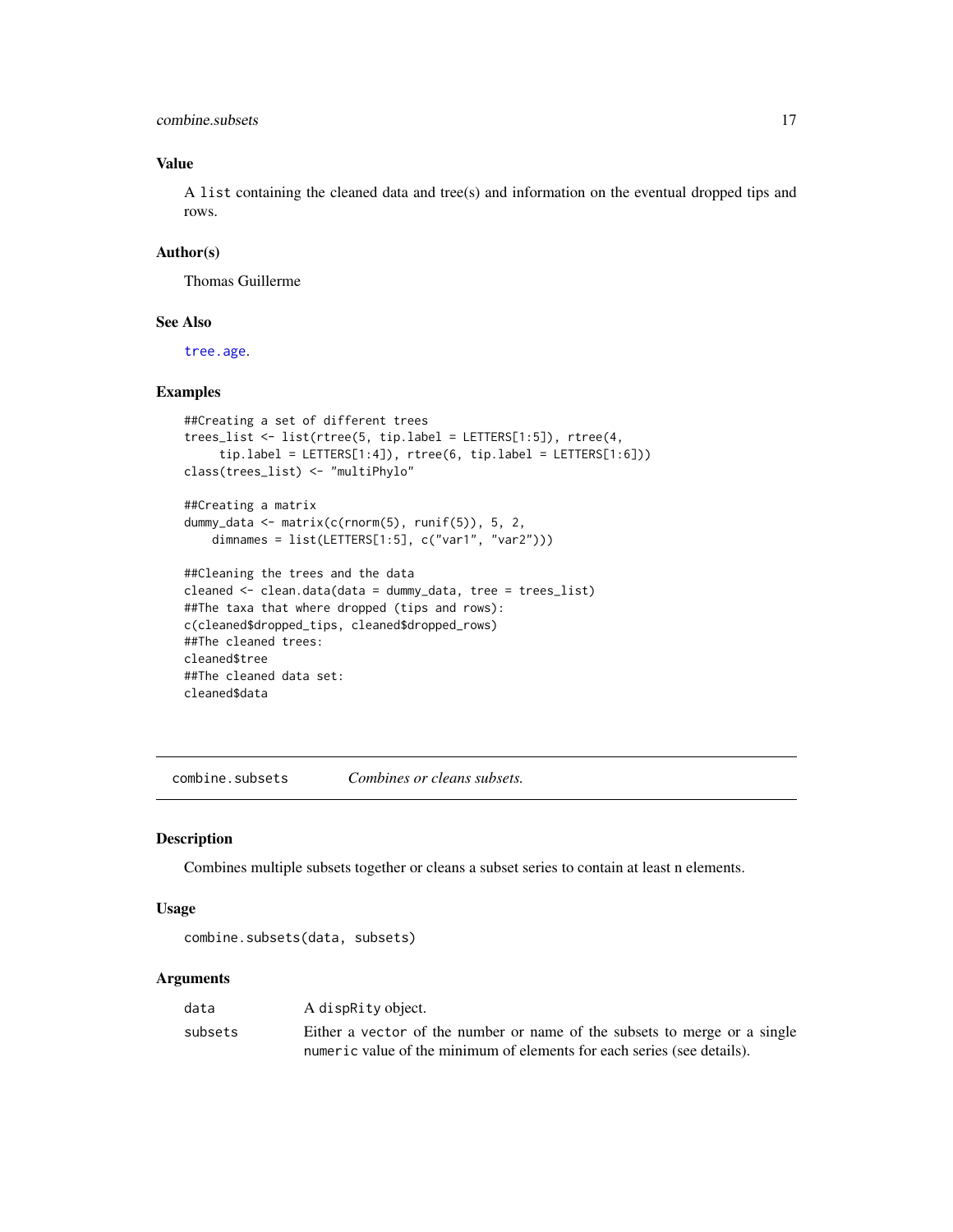If subset is a vector, the subsets are merged in the given input order.  $c(1, 3, 4)$  will merge subsets 1 and 3 into 4, while the opposite, c(3, 4, 1) will merge subsets 3 and 4 into 1. When a single numeric value is given, subsets are merged with the next subset until the correct number of elements for each subset is reached (apart from the last subset that gets merged with the previous one).

# Value

A dispRity object containing the original matrix and subsets. NOTE: if the data are already bootstrapped/rarefied or/and disparity already calculated the operation will have to be performed again.

#### Author(s)

Thomas Guillerme

# See Also

[custom.subsets](#page-18-1), [chrono.subsets](#page-12-1), [boot.matrix](#page-8-1), [dispRity](#page-21-1).

#### Examples

```
## Generate subsets from a dummy matrix
dummy_matrix <- matrix(rnorm(120), 40)
dummy_subsets <- custom.subsets(dummy_matrix,
    group = list("a" = c(1:5), "b" = c(6:10), "c" = c(11:20),"d" = c(21:24), "e" = c(25:30), "f" = c(31:40)))
## Merging the two first subsets
```

```
combine.subsets(dummy_subsets, c(1,2))
## Merging the three subsets by name
```

```
combine.subsets(dummy_subsets, c("d", "c", "e"))
```

```
## Merging the subsets to contain at least 20 taxa
combine.subsets(dummy_subsets, 10)
```
<span id="page-17-1"></span>crown.stem *Separates stem and crown species*

# Description

Selects the crown

#### Usage

```
crown.stem(tree, inc.nodes = TRUE, output.names = TRUE)
```
<span id="page-17-0"></span>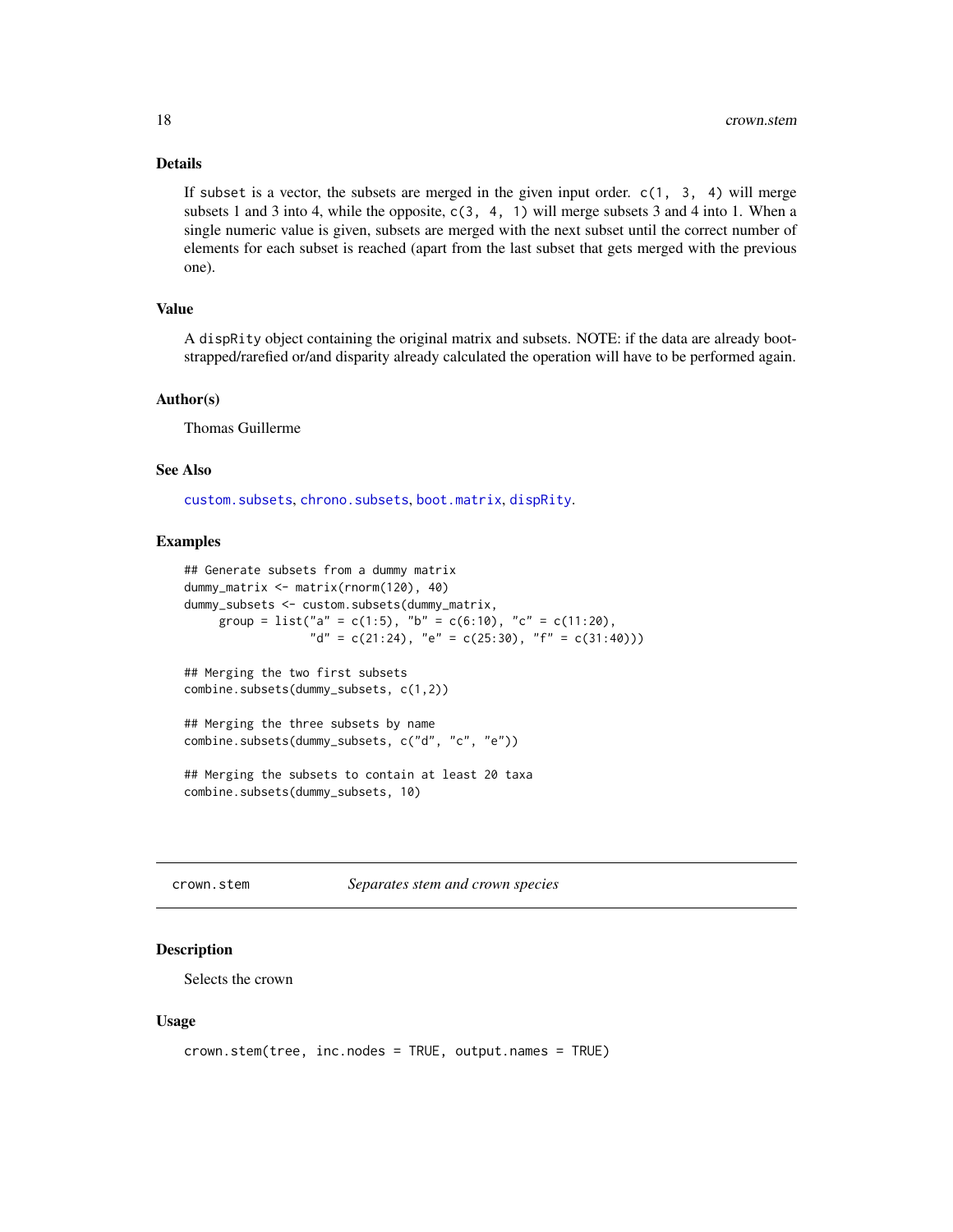# <span id="page-18-0"></span>custom.subsets 19

# Arguments

| tree         | a code"phylo" object                                                                   |
|--------------|----------------------------------------------------------------------------------------|
| inc.nodes    | whether to include the nodes (TRUE; default) or not (FALSE) in the output.             |
| output.names | whether to output the taxa names (TRUE; default) or two phylogenetic trees<br>(FALSE). |

# Author(s)

Thomas Guillerme

#### See Also

[custom.subsets](#page-18-1), [tree.age](#page-68-1)

# Examples

```
## A tree with fossil taxa
data(BeckLee_tree)
## Getting both crown and stem taxa lists
crown.stem(BeckLee_tree)
```

```
## Splitting the tree into two subtrees
crown_stem_trees <- crown.stem(BeckLee_tree, output.names = FALSE)
## Graphical parameters
op \leq par(mfrow = c(1,3))
## Plotting the trees
plot(BeckLee_tree, main = "Full tree")
plot(crown_stem_trees$crown, main = "Crown group")
plot(crown_stem_trees$stem, main = "Stem group")
```
<span id="page-18-1"></span>custom.subsets *Separating data into custom subsets.*

# <span id="page-18-2"></span>Description

Splits the data into a customized subsets list.

#### Usage

```
custom.subsets(data, group)
```

| data  | A matrix (see details).                                                                                                                                                                                                                |
|-------|----------------------------------------------------------------------------------------------------------------------------------------------------------------------------------------------------------------------------------------|
| group | Either a list of row numbers or names to be used as different groups or a<br>data, frame with the same $k$ elements as in data as rownames. If group is a<br>phylo object matching data, groups are automatically generated as clades. |
|       |                                                                                                                                                                                                                                        |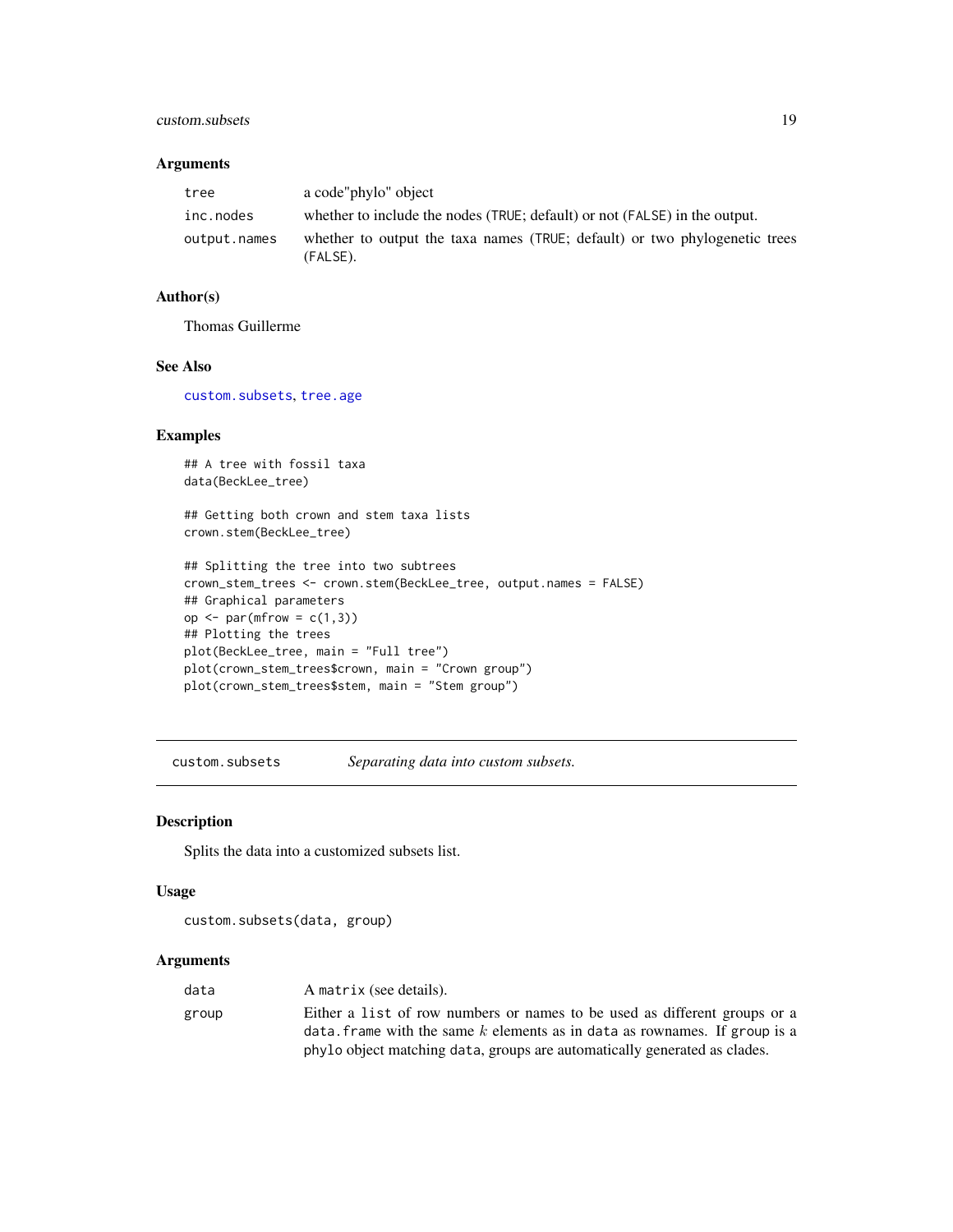The data is considered as the multidimensional space with rows as elements and columns as dimensions and is not transformed (e.g. if ordinated with negative eigen values, no correction is applied to the matrix).

Note that every element from the input data can be assigned to multiple groups!

#### Value

This function outputs a dispRity object containing:

| matrix  | the multidimensional space (a matrix).                                       |
|---------|------------------------------------------------------------------------------|
| call    | A list containing the called arguments.                                      |
| subsets | A list containing matrices pointing to the elements present in each subsets. |

Use [summary.dispRity](#page-64-1) to summarise the dispRity object.

# Author(s)

Thomas Guillerme

# See Also

[chrono.subsets](#page-12-1), [boot.matrix](#page-8-1), [dispRity](#page-21-1), [crown.stem](#page-17-1).

#### Examples

```
## Generating a dummy ordinated matrix
ordinated_matrix <- matrix(data = rnorm(90), nrow = 10)
## Splitting the ordinated matrix into two groups using row numbers
custom.subsets(ordinated_matrix, list(c(1:4), c(5:10)))
## Splitting the ordinated matrix into three groups using row names
ordinated_matrix <- matrix(data = r_{\text{norm}}(90), nrow = 10,
     dimnames = list(letters[1:10]))
custom.subsets(ordinated_matrix,
    list("A" = c("a", "b", "c", "d"), "B" = c("e", "f", "g", "h", "i", "j"),"C" = c("a", "c", "d", "f", "h"))## Splitting the ordinated matrix into four groups using a dataframe
groups \leq as.data.frame(matrix(data = c(rep(1,5), rep(2,5), rep(c(1,2), 5)),
     nrow = 10, ncol = 2, dimnames = list(leftters[1:10], c("g1", "g2"))))custom.subsets(ordinated_matrix, groups)
## Splitting a matrix by clade
```
data(BeckLee\_mat50) data(BeckLee\_tree) custom.subsets(BeckLee\_mat50, group = BeckLee\_tree)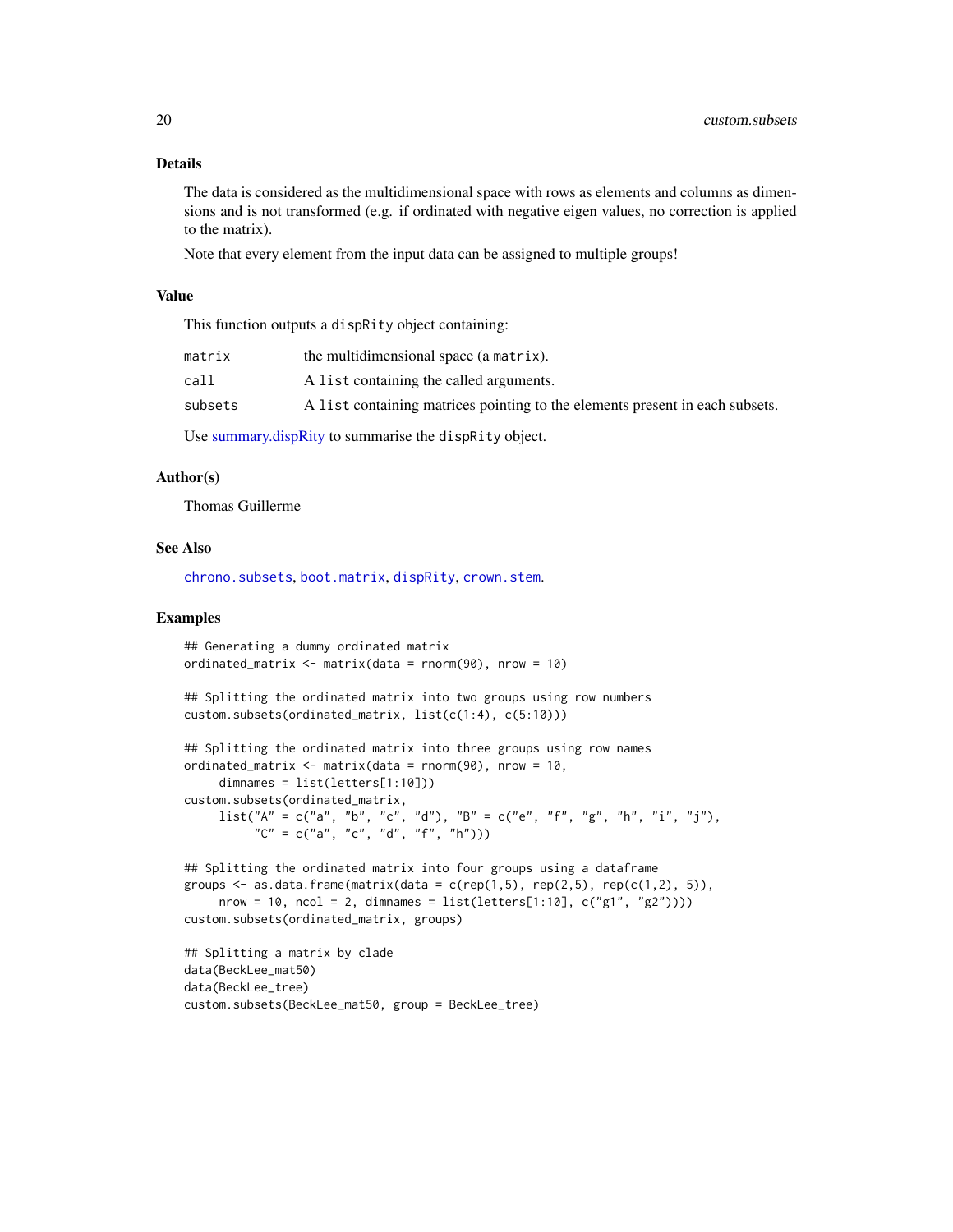<span id="page-20-0"></span>disparity *disparity*

# Description

An example of a dispRity object.

# Format

one dispRity object.

#### Details

This matrix is based on the [BeckLee](#page-6-1) dataset and split into seven continuous subsets ([chrono.subsets](#page-12-1)). It was bootstrapped 100 times ([boot.matrix](#page-8-1)) with four rarefaction levels. Disparity was calculated as the [median](#page-0-0) of the [centroids](#page-23-1) ([dispRity](#page-21-1)).

# See Also

BeckLee\_disparity BeckLee

#### Examples

```
## Not run:
## Loading the data
data(BeckLee_mat99)
data(BeckLee_tree)
data(BeckLee_ages)
## Creating the 7 subsets
subsets <- chrono.subsets(BeckLee_mat99, BeckLee_tree,
                          time = seq(from = 30, to = 90, by = 10),
                          method = "continuous", model = "ACCTRAN",
                          FADLAD = BeckLee_ages)
## Bootstrapping and rarefying
bootstraps <- boot.matrix(subsets, bootstraps = 100,
                          rarefactor = c(20, 15, 10, 5)## Calculating disparity
disparity \leq dispRity(bootstraps, metric = c(median, centroids))
## End(Not run)
```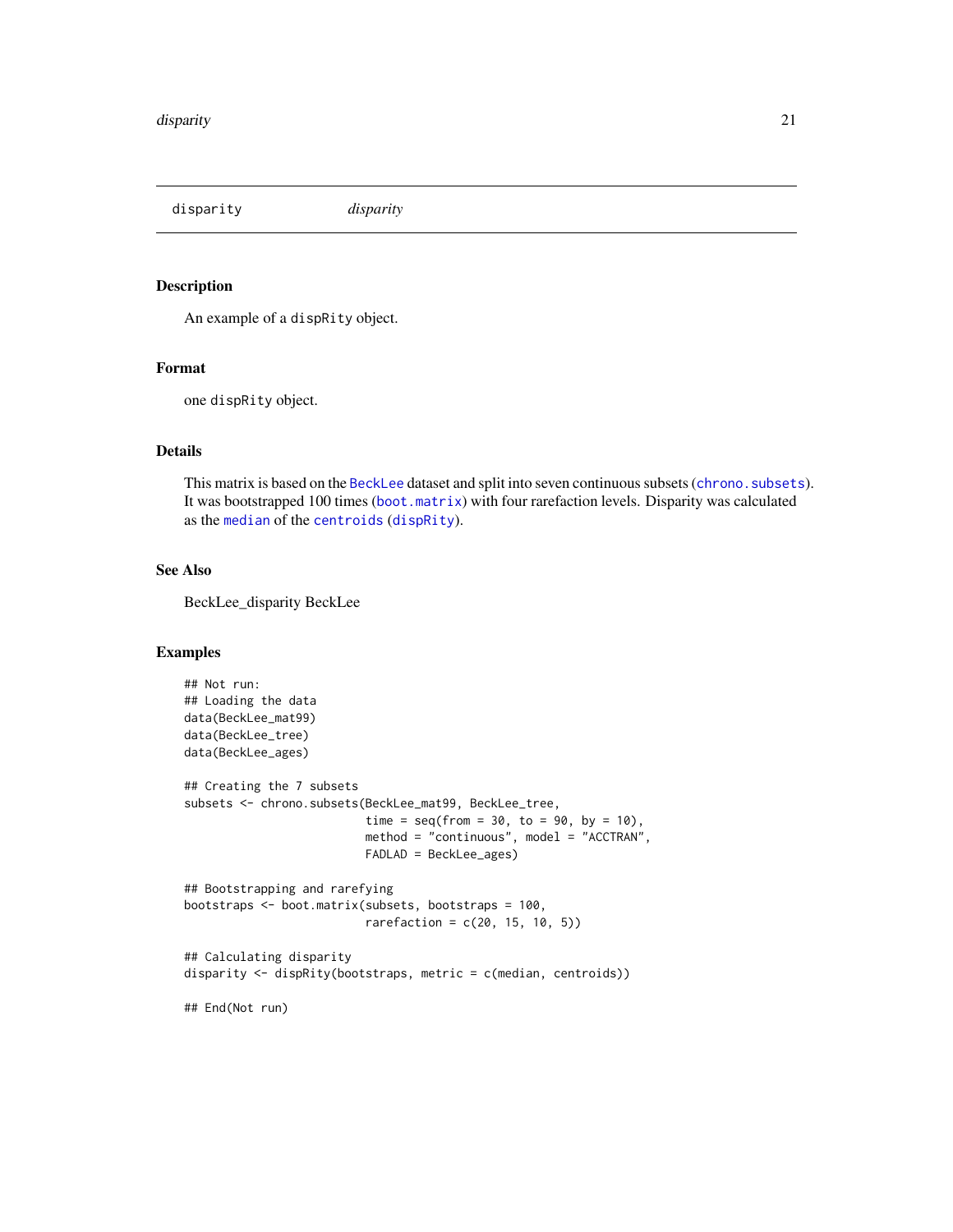<span id="page-21-1"></span><span id="page-21-0"></span>

# **Description**

Calculates disparity on a matrix or subsets of a matrix, where the disparity metric can be user specified.

#### Usage

```
dispRity(data, metric, dimensions, ..., verbose = FALSE)
```
# Arguments

| data       | A matrix or a dispractly object (see details).                                                                      |
|------------|---------------------------------------------------------------------------------------------------------------------|
| metric     | A vector containing one to three functions. At least of must be a dimension-level<br>1 or 2 function (see details). |
| dimensions | Optional, a numeric value or proportion of the dimensions to keep.                                                  |
| $\cdots$   | Optional arguments to be passed to the metric.                                                                      |
| verbose    | A logical value indicating whether to be verbose or not.                                                            |

#### Details

The dispRity object given to the data argument can be: a list of matrices (typically output from the functions [chrono.subsets](#page-12-1) or [custom.subsets](#page-18-1)), a bootstrapped matrix output from [boot.matrix](#page-8-1), a list of disparity measurements calculated from the dispRity function or a matrix object with rows as elements and columns as dimensions. In any of these cases, the data is considered as the multidimensional space and is not transformed (e.g. if ordinated with negative eigen values, no correction is applied to the matrix).

metric should be input as a vector of functions. The functions are sorted and used by dimensionlevel from 3 to 1 (see [dispRity.metric](#page-23-2) and [make.metric](#page-37-1)). Typically dimension-level 3 functions take a matrix and output a matrix; dimension-level 2 functions take a matrix and output a vector and dimension-level 1 functions take a matrix or a vector and output a single value. When more than one function is input, they are treated first by dimension-level (i.e. 3, 2 and finally 1). Note that the functions can only take one metric of each dimension-level and thus can only take a maximum of three arguments!

Some metric functions are built into the dispRity package: see [dispRity.metric](#page-23-2) For user specified metrics, please use [make.metric](#page-37-1) to ensure that the metric will work.

*HINT*: if using more than three functions you can always create your own function that uses more than one function (e.g. my\_function  $\leq$  function(matrix) cor(var(matrix)) is perfectly valid and allows one to use two dimension-level 3 functions - the correlation of the variancecovariance matrix in this case).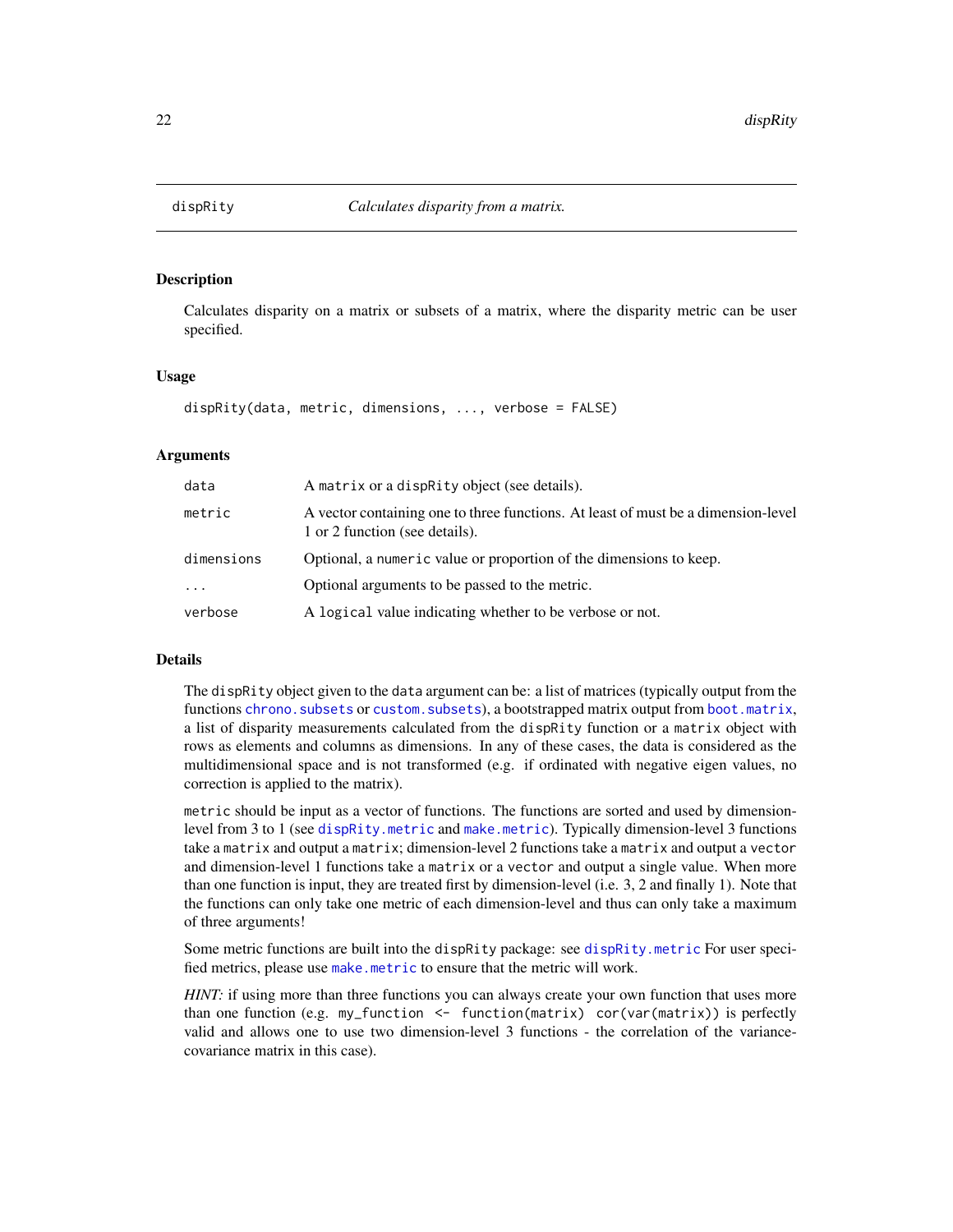#### dispRity that a state of the contract of the contract of the contract of the contract of the contract of the contract of the contract of the contract of the contract of the contract of the contract of the contract of the c

# Value

This function outputs a dispRity object containing:

| matrix    | the multidimensional space (a matrix).                                       |
|-----------|------------------------------------------------------------------------------|
| call      | A list containing the called arguments.                                      |
| subsets   | A list containing matrices pointing to the elements present in each subsets. |
| disparity | A list containing the disparity in each subsets.                             |
|           |                                                                              |

Use [summary.dispRity](#page-64-1) to summarise the dispRity object.

# Author(s)

Thomas Guillerme

# See Also

[custom.subsets](#page-18-1), [chrono.subsets](#page-12-1), [boot.matrix](#page-8-1), [dispRity.metric](#page-23-2), [summary.dispRity](#page-64-1), [plot.dispRity](#page-53-1).

#### Examples

```
## Load the Beck & Lee 2014 data
data(BeckLee_mat50)
```

```
## Calculating the disparity as the sum of variances from a single matrix
sum_of_variances <- dispRity(BeckLee_mat50, metric = c(sum, variances))
summary(sum_of_variances)
## Bootstrapping this value
bootstrapped_data <- boot.matrix(BeckLee_mat50, bootstraps = 100)
dispRity(bootstrapped_data, metric = c(sum, variances))
## Calculating the disparity from a customised subset
```

```
## Generating the subsets
customised_subsets <- custom.subsets(BeckLee_mat50,
     list(group1 = 1:(nrow(BeckLee_mat50)/2),
         group2 = (nrow(BeckLee_mat50)/2):nrow(BeckLee_mat50)))
## Bootstrapping the data
bootstrapped_data <- boot.matrix(customised_subsets, bootstraps = 100)
## Calculating the sum of variances
sum_of_variances <- dispRity(bootstrapped_data, metric = c(sum, variances))
summary(sum_of_variances)
## Calculating disparity with different metrics of different dimension-levels
## Disparity is calculated as the distribution of the variances in each
## dimension (output are distributions)
disparity_level2 <- dispRity(BeckLee_mat50, metric = variances)
```

```
## Disparity is calculated as the mean of the variances in each dimension
## (output are single values)
disparity_level1 <- dispRity(disparity_level2, metric = mean)
## Both disparities have the same means but dimension-level 1 has no quantiles
summary(disparity_level2)
```

```
summary(disparity_level1)
```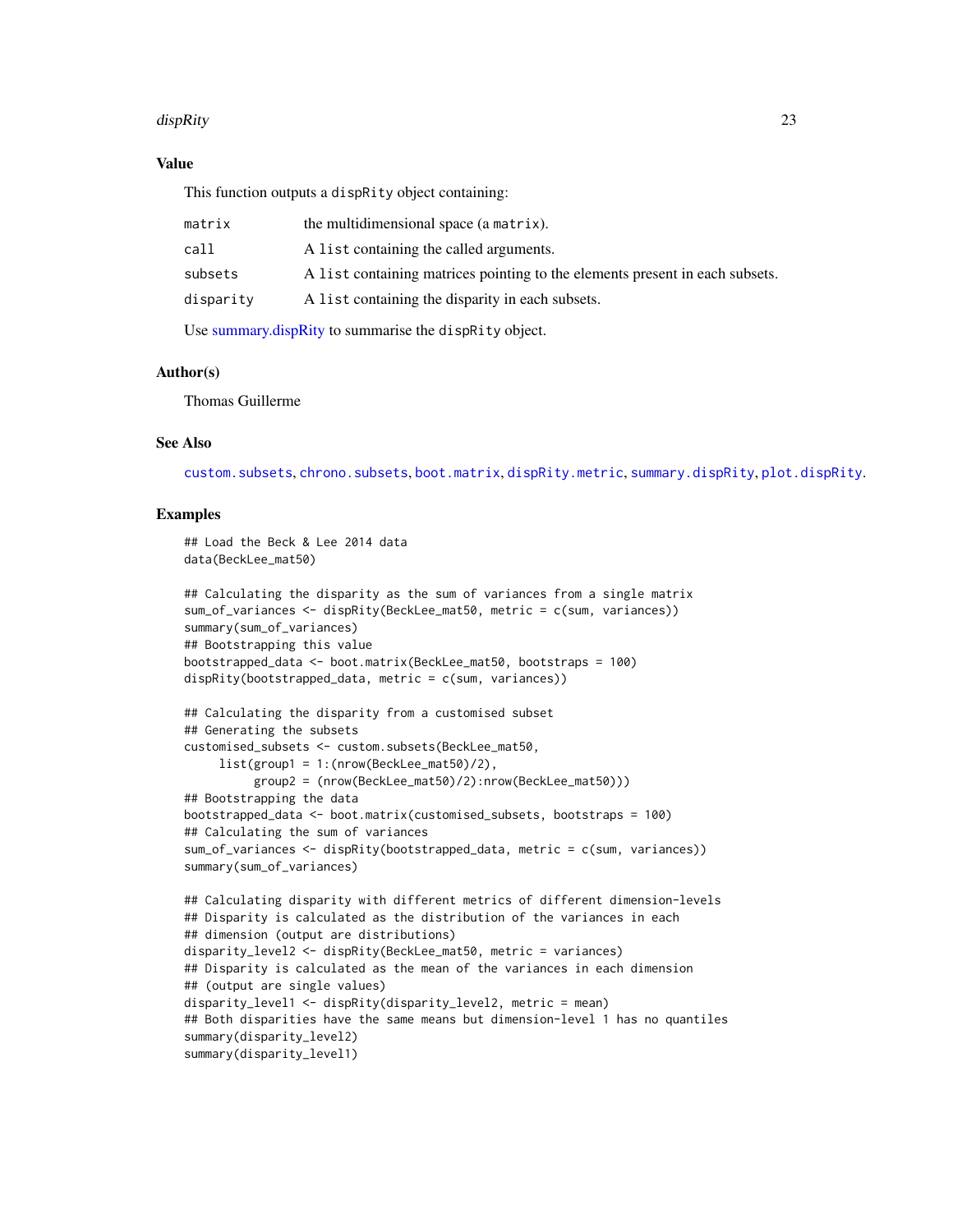<span id="page-23-2"></span><span id="page-23-0"></span>dispRity.metric *Disparity metrics*

#### <span id="page-23-1"></span>Description

Different implemented disparity metrics.

#### Usage

```
dimension.level3.fun(matrix, ...)
dimension.level2.fun(matrix, ...)
dimension.level1.fun(X, ...)
```
#### Arguments

| matrix   | A matrix.                                        |
|----------|--------------------------------------------------|
| $\cdots$ | Optional arguments to be passed to the function. |
| X        | A vector.                                        |

# Details

These are inbuilt functions for calculating disparity. See [make.metric](#page-37-1) for details on dimension.level3.fun, dimension.level2.fun and dimension.level1.fun.

The currently implemented dimension-level 1 metrics are:

- ellipse.volume: calculates the ellipsoid volume of a matrix.
	- WARNING: this function calculates the matrix' eigen values from the matrix as abs(apply(var(matrix),2, sum)) (which is equivalent to eigen(var(matrix))\$values but faster). These values are the correct eigen values for any matrix but differ from the ones output from [cmdscale](#page-0-0) and [pcoa](#page-0-0) because these later have their eigen values multiplied by the number of elements - 1 (i.e. abs(apply(var(matrix),2, sum)) \* nrow(matrix) -1 ). Specific eigen values can always be provided manually through ellipse.volume(matrix, eigen.value = my\_val) (or dispRity(matrix, metric = ellipse.volume, eigen.value =  $my_val$ )).
- convhull.surface: calculates the convex hull hypersurface of a matrix (calls convhulln(x, options = "FA")\$area
- convhull.volume: calculates the convex hull hypervolume of a matrix (calls convhulln(x, options = "FA")\$vol).
	- Both convhull functions call the [convhulln](#page-0-0) function with the "FA" option (computes total area and volume).
	- WARNING: both convhull functions can be computationally intensive!
- diagonal: calculates the longest distance in the ordinated space.
	- WARNING: This function is the generalisation of Pythagoras' theorem and thus works only if each dimensions are orthogonal to each other.
- mode.val: calculates the modal value of a vector.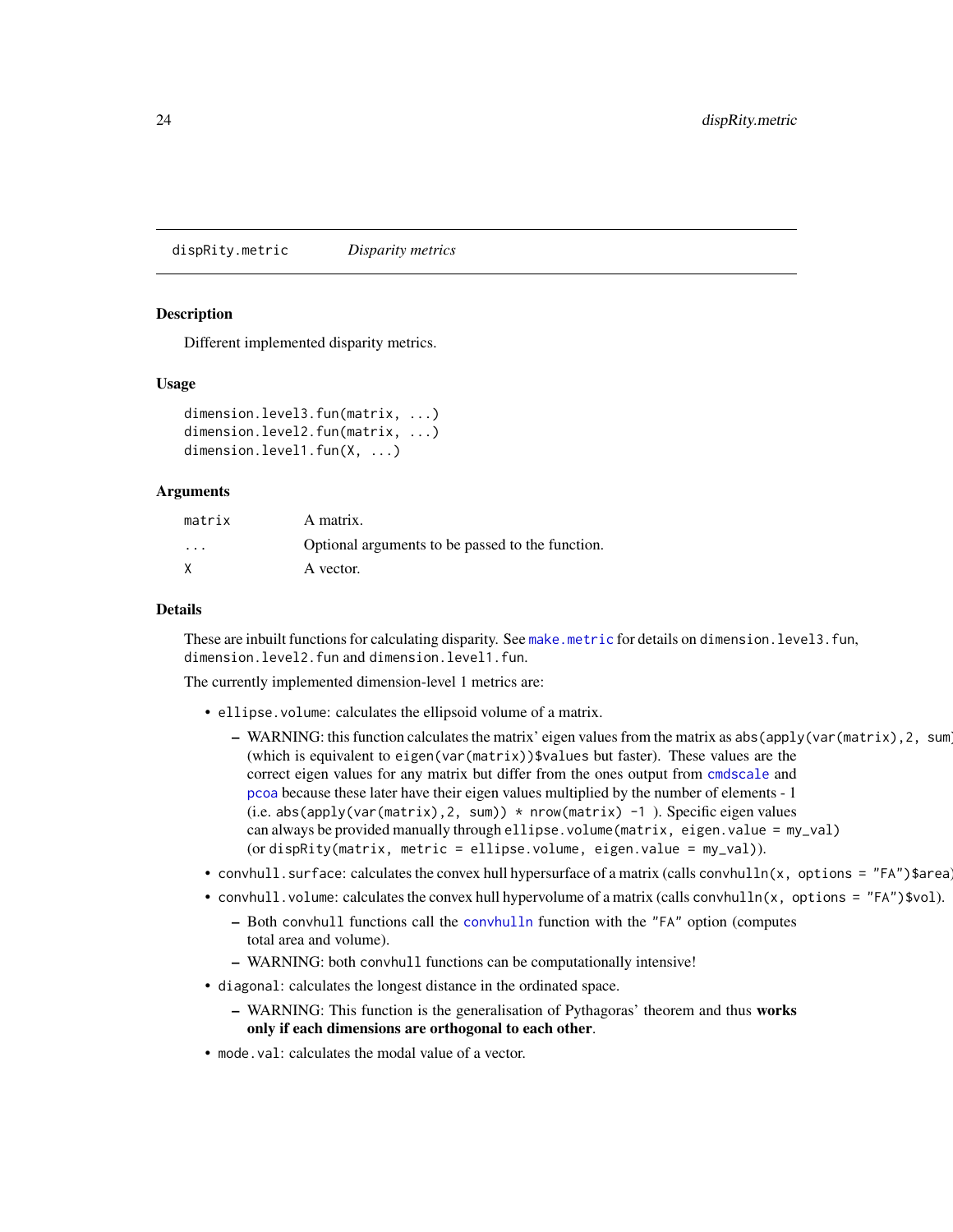- span.tree.length: calculates the length of the minimum spanning tree (see [spantree](#page-0-0)). This function can get slow with big matrices. To speed it up, one can directly use distance matrices as the multidimensional space.
- n.ball.volume: calculate the volume of the minimum n-ball (if sphere = TRUE) or of the ellipsoid (if sphere = FALSE).

See also [mean](#page-0-0), [median](#page-0-0), [sum](#page-0-0) or [prod](#page-0-0) for commonly used summary metrics.

The currently implemented dimension-level 2 metrics are:

- ranges: calculates the range of each axis of the matrix. An optional argument, k.root, can be set to TRUE to scale the ranges by using its  $kth$  root (where k are the number of dimensions). By default,  $k$ . root = FALSE.
- variances: calculates the variance of each axis of the matrix. This function can also take the k.root optional argument described above.
- centroids: calculates the Euclidean distance between each row and the centroid of the matrix. This function can take an optional arguments centroid for defining the centroid (if missing (default), the centroid of the matrix is used). This argument can be either a subset of coordinates matching the matrix's dimensions (e.g.  $c(0, 1, 2)$  for a matrix with three columns) or a single value to be the coordinates of the centroid (e.g. centroid =  $\theta$  will set the centroid coordinates to  $c(0, 0, 0)$  for a three dimensional matrix).
- ancestral.dist: calculates the Euclidean distance between each tip and node and their ancestral. This function needs either (1) matrix/list from [nodes.coordinates](#page-48-1); or a tree ("phylo") and full ("logical") argument to calculate the node coordinates for the direct descendants (full = FALSE) or all descendants down to the root (full = TRUE).
- pairwise.dist: calculates the pairwise distance between elements calls vegdist (matrix, method = method, diag The distance type can be changed via the method argument (see [vegdist](#page-0-0) - default: method = "euclidean"). This function outputs a vector of pairwise comparisons in the following order: d(A,B), d(A,C), d(B,C) for three elements A, B and C.
- radius: calculates a distance from the centre of each axis. The type argument is the function to select which distance to calculate. By default type = max calculates the maximum distance between the elements and the centre for each axis (i.e. the radius for each dimensions)

#### Author(s)

Thomas Guillerme

#### See Also

[dispRity](#page-21-1) and [make.metric](#page-37-1).

#### Examples

```
## A dummy matrix
dummy_matrix <- matrix(rnorm(90), 10, 9)
## variances of a each column in the matrix
variances(dummy_matrix)
## variances of a each column in the matrix corrected using the kth root
```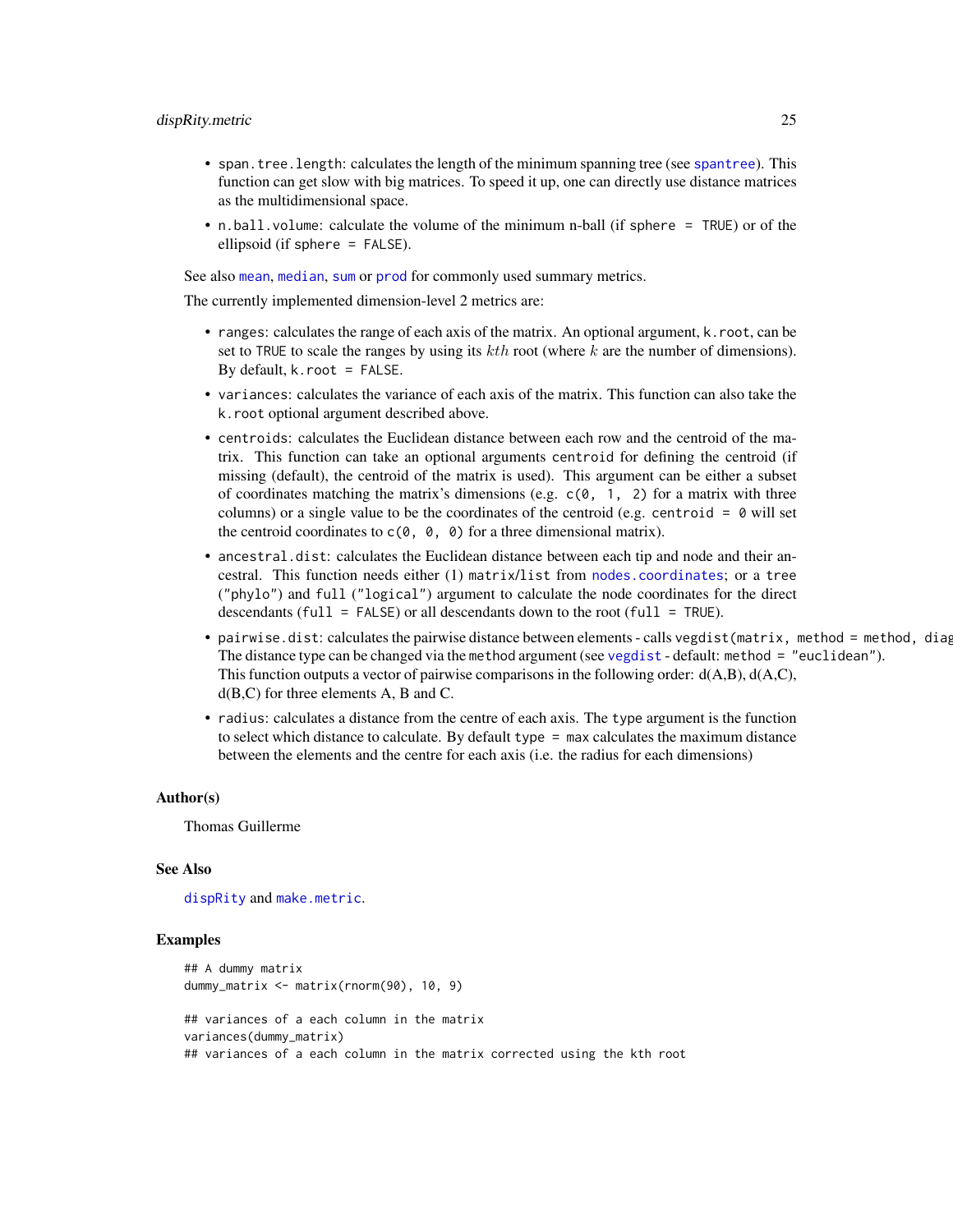# 26 dispRity.metric

```
variances(dummy_matrix, k.root = TRUE)
## ranges of each column in a matrix
ranges(dummy_matrix)
## ranges of each column in the matrix corrected using the kth root
ranges(dummy_matrix, k.root = TRUE)
## Distances between each row and centroid of the matrix
centroids(dummy_matrix)
## Distances between each row and an arbitrary point
centroids(dummy_matrix, centroid = c(1, 2, 3, 4, 5, 6, 7, 8, 9))
## Distances between each row and the origin
centroids(dummy_matrix, centroid = 0)
## Modal value of a vector
mode.val(rnorm(25))
## Ellipsoid volume of a matrix
ellipse.volume(dummy_matrix)
## Calculating the same volume with provided eigen values
ordination <- prcomp(dummy_matrix)
## Calculating the ellipsoid volume
ellipse.volume(ordination$x, eigen.value = ordination$sdev^2)
## Convex hull hypersurface of a matrix
convhull.surface(dummy_matrix)
## Convex hull volume of a matrix
convhull.volume(dummy_matrix)
## Matrix diagonal
diagonal(dummy_matrix) # WARNING: only valid if the dimensions are orthogonal
## Minimum spanning tree length (default)
span.tree.length(dummy_matrix)
## Minimum spanning tree length from a distance matrix (faster)
distance <- as.matrix(dist(dummy_matrix))
span.tree.length(distance)
## Minimum spanning tree length based on Manhattan distance
span.tree.length(dummy_matrix, method = "manhattan")
span.tree.length(as.matrix(dist(dummy_matrix, method = "manhattan"))) # Same
## The maximal radius of each axis (maximum distance from centre of each axis)
radius(dummy_matrix)
## The average radius of each axis (mean distance from centre of each axis)
radius(dummy_matrix, type = mean)
## The pairwise distance
pairwise.dist(dummy_matrix)
```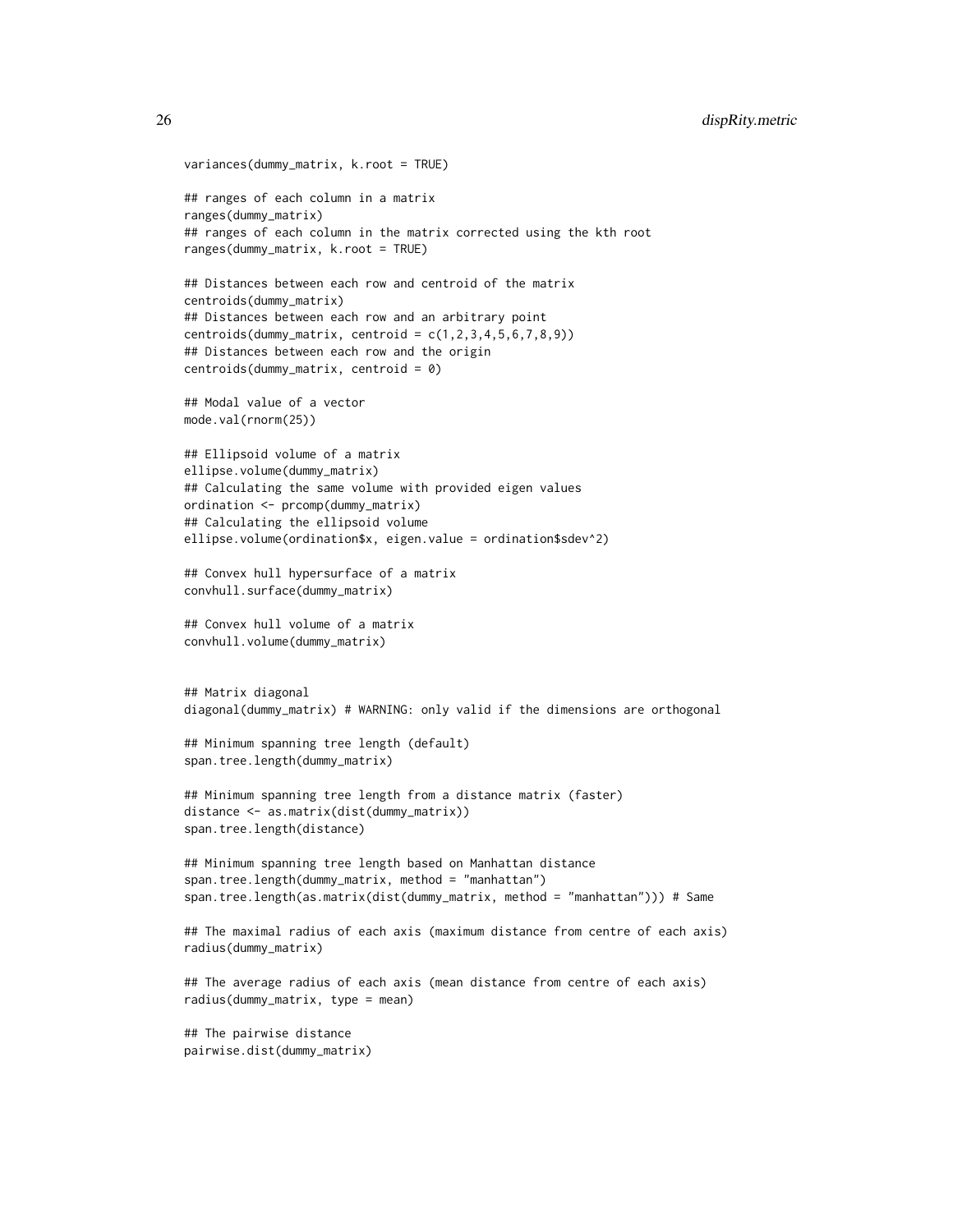```
## The average squared pairwise distance
mean(pairwise.dist(dummy_matrix)^2)
## equal to:
geiger::disparity(data = dummy_matrix)
## A random matrix
dummy_matrix <- matrix(rnorm(90), 9, 10)
## A random treee with node labels
rand_tree <- rtree(5) ; rand_tree$node.label <- paste0("n", 1:4)
## Adding the tip and node names to the matris
rownames(dummy_matrix) <- c(rand_tree$tip.label, rand_tree$node.label)
## Calculating the direct ancestral nodes
direct_anc_centroids <- nodes.coordinates(dummy_matrix, rand_tree, full = FALSE)
## Calculating all the ancestral nodes
all_anc_centroids <- nodes.coordinates(dummy_matrix, rand_tree, full = TRUE)
## Calculating the distances from the direct ancestral nodes
ancestral.dist(dummy_matrix, nodes.coords = direct_anc_centroids)
## Calculating the distances from all the ancestral nodes
```
dispRity.per.group *Disparity in different groups.*

ancestral.dist(dummy\_matrix, nodes.coords = all\_anc\_centroids)

# Description

Performs a disparity analysis between groups.

#### Usage

```
dispRity.per.group(data, group, metric = c(median, centroids), ...)
```

| data      | An ordinated matrix.                                                                                            |
|-----------|-----------------------------------------------------------------------------------------------------------------|
| group     | A list of row numbers for each group.                                                                           |
| metric    | A vector containing one to three functions (default = $c$ (median, centroids))<br>(see dispractly for details). |
| $\ddotsc$ | Optional arguments to be passed to custom. subsets, boot. matrix and dispRity.                                  |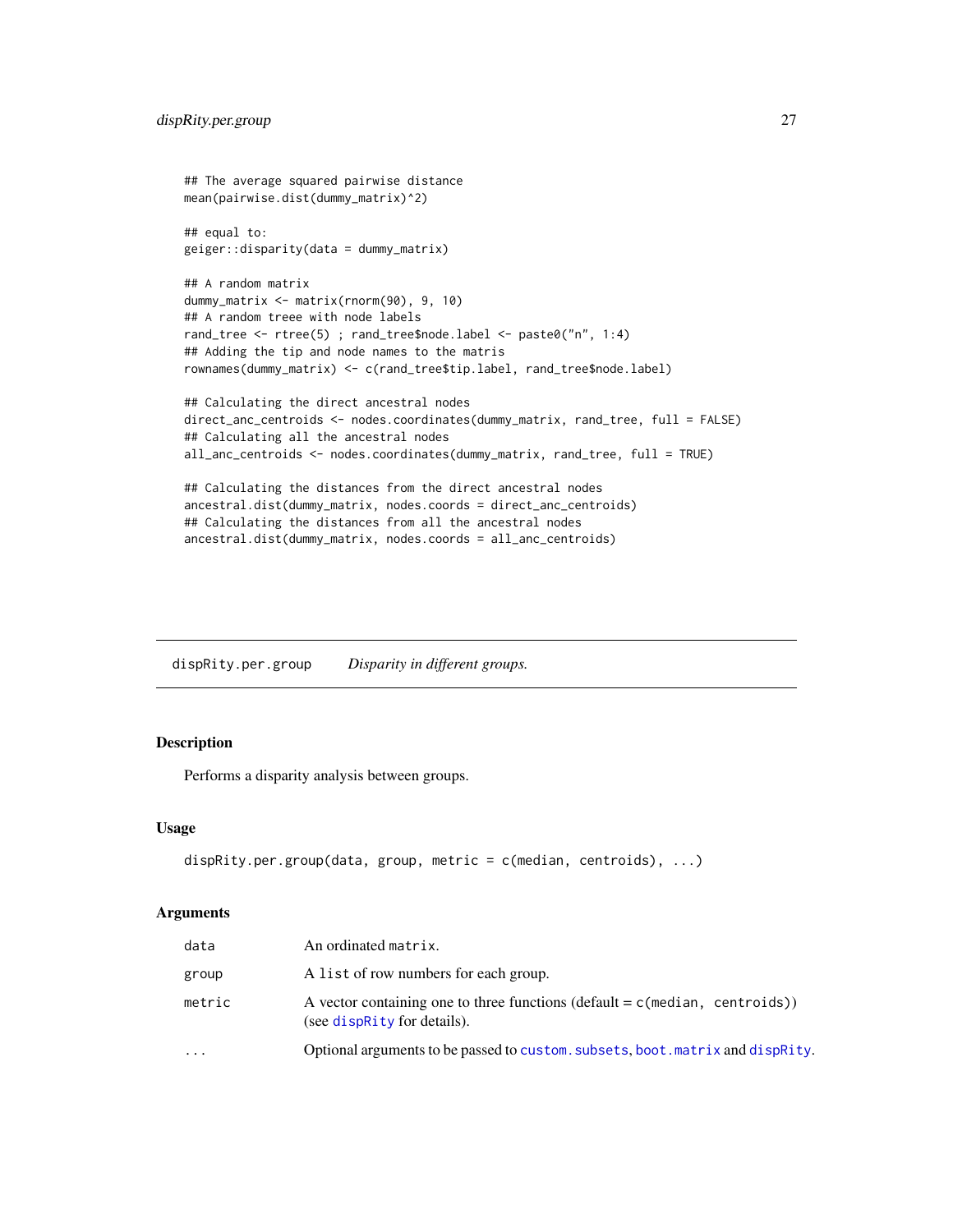Note that this is a wrapper function that allows users to run a basic disparity among groups analysis without too much effort. As such it has a lot of defaults described in the functions that make up the analysis. See [custom.subsets](#page-18-1), [boot.matrix](#page-8-1), [dispRity.metric](#page-23-2), [summary.dispRity](#page-64-1), [plot.dispRity](#page-53-1) for more details of the defaults used in each of these functions. Note that any of these defaults can be changed within the disparity.through.time function.

# Value

A dispRity object that can be passed to summary or plot.

#### Author(s)

Thomas Guillerme

#### See Also

[custom.subsets](#page-18-1), [boot.matrix](#page-8-1), [dispRity.metric](#page-23-2), [summary.dispRity](#page-64-1), [plot.dispRity](#page-53-1).

# Examples

```
## Load the Beck & Lee 2014 data
data(BeckLee_mat50)
## Run a simple disparity per group analysis comparing stem and crown mammals
result <- dispRity.per.group(BeckLee_mat50, list(crown = c(16, 19:41, 45:50),
                             stem = c(1:15, 17:18, 42:44)))
summary(result) ; plot(result)
## This is equivalent to run the following decomposed code
dispRity(boot.matrix(custom.subsets(BeckLee_mat50, list(crown = c(16, 19:41, 45:50),
                                                        stem = c(1:15, 17:18, 42:44)),
                    bootstraps = 100).
        metric = c(median, centroids))
```
dispRity.through.time *Disparity through time.*

#### **Description**

Performs a disparity through time analysis.

#### Usage

```
dispRity.through.time(data, tree, time, metric = c(median, centroids), ...)
```
<span id="page-27-0"></span>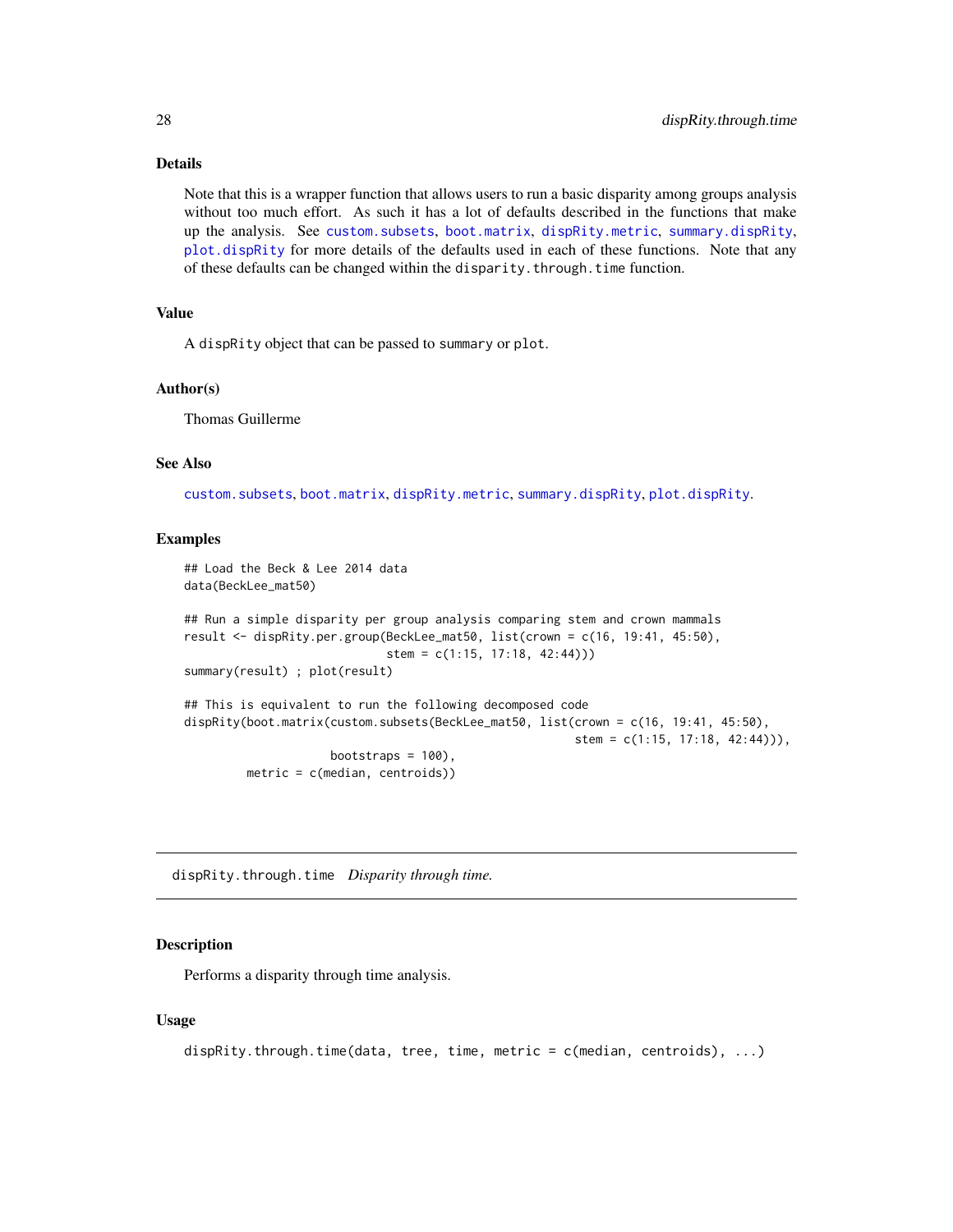#### Arguments

| data   | An ordinated matrix.                                                                                            |
|--------|-----------------------------------------------------------------------------------------------------------------|
| tree   | A phylo object.                                                                                                 |
| time   | A numeric value for the number of subsets to create.                                                            |
| metric | A vector containing one to three functions (default = $c$ (median, centroids))<br>(see dispractly for details). |
| .      | Optional arguments to be passed to chrono. subsets, boot. matrix and dispRity.                                  |

#### Details

By default the time subsets use method = "discrete", the matrix is bootstrapped 100 times.

Note that this is a wrapper function that allows users to run a basic disparity-through-time analysis without too much effort. As such it has a lot of defaults described in the functions that make up the analysis. See [chrono.subsets](#page-12-1), [boot.matrix](#page-8-1), [dispRity.metric](#page-23-2), [summary.dispRity](#page-64-1), [plot.dispRity](#page-53-1) for more details of the defaults used in each of these functions. Note that any of these defaults can be changed within the disparity.through.time function.

# Value

A dispRity object that can be passed to summary or plot.

#### Author(s)

Thomas Guillerme

#### See Also

[chrono.subsets](#page-12-1), [boot.matrix](#page-8-1), [dispRity.metric](#page-23-2), [summary.dispRity](#page-64-1), [plot.dispRity](#page-53-1).

# Examples

```
## Load the Beck & Lee 2014 data
data(BeckLee_mat50) ; data(BeckLee_tree)
```

```
## Run a simple disparity through time analysis (with three time bins)
result <- dispRity.through.time(BeckLee_mat50, BeckLee_tree, 3)
summary(result) ; plot(result)
```

```
## This is equivalent to run the following decomposed code
dispRity(boot.matrix(chrono.subsets(BeckLee_mat50, BeckLee_tree, time = 3, method = "discrete"),
                    bootstraps = 100,
        metric = c(median, centroids))
```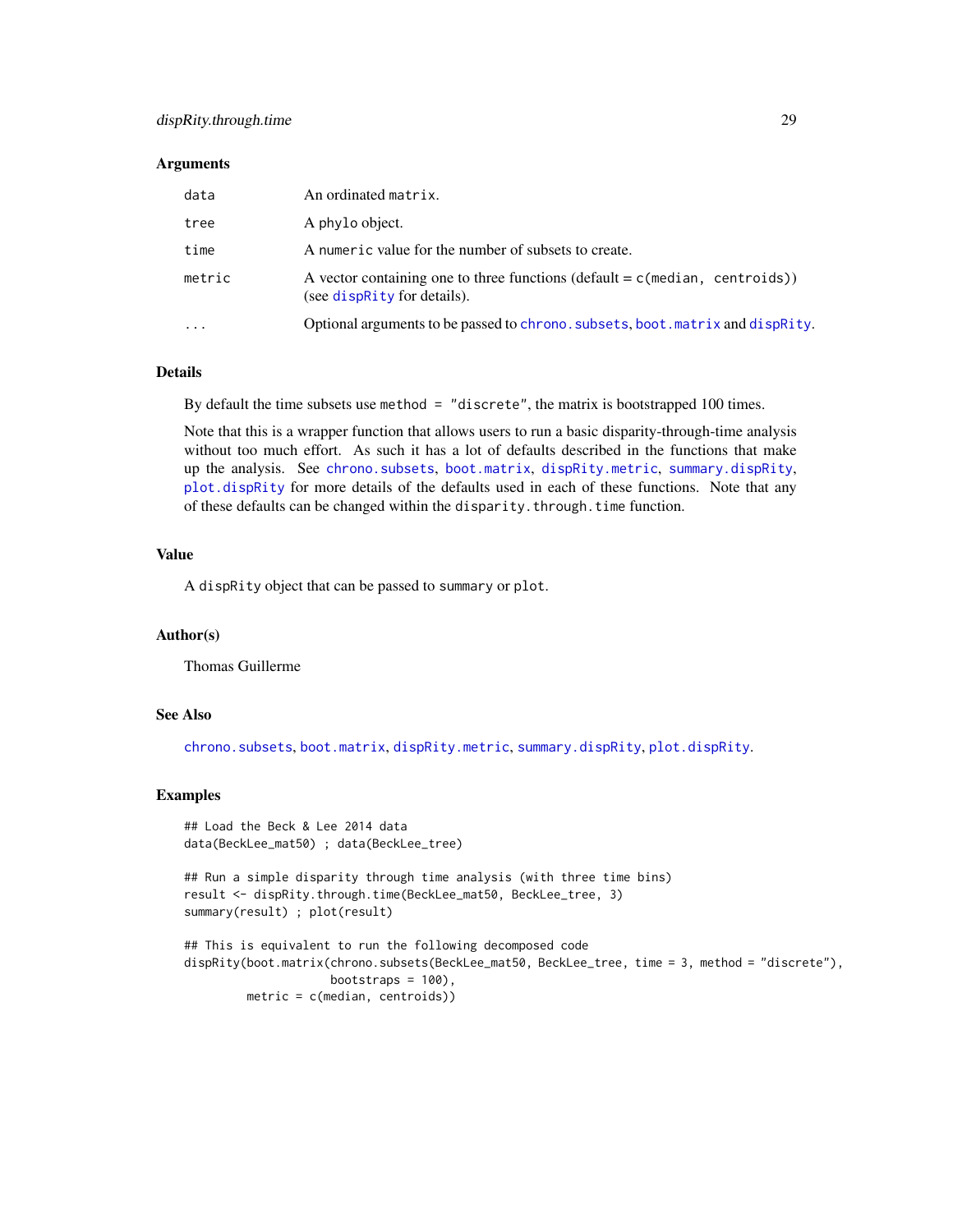<span id="page-29-0"></span>

#### Description

A wrapper for the [dtt](#page-0-0) function working with any disparity metric.

#### Usage

```
dtt.dispRity(data, metric, tree, nsim = 0, model = "BM",
  alternative = "two-sided", \dots)
```
### Arguments

| data                | A dispRity object or a matrix                                                                                          |
|---------------------|------------------------------------------------------------------------------------------------------------------------|
| metric              | The disparity metric to be passed to dispractly.                                                                       |
| tree                | A phylo object matching the data and with a root. time element.                                                        |
| nsim                | The number of simulations to calculate null disparity-through-time.                                                    |
| model               | A evolutionary model for the simulations (see sim. char - default is "BM").                                            |
| alternative         | The H1 alternative (for calculating the p-value). Can be "two-sided" (default),<br>"greater" or "lesser"; see details. |
| $\cdot \cdot \cdot$ | Any other arguments to be passed to dtt.                                                                               |

# Details

See [dtt](#page-0-0) for details. Note that for calculating the default metrics implemented in dtt (i.e c("avg.sq", "avg.manhattan", " this implementation in dispRity is much slower!

#### Author(s)

Thomas Guillerme

# See Also

[dtt](#page-0-0), [test.dispRity](#page-66-1), [custom.subsets](#page-18-1), [chrono.subsets](#page-12-1), [plot.dispRity](#page-53-1).

### Examples

```
## Loading geiger's example data set
require(geiger)
geiger_data <- get(data(geospiza))
## Calculate the disparity of the dataset using dtt::geiger
geiger_dtt <- dtt(phy = geiger_data$phy, data = geiger_data$dat, nsim = 100)
## The average squared pairwise distance metric (used in geiger::dtt)
average.sq <- function(X) mean(pairwise.dist(X)^2)
```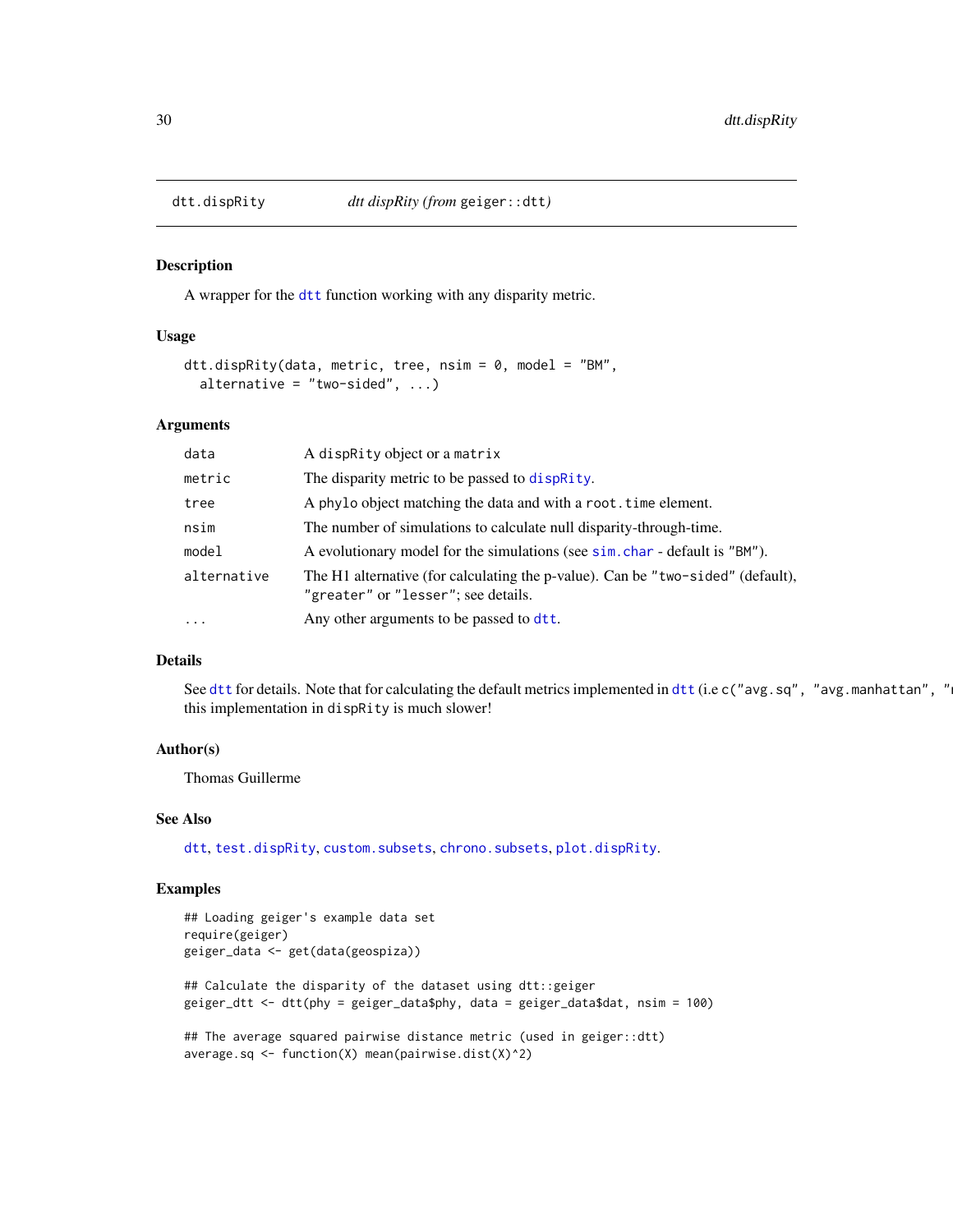```
## Calculate the disparity of the dataset using dtt.dispRity
dispRity_dtt <- dtt.dispRity(data = geiger_data$dat, metric = average.sq,
                            tree = geiger_data$phy, nsim = 100)
## Plotting the results
plot(dispRity_dtt)
## Disparity values are identical up to the 9th digit!
round(geiger_dtt$dtt, 9) == round(dispRity_dtt$dtt, 9)
## Calculate disparity with a different metric using dtt.dispRity
dispRity_dtt2 <- dtt.dispRity(data = geiger_data$dat, tree = geiger_data$phy,
                             metric = c(median, centroids), nsim = 50)
plot(dispRity_dtt2)
```
extinction.subsets *Getting the time subsets from at and after an extinction event*

# Description

Getting the reference (pre-extinction) and the comparison (post-extinction) time subsets

### Usage

```
extinction.subsets(data, extinction, lag = 1, names = FALSE,
 as.list = FALSE)
```
#### Arguments

| data       | a dispRity object.                                                                                      |
|------------|---------------------------------------------------------------------------------------------------------|
| extinction | numerical, the time at the extinction event.                                                            |
| lag        | numerical, the lag effect (i.e. how many subsets after the extinction to consider<br>$-$ default = 1).  |
| names      | logical, whether to display the bins names (TRUE) or not (FALSE - default).                             |
| as.list    | logical, whether to output the results as a list for test. dispRity (TRUE) or<br>not (FALSE - default). |

#### Author(s)

Thomas Guillerme

# See Also

[chrono.subsets](#page-12-1), [test.dispRity](#page-66-1)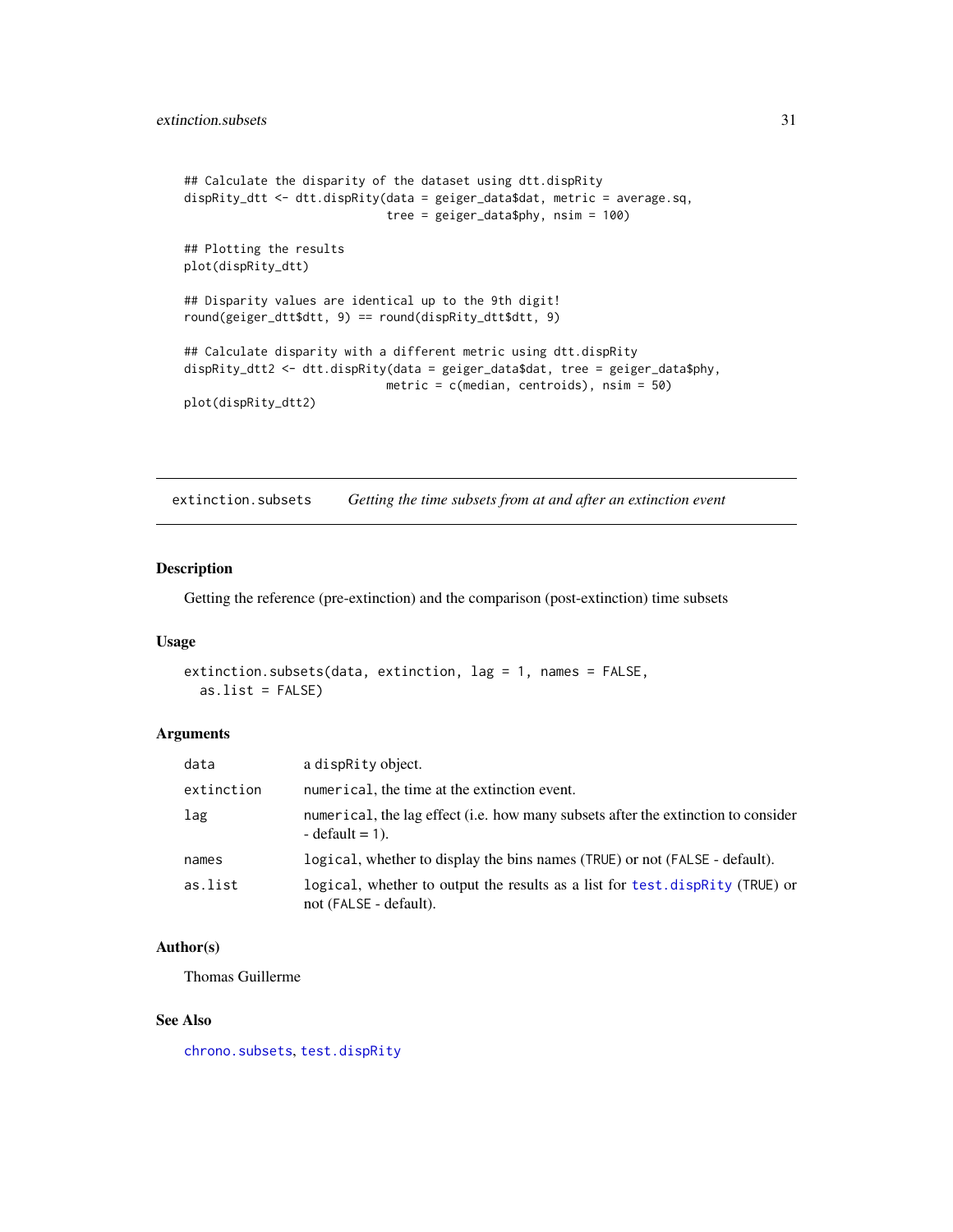# Examples

```
## Loading some disparity data
data(disparity)
## Time subsets for the K-Pg extinction (66 Mya)
extinction.subsets(disparity, 66, names = TRUE)
## Extinction with a lag effect of 3 slices
extinction_time <- extinction.subsets(disparity, 66, lag = 3, as.list = TRUE)
## Testing the extinction effect with a lag
test.dispRity(disparity, wilcox.test, comparisons = extinction_time,
              correction = "bonferroni")
```
extract.dispRity *Extracting disparity values.*

# Description

Extracts the disparity from a dispRity object.

#### Usage

```
extract.dispRity(data, subsets, observed = TRUE, rarefaction = FALSE,
 concatenate = TRUE)
```
# Arguments

| data        | A dispRity object containing disparity results.                                                                                                         |
|-------------|---------------------------------------------------------------------------------------------------------------------------------------------------------|
| subsets     | Optional, a numeric or character for which subsets to get (if missing, the value<br>for all subsets are given).                                         |
| observed    | A logical value indicating whether to output the observed (TRUE (default)) or<br>the bootstrapped values (FALSE).                                       |
| rarefaction | Optional, a single numeric value corresponding to the rarefaction level (as the<br>number of elements; if missing, the non-rarefied values are output). |
| concatenate | When the disparity metric is a distribution, whether to concatenate it (TRUE;<br>default) or to return each individual metric.                          |

# Author(s)

Thomas Guillerme

# See Also

[dispRity](#page-21-1), [get.subsets](#page-36-1).

<span id="page-31-0"></span>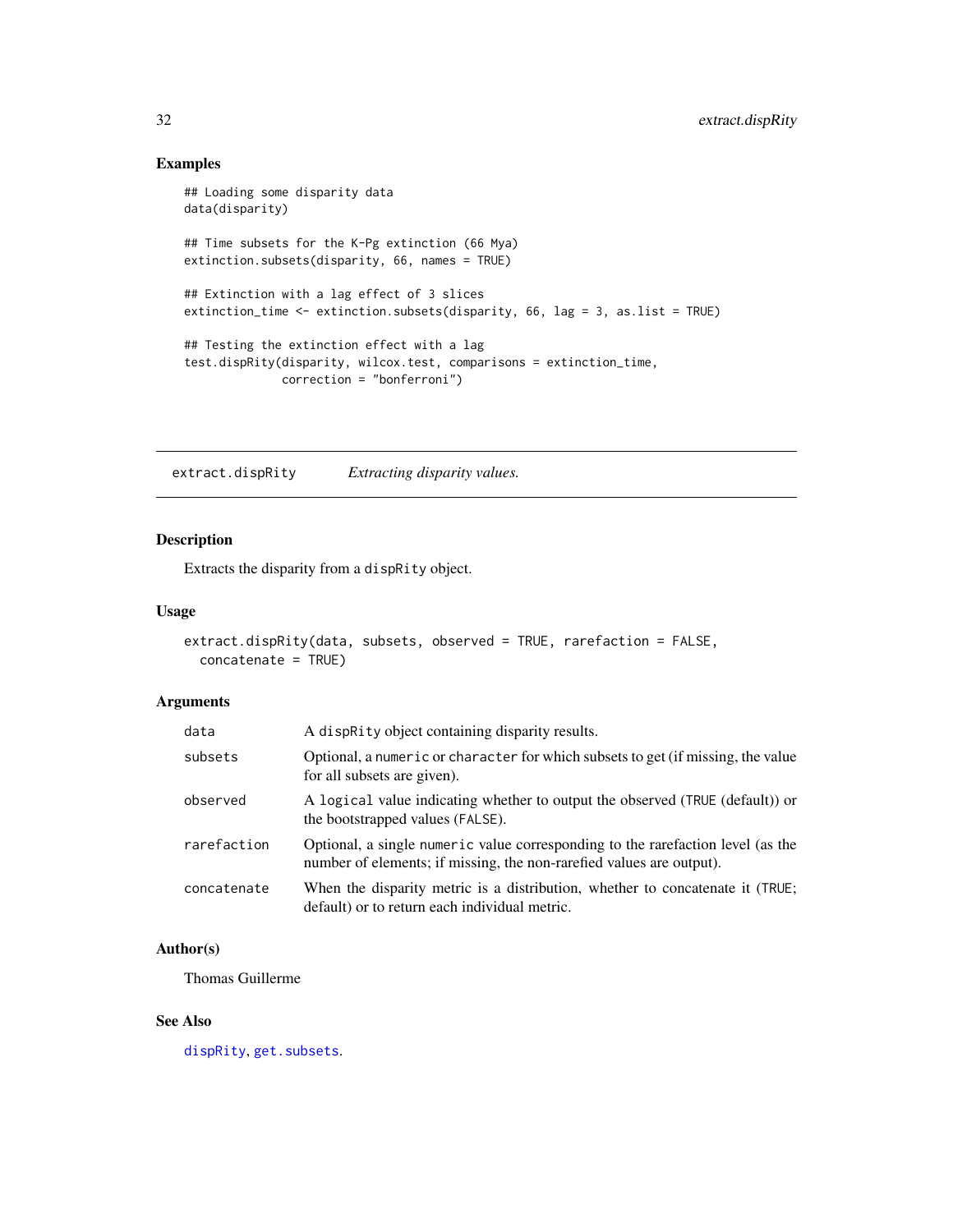# <span id="page-32-0"></span>fill.dispRity 33

# Examples

```
## Load the disparity data based on Beck & Lee 2014
data(disparity)
## Extracting the observed disparity
extract.dispRity(disparity)
## Extracting the bootstrapped disparity
boot_disp <- extract.dispRity(disparity, observed = FALSE)
str(boot_disp)
## Or only the rarefied (5) data
boot_disp_rare <- extract.dispRity(disparity, observed = FALSE,
     rarefaction = 5)
```
fill.dispRity *Fills a* dispRity *object.*

# Description

Fills a dispRity object using the data from its matrix

# Usage

fill.dispRity(data)

# Arguments

data A dispRity object.

#### Author(s)

Thomas Guillerme

# Examples

```
## An empty dispRity object (with a matrix)
empty <- make.dispRity(data = matrix(rnorm(12), ncol = 3))
## A dispRity object with a matrix of 4*3
```

```
fill.dispRity(empty)
```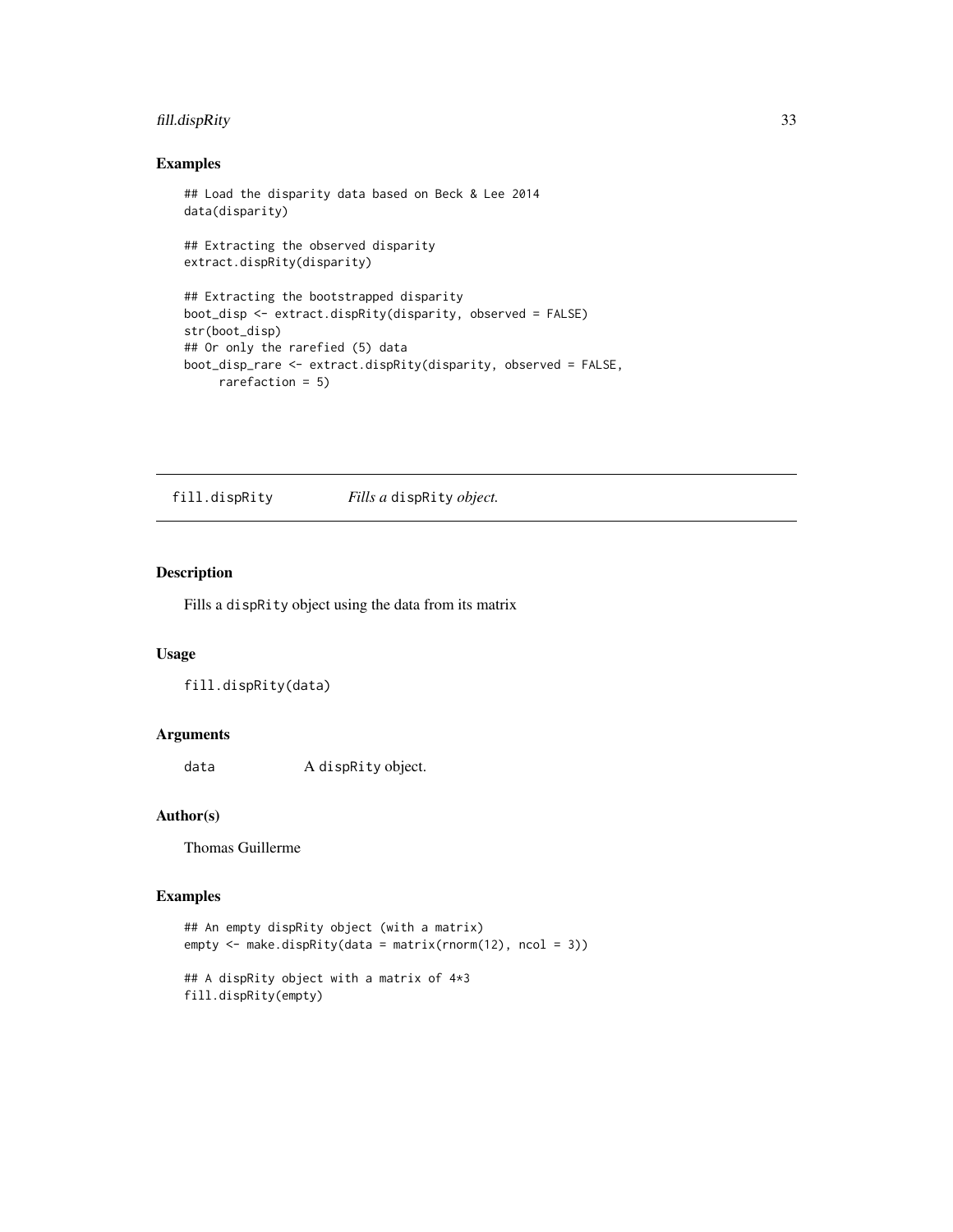<span id="page-33-0"></span>geomorph.ordination *Imports data from geomorph*

#### Description

Takes geomorph Procrustes object or a geomorph.data.frame object and ordinates it.

# Usage

 $geomorph.$  ordination(data, ordinate = TRUE,  $\ldots$ )

# Arguments

| data     | An array $(p \times k \times n)$ typically obtained from a Procrustes superimposition gpagen<br>or a geomorph.data.frame object.       |
|----------|----------------------------------------------------------------------------------------------------------------------------------------|
| ordinate | Logical, whether to ordinate the data using promp (TRUE; default) or not (FALSE;<br>the code then returns the raw coordinates matrix). |
| $\cdot$  | Any optional arguments to be passed to promp (is ignored if ordinate $=$ FALSE).                                                       |

#### Details

If data is a geomorph.data.frame object containing factors, directly performs a [custom.subsets](#page-18-1) using these factors.

#### Value

A matrix or a dispRity object.

# See Also

[gpagen](#page-0-0), [morphol.disparity](#page-0-0), [prcomp](#page-0-0), [custom.subsets](#page-18-1), [chrono.subsets](#page-12-1), [boot.matrix](#page-8-1), [dispRity](#page-21-1).

# Examples

```
## Not run:
require(geomorph)
## Loading the plethodon dataset
data(plethodon)
```
## Performing a Procrustes transform procrustes <- geomorph::gpagen(plethodon\$land, PrinAxes = FALSE)

## Obtaining the ordination matrix geomorph.ordination(procrustes)

## Using a geomorph.data.frame geomorph\_df <- geomorph.data.frame(procrustes, species = plethodon\$species)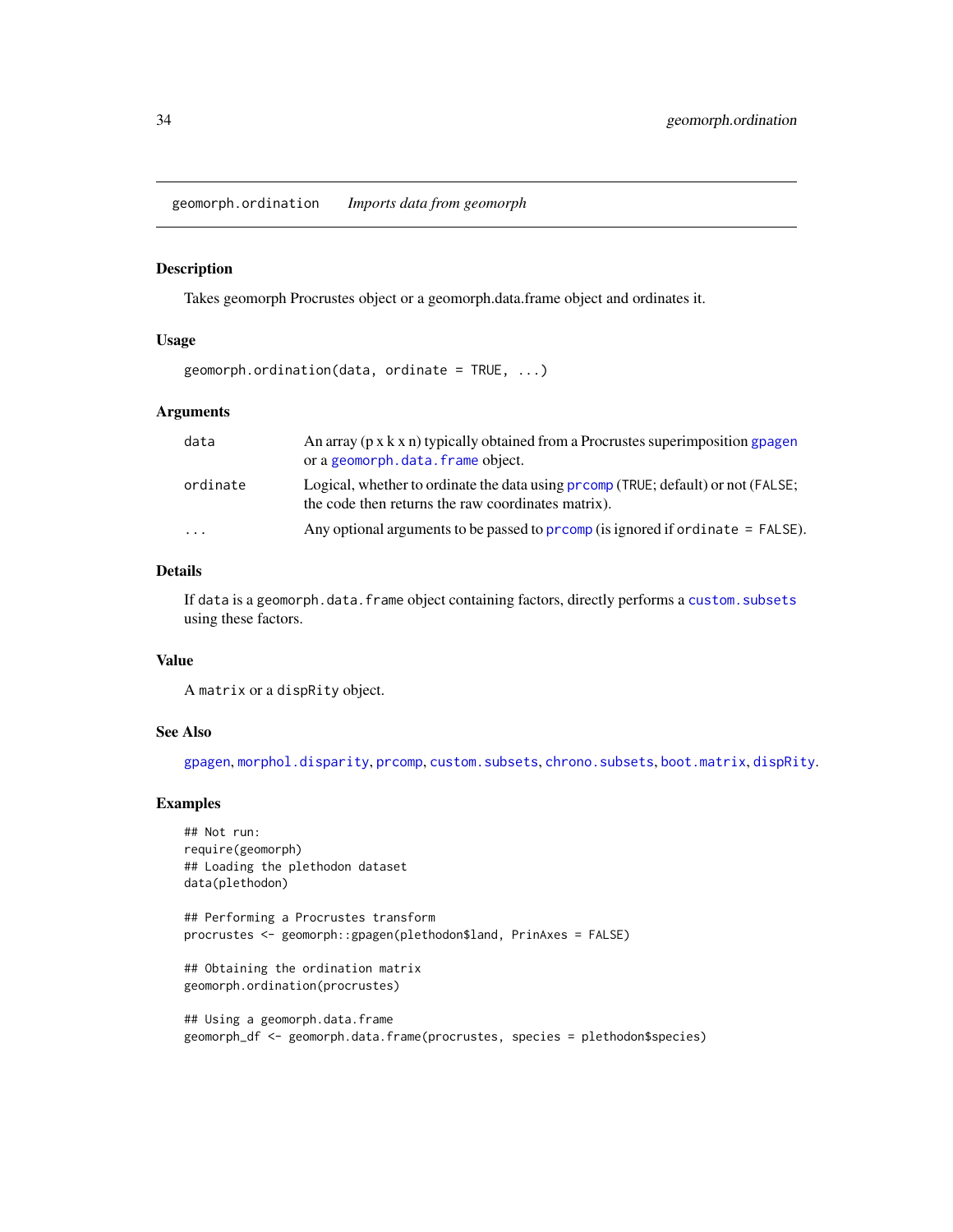# <span id="page-34-0"></span>get.bin.ages 35

```
geomorph.ordination(geomorph_df)
## Calculating disparity from dispRity or geomorph::morphol.disparity
geomorph_disparity \leq geomorph::morphol.disparity(coords \sim 1,
                      groups= \sim species, data = geomorph_df)
dispRity_disparity <- dispRity(geomorph.ordination(geomorph_df),
                      metric = function(X) return(sum(X^2)/nrow(X)))## Extracting the raw disparity values
geomorph_val <- round(as.numeric(geomorph_disparity$Procrustes.var), 15)
dispRity_val <- as.vector(summary(dispRity_disparity, digits = 15)$obs)
## Comparing the values (to the 15th decimal!)
geomorph_val == dispRity_val # all TRUE
## End(Not run)
```
get.bin.ages *Get time bins ages*

### Description

Gets time bins for a specific tree using stratigraphy

# Usage

```
get.bin.ages(tree, what = "End", type = "Age", ICS = 2015)
```
# Arguments

| tree | A phylo object with a \$root, time component                                                   |
|------|------------------------------------------------------------------------------------------------|
| what | Which data to output. Can be "Start", "End" (default), "Range" or "Midpoint".                  |
| type | The type of stratigraphic frame. Can be "Age" (default), "Eon", "Epoch", "Era"<br>or "Period". |
| ICS  | The reference year of the International Commission on Stratigraphy (default $=$<br>2015).      |

# Author(s)

Thomas Guillerme

#### See Also

[chrono.subsets](#page-12-1)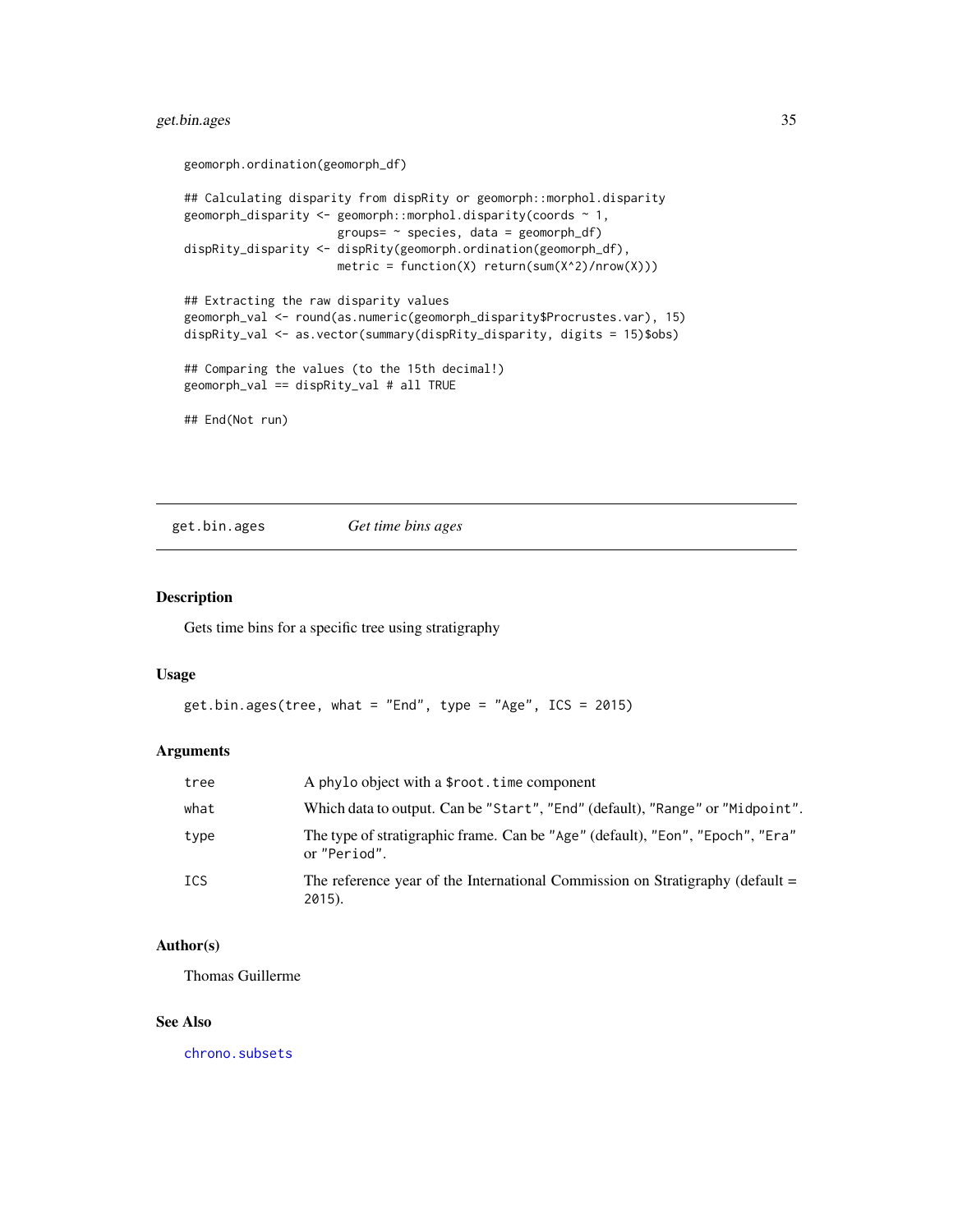# Examples

```
## Loading the data
data(BeckLee_tree)
data(BeckLee_mat50)
## Getting the stratigraphic data
stratigraphy <- get.bin.ages(BeckLee_tree)
## Making stratigraphic time subsets
chrono.subsets(BeckLee_mat50, tree = BeckLee_tree, method = "discrete",
                time = stratigraphy)
```
<span id="page-35-1"></span>get.contrast.matrix *Generates a contrast matrix.*

# Description

Creates a contrast matrix using the observed character states in an input matrix.

# Usage

```
get.contrast.matrix(matrix)
```
# Arguments

matrix a discrete morphological character matrix.

#### Author(s)

Thomas Guillerme

# See Also

[check.morpho](#page-11-1)

# Examples

```
## A random multistate matrix
random_matrix <- matrix(sample(c(0,1,2), 100, TRUE), 10, 10)
```

```
## Get the contrast matrix
get.contrast.matrix(random_matrix)
```

```
## Adding inapplicable and missing data to the matrix
random_matrix[sample(1:100, 10)] <- "?"
random_matrix[sample(1:100, 10)] <- "-"
```
## Get the contrast matrix

<span id="page-35-0"></span>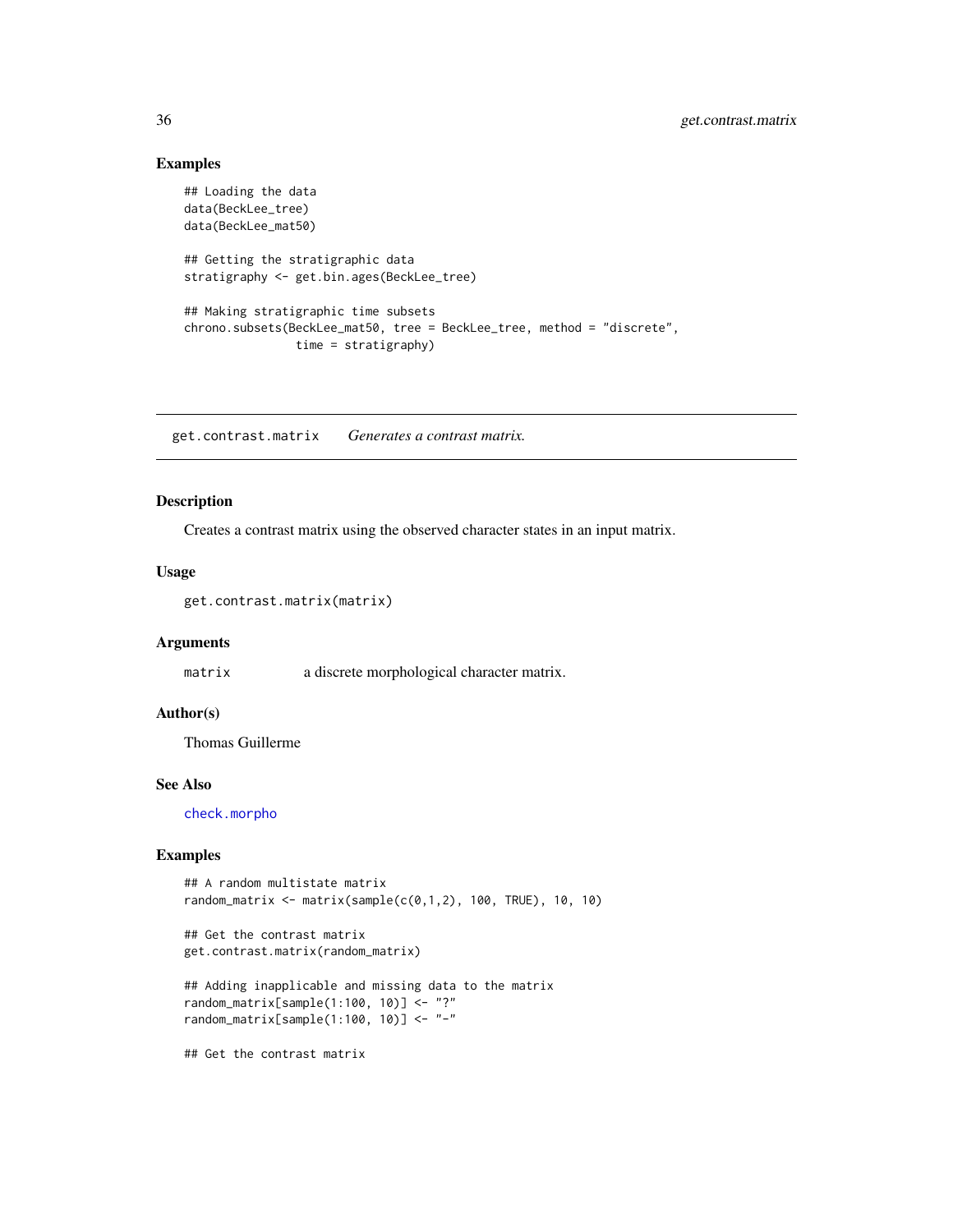## <span id="page-36-1"></span>get.subsets 37

get.contrast.matrix(random\_matrix)

<span id="page-36-0"></span>get.subsets *Extracts subsets from a dispRity object.*

## Description

Extracting some subsets and data from a dispRity object.

## Usage

get.subsets(data, subsets)

## Arguments

| data    | A dispRity object.                                        |
|---------|-----------------------------------------------------------|
| subsets | A list of subset names or subset numbers to be extracted. |

#### Value

This function outputs a dispRity object.

## Author(s)

Thomas Guillerme

## See Also

[dispRity](#page-21-0), [extract.dispRity](#page-31-0).

## Examples

```
## Load the disparity data based on Beck & Lee 2014
data(disparity)
```
## Get one subset get.subsets(disparity, "60")

## Get two subsets get.subsets(disparity, c(1,5))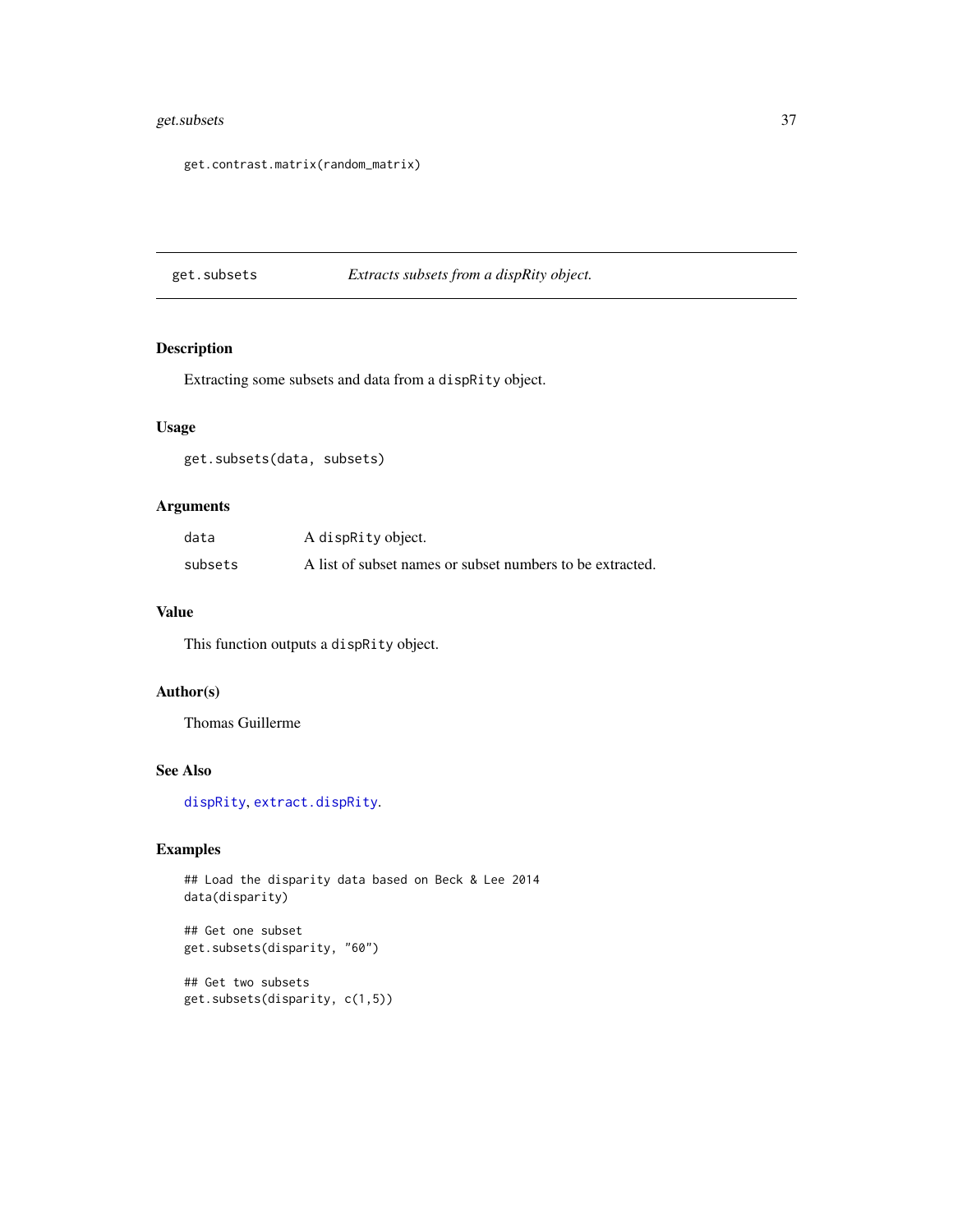<span id="page-37-0"></span>

Creating an empty dispRity object from a matrix

## Usage

make.dispRity(data, call, subsets)

## Arguments

| data    | A matrix.                                         |
|---------|---------------------------------------------------|
| call    | Optional, a list to be a dispractly call.         |
| subsets | Optional, a list to be a dispractly subsets list. |

## Author(s)

Thomas Guillerme

## Examples

```
## An empty dispRity object
make.dispRity()
## Still an empty dispRity object (with a matrix)
make.dispRity(data = matrix(rnorm(12), ncol = 3))
```
make.metric *Creating disparity metrics*

## Description

Testing the dimension-level of disparity metrics

## Usage

make.metric(fun, ..., silent = FALSE)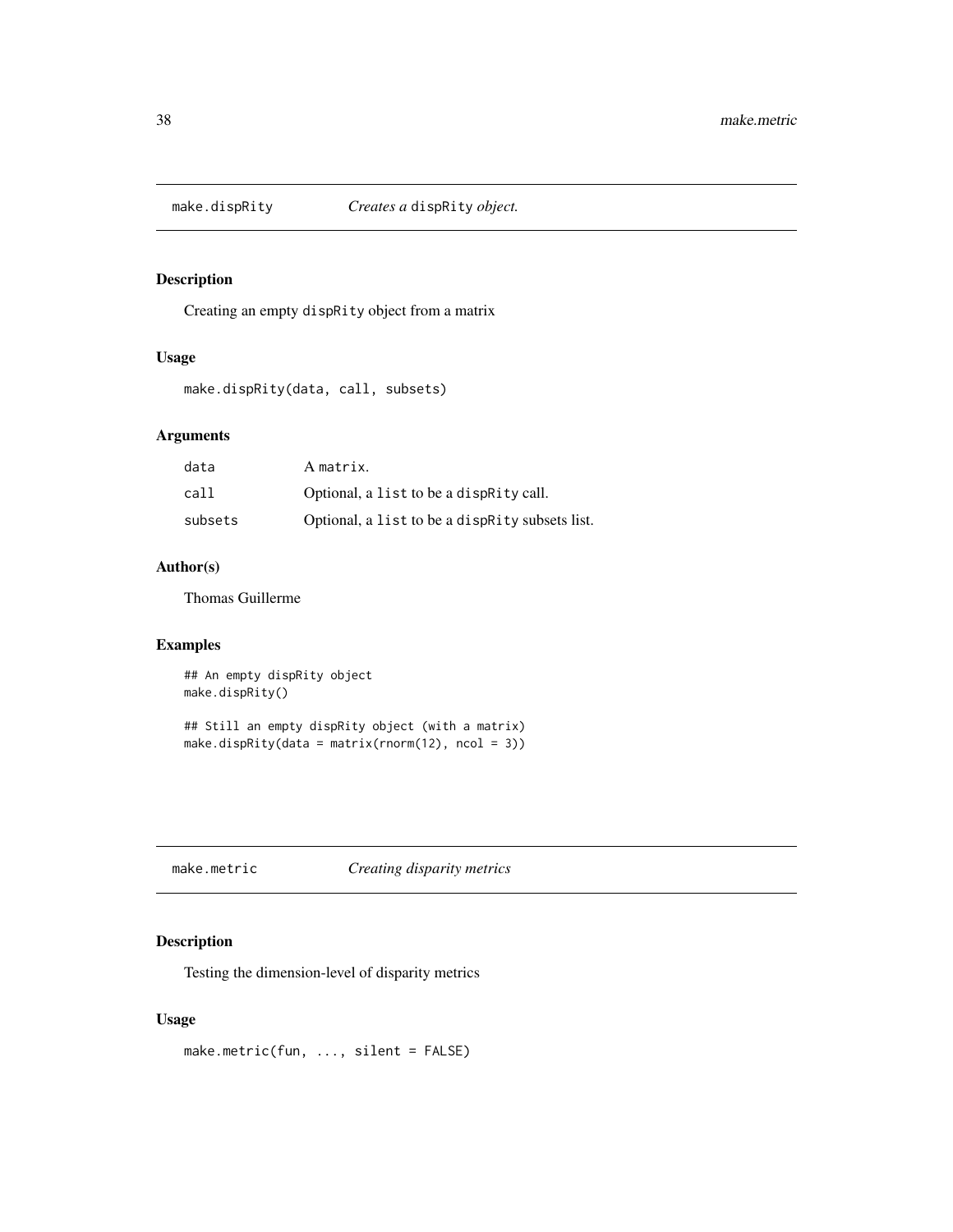#### <span id="page-38-0"></span>make.metric 39

#### **Arguments**

| fun                     | Your very own function!                                                          |
|-------------------------|----------------------------------------------------------------------------------|
| $\cdot$ $\cdot$ $\cdot$ | Some arguments to be passed to fun.                                              |
| silent                  | logical; if FALSE (default), the function will be verbose and give no output; if |
|                         | TRUE, the function will only output the function's dimension-level.              |

#### Details

This function tests:

- 1: if your function can deal with a matrix as an input.
- 2: which dimension-level is your function (1, 2 or 3, see [dispRity.metric](#page-23-0)).
- 3: whether the function can properly be implemented in the dispRity function.

The three different metric levels correspond to the dimensions of the output and are:

- "dimension-level 1": for functions that decompose a matrix into a single value.
- "dimension-level 2": for functions that decompose a matrix into a vector.
- "dimension-level 3": for functions that transform the matrix into another matrix.

For example, the disparity metric [sum](#page-0-0) of [variances](#page-23-1) is composed of two metric dimension-levels:

- The [variances](#page-23-1) (dimension-level 2) that calculates the variances for each column in a matrix (aggregates a matrix into a vector).
- The [sum](#page-0-0) (dimension-level 1) that transforms the vector of variances into a single value.

See function example for a concrete illustration (three different dimension-levels of the function [sum](#page-0-0)).

#### Author(s)

Thomas Guillerme

#### See Also

[dispRity](#page-21-0), [dispRity.metric](#page-23-0).

```
## A dimension-level 1 function
my_fun \leftarrow function(x) sum(x)make.metric(my_fun)
```

```
## A dimension-level 2 function
my_fun <- function(x) apply(x, 2, sum)
make.metric(my_fun)
```

```
## A dimension-level 3 function
my_fun \leftarrow function(x) (x + sum(x))make.metric(my_fun)
```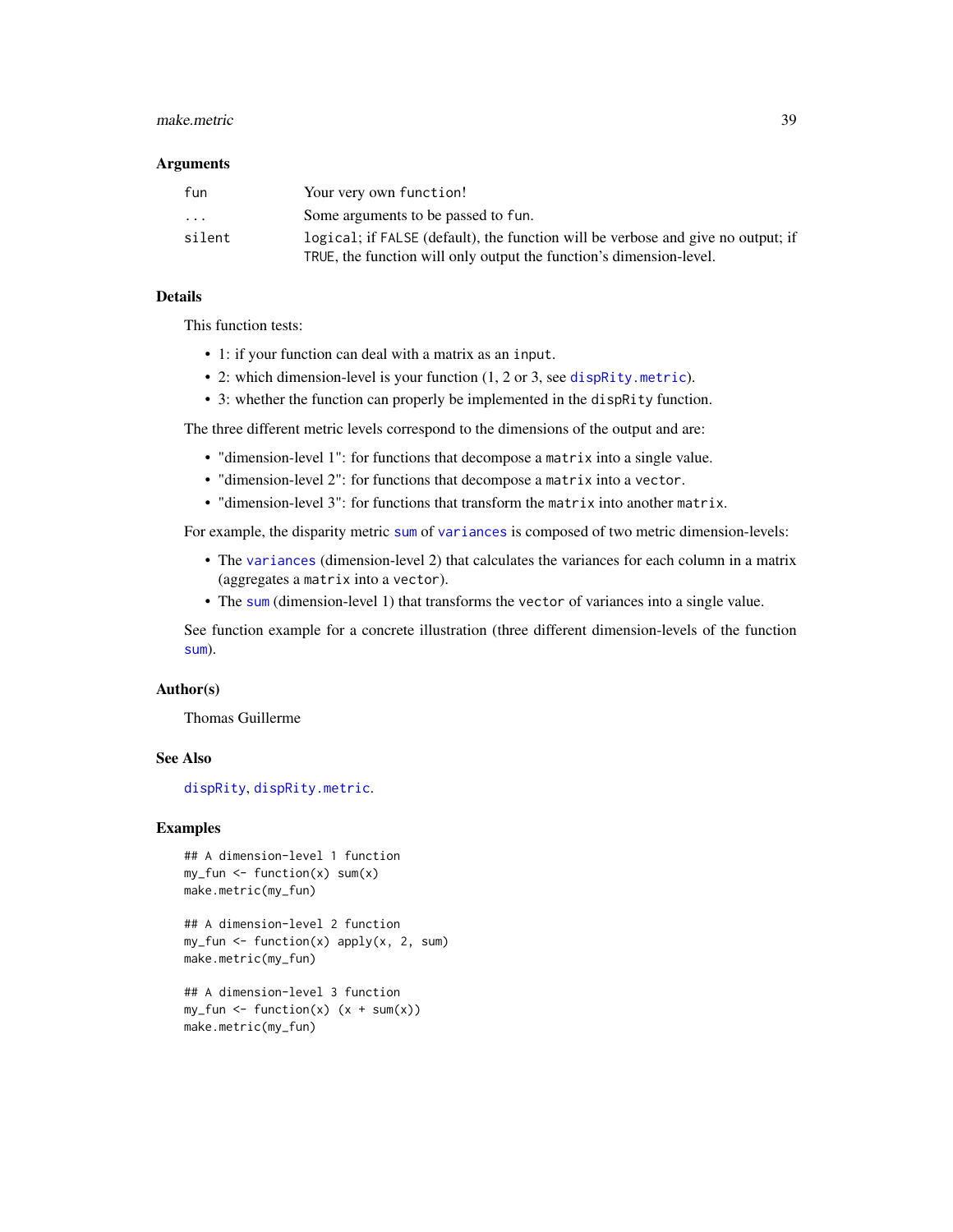<span id="page-39-0"></span>

Fetching a specific matrix from a dispRity object.

#### Usage

```
matrix.dispRity(data, subsets, rarefaction, bootstrap)
```
## Arguments

| data        | A dispraity object.                                                                           |
|-------------|-----------------------------------------------------------------------------------------------|
| subsets     | A numeric value to select subsets $(\theta \text{ is no subsets}; \text{ default}).$          |
| rarefaction | A numeric value to select the rarefaction level $\phi$ is no rarefaction; default).           |
| bootstrap   | A numeric value to select a specific bootstrap draw $(0 \text{ is no bootstrap})$ ; default). |

## Author(s)

Thomas Guillerme

```
## Load the disparity data based on Beck & Lee 2014
data(disparity)
## To get the original matrix
matrix.dispRity(disparity)
## To get the un-bootstrapped matrix from the second subset
matrix.dispRity(disparity, subsets = 2)
## To get the 52nd bootstrap draw of the second rarefaction level (15) of the
## same subset
matrix.dispRity(disparity, subsets = 2, rarefaction = 2, bootstrap = 52)
```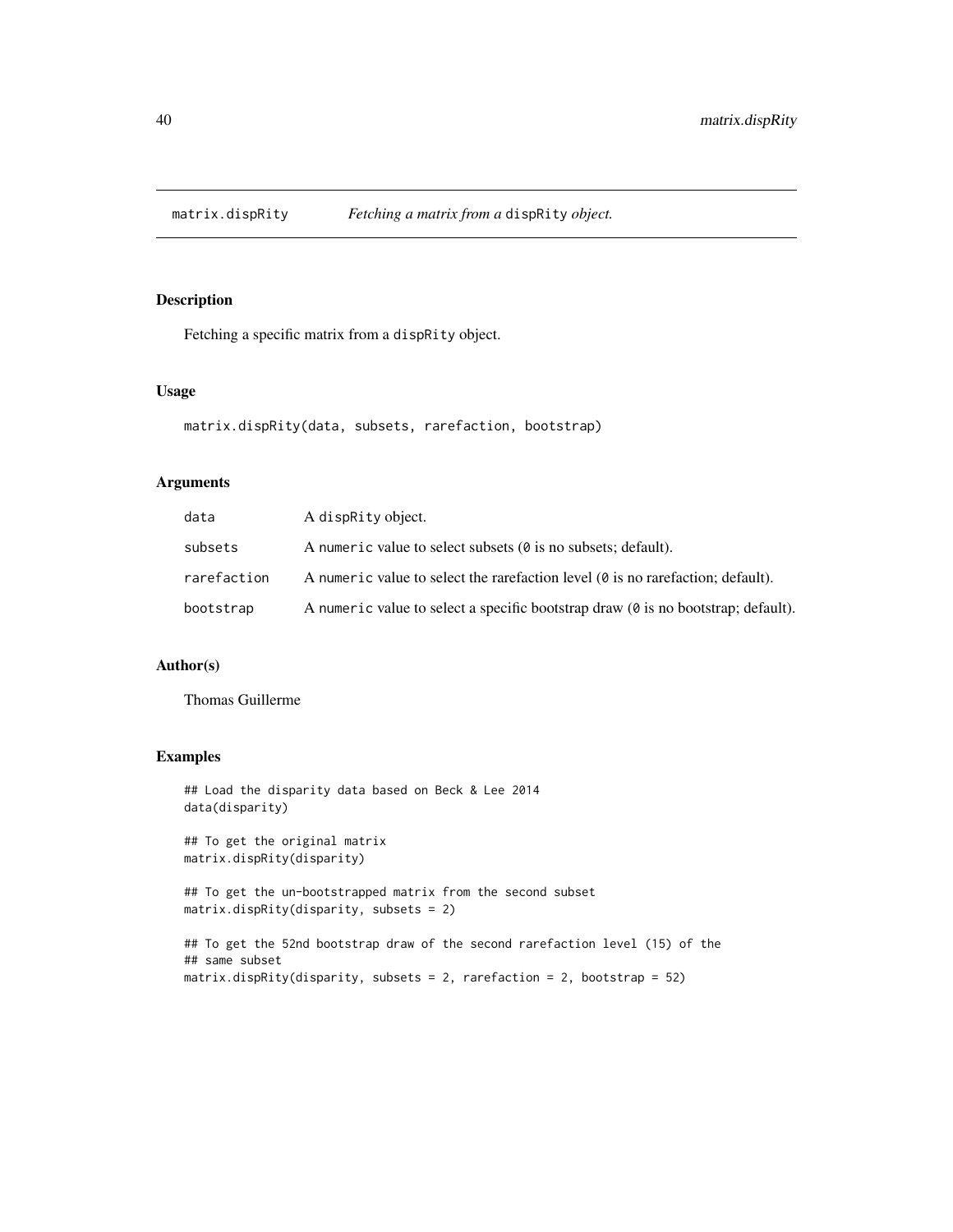<span id="page-40-1"></span><span id="page-40-0"></span>

Fit models of disparity change through time

#### Usage

```
model.test(data, model, pool.variance = NULL, time.split = NULL,
  fixed.optima = FALSE, control.list = list(fnscale = -1), verbose = TRUE)
```
#### Arguments

| data          | A dispRity object used to test models of evolution through time.                                                                                                                                                                                                                                                                                                                                                                                                                                                            |
|---------------|-----------------------------------------------------------------------------------------------------------------------------------------------------------------------------------------------------------------------------------------------------------------------------------------------------------------------------------------------------------------------------------------------------------------------------------------------------------------------------------------------------------------------------|
| model         | The model(s) of evolution to allow for changes in disparity-through-time using a<br>homogenous or hetergenous model, either using a single input or a list contain-<br>ing different models (See Details). If a vector with multiple modes is supplied<br>then the model will test for shifts in modes at the time supplied by time. split.                                                                                                                                                                                 |
| pool.variance | If NULL (default) the difference in variances will be calculated using bartlett. test<br>of equal variances. If there is no significant difference among variances, then<br>variance in samples will be pooled and the same variance will be used for all<br>samples. A significance difference will not pool variances and the original<br>variance will be used for model-testing. If argument TRUE or FALSE are used,<br>Bartlett's test will be ignored and the analyses will use the user-set pooling of<br>variances. |
| time.split    | The age of the change in mode (numeric). The age is measured in positive units<br>as the time before the most recent sample, and multiple ages can be supplied in<br>a vector. If no age is supplied for models then all possible time shifts are fit in<br>the model, and the highest likelihood model is returned. Note this only applies<br>to heterogenous models (See Details).                                                                                                                                        |
| fixed.optima  | A logical value, whether to use an estimated optimum value in OU models<br>(FALSE - default), or whether to set the OU optimum to the ancestral value<br>(TRUE).                                                                                                                                                                                                                                                                                                                                                            |
| control.list  | A list of fine-tune control inputs for the optim function.                                                                                                                                                                                                                                                                                                                                                                                                                                                                  |
| verbose       | logical, whether to display the model results while they are computed (TRUE -<br>default).                                                                                                                                                                                                                                                                                                                                                                                                                                  |

#### Details

The models are fit using maximum likelihood optimisation using the function optim. Fine-tuning of the search algorithms can be applied using the control.list argument. Models can be fit using a homogenous model with the same process applied to the entire sequence or models with time splits that represent a change in parameters or a shift in mode. When a heterogeneous and/or a time-shift model is specified with a specified time. split then the shift is tested at that value only.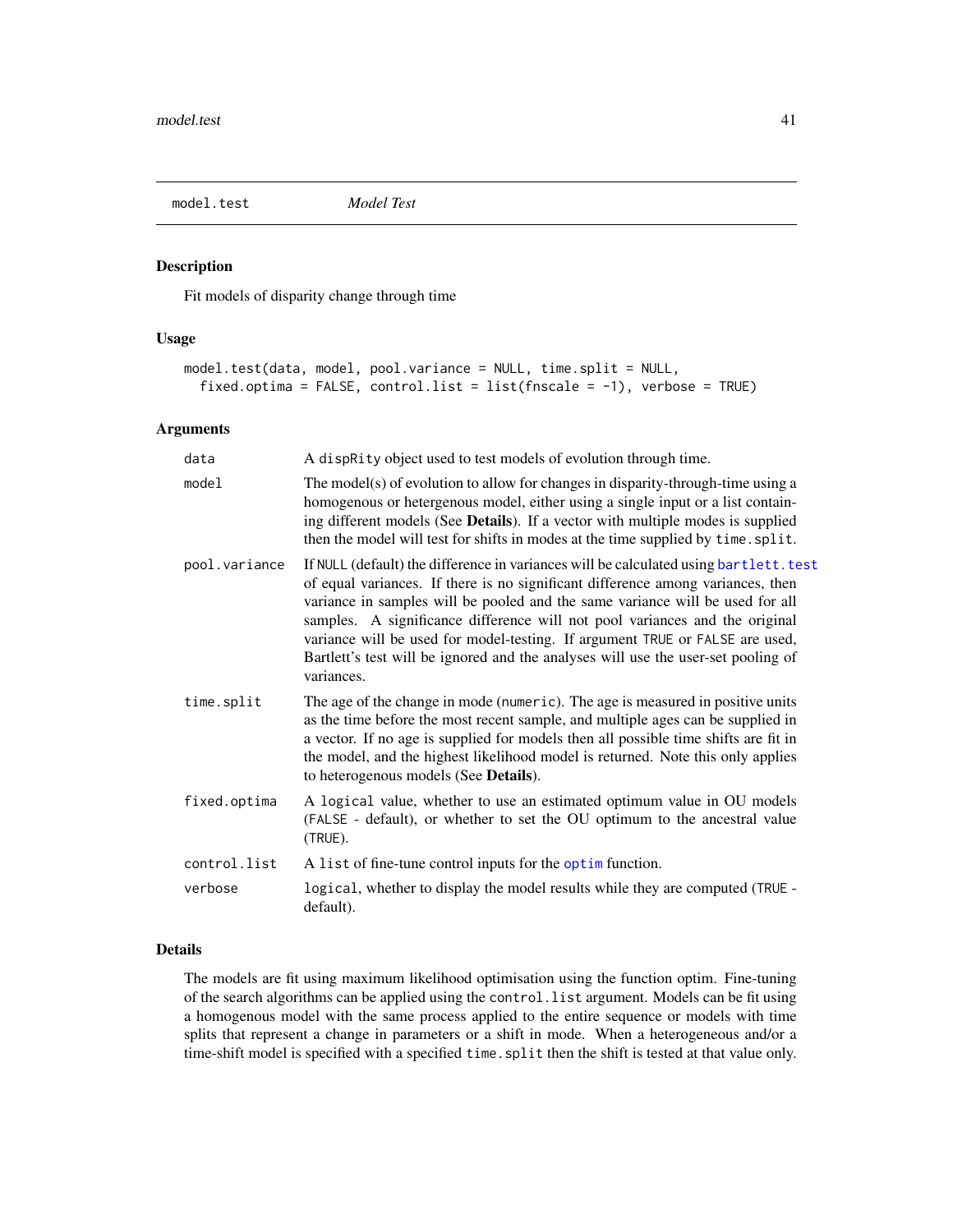<span id="page-41-0"></span>If no time shift is supplied then multiple shift times are tested, with all bins that allow for at least 10 bins either side of the split. If the entire sample is fewer than 30 samples long then no time splits are searched for (unless a time split is supplied by the user). Parameters are shared across different modes. For example, c("BM", "OU") would fit a model in which the process starts with a BM model and shifts to an OU process. The ancestral value at the start of the sequence and sigma squared value are shared across the models. Any combination of the following homogenous models (with the exception of "multi.OU") can be fit to the data:

- BM Fits a unbiased random walk model of Brownian motion evolution (Felsenstein 1973; 1985; Hunt 2006). The model optimises the ancestral state and the 'step-variance' (sigmasquared)
- OU The Ornstein-Uhlenbeck model of evolution in which the change in variance is constrained to an optimum value (Hansen 1997). In this model there are three parameters: optima, alpha, and ancestral state. The strength of attraction based on the parameter alpha and the ancestral state is estimated from the data. The optima value is estimated from the data, and this can lead to optima being found outside the known data values, and thus the model can resemble a trend. If the argument fixed.optima = TRUE, the model will not estimate optima but constrain it to the first (ancestral) value in the sequence as is done in phylogenetic OU models
- Trend Fits a Brownian motion model with a directional component. This model is also known as the General Random Walk (Hunt 2006). This model has three parameters: the ancestral state, the 'step-variance' (sigma-squared), and the positive or negative trend.
- Stasis Fits a model in which traits evolve with variance (omega) around a mean (theta). This model is time-independent in that the model is guided only by the variance and attraction to the mean (Hunt 2006)
- EB Early-Burst. Trait variance accumulates early in the evolution of a trait and decreases exponentially through time (Blomberg et al. 2003; Harmon et al. 2010). This model has three parameters: ancestral state, sigma-squared, and the exponential rate of decrease. Note this model expects the mean to remain unchanged through the model, so does not explicitly model a rapid change to a new mean or optimum value.
- multi.OU Fits a model in which the value of the optima shifts at one or more time splits. The values of the 'step-variance' (sigma squared) and attraction to the optima (alpha) are shared across all the samples. This model can not be fit with other models - the multi.OU system can be fit to the model only

## Value

A list of class dispRity and model.test that can be plotted and summarised via [summary.dispRity](#page-64-0) and [plot.dispRity](#page-53-0). The list is composed of:

- \$aic.models summary for each model's small sample Akaike Information Criterion (AICc), delta AICc, and AICc weight
- \$full.models the list of the full models outputs from [optim](#page-0-0) with the estimated parameters, log-likelihood, convergence statistics, and the split.time if applicable
- \$call the model input
- \$models.data input data used by the model(s)
- \$fixed.optima Logical indicating whether a fixed optima was assumed for OU model(s)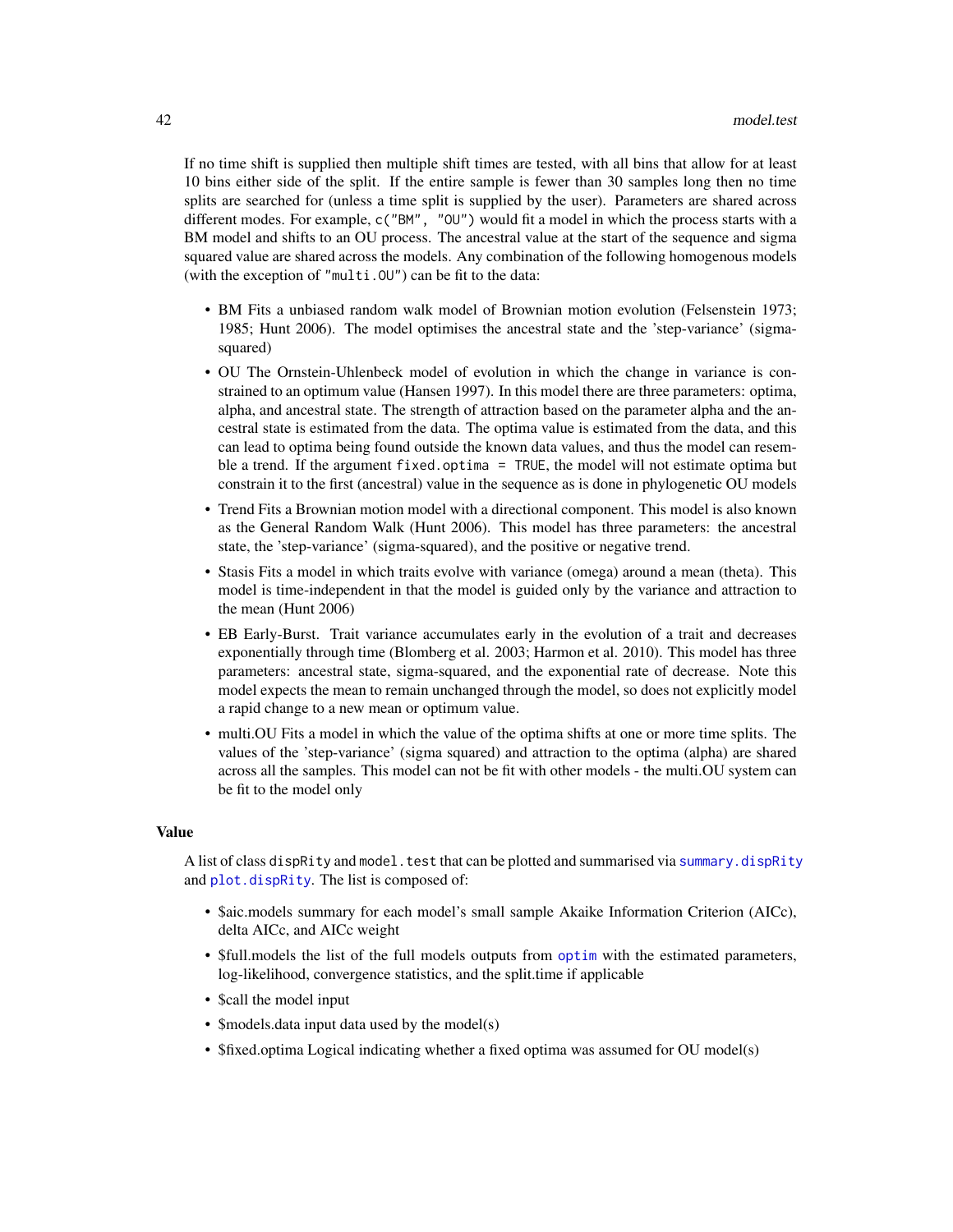#### <span id="page-42-0"></span>model.test 43

#### Author(s)

Mark N Puttick and Thomas Guillerme

#### References

Blomberg SP, Garland T Jr, & Ives AR. 2003. Testing for phylogenetic signal in comparative data: behavioral traits are more labile. Evolution. 57, 717-745.

Hansen TF. 1997. Stabilizing selection and the comparative analysis of adaptation. Evolution. 51, 1341-1351.

Harmon LJ, *et al*. 2010. Early bursts of body size and shape evolution are rare in comparative data. 64, 2385-2396.

Hunt G. 2006. Fitting and comparing models of phyletic evolution: random walks and beyond. Paleobiology. 32, 578-601. DOI: 10.1666/05070.1.

Hunt G, Hopkins MJ & Lidgard S. 2015. Simple versus complex models of trait evolution and stasis as a response to environmental change. Proceedings of the National Academy of Sciences. 112, 4885-4890. DOI: 10.1073/pnas.1403662111

Felsenstein J. 1973. Maximum-likelihood estimation of evolutionary trees from continuous characters. American Journal of Human Genetics. 25, 471-492.

Felsenstein J. 1985. Phylogenies and the comparative method. The American Naturalist. 51, 1-15.

Murrell DJ. 2018. A global envelope test to detect non-random bursts of trait evolution. Methods in Ecology and Evolution. DOI: 10.1111/2041-210X.13006

#### See Also

[model.test.wrapper](#page-45-0), [model.test.sim](#page-43-0), [summary.dispRity](#page-64-0) and [plot.dispRity](#page-53-0)

```
## Not run:
## Mammal disparity through time
data(BeckLee_disparity)
## The four models to fit
models <- list("BM", "OU", "multi.OU", c("BM", "OU"))
## Fitting the four models to the disparity data
tests <- model.test(BeckLee_disparity, models, time.split = 66)
## Summarising the models
summary(tests)
## Plotting only the models support
plot(tests)
## End(Not run)
```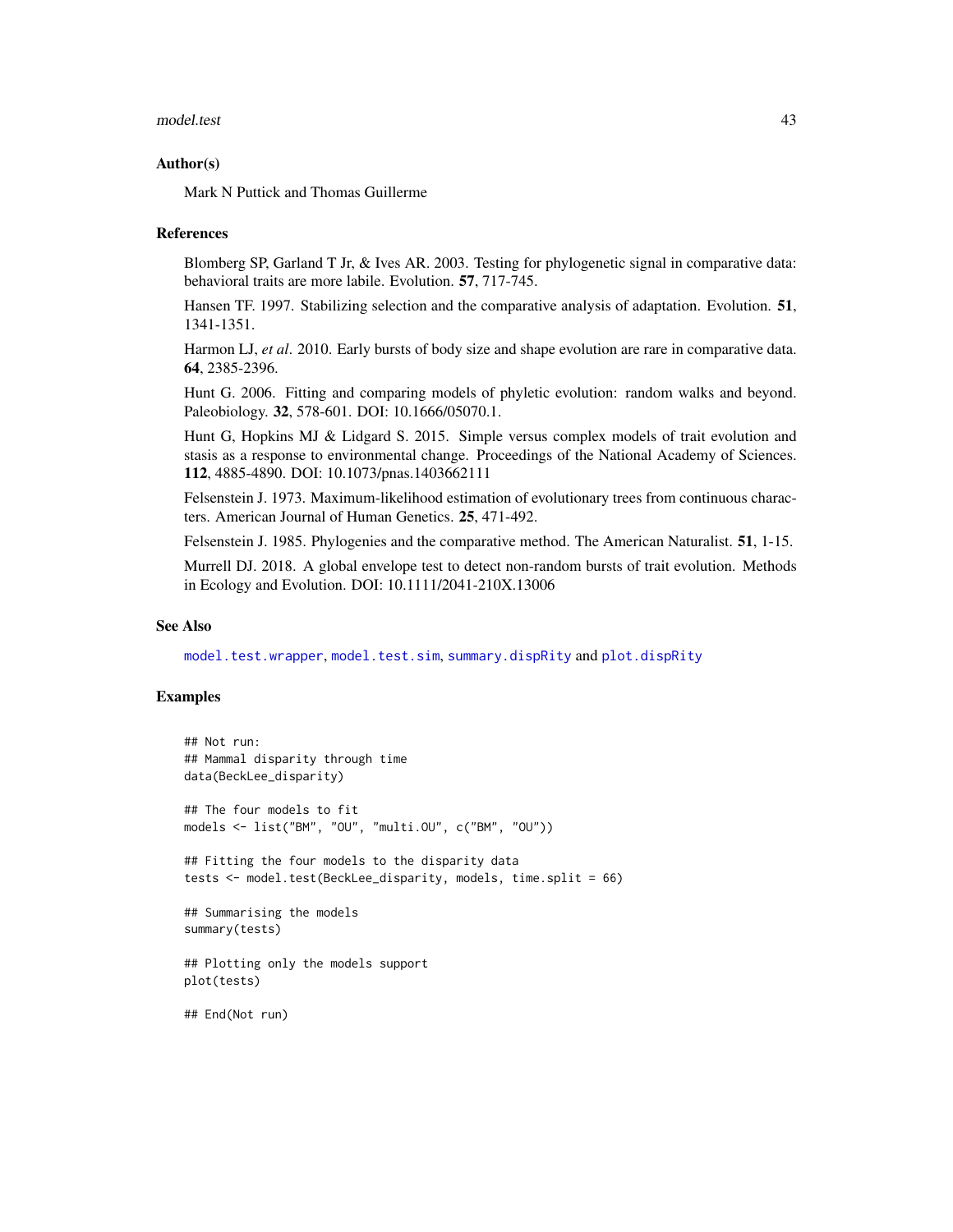<span id="page-43-1"></span><span id="page-43-0"></span>model.test.sim *Simulate Model Test*

# Description

Simulate models of disparity change through time

## Usage

```
model.test.sim(sim = 1, model, model.rank = 1, alternative = "two-sided",
  time.split = NULL, time.span = 100, variance = 1, sample.size = 100,
 parameters = list(), fixed.optima = FALSE)
```
# Arguments

| sim          | The number of separate simulations to run.                                                                                                                                                                                                                                                                                                                                                                               |
|--------------|--------------------------------------------------------------------------------------------------------------------------------------------------------------------------------------------------------------------------------------------------------------------------------------------------------------------------------------------------------------------------------------------------------------------------|
| model        | Either (i) the named model of evolution to simulate for changes in disparity-<br>through-time using a homogenous or hetergenous model (see list in model.test)<br>or (ii) an object of class dispRity returned from model.test function. If<br>a dispRity object is supplied, all remaining arguments apart from sim and<br>model.rank and alternative are ignored as the model specified by the input<br>model is used. |
| model.rank   | If a dispRity object is supplied, which model is used for simulation. The rank<br>refers to the order of models as specified by AICc, so if model.rank = $1$<br>(default) the best-fitting model is used for simulation.                                                                                                                                                                                                 |
| alternative  | If the simulation is based on a disprity object, what is the alternative hypoth-<br>esis: can be "two-sided" (default), "greater" or "lesser".                                                                                                                                                                                                                                                                           |
| time.split   | The age of the change in mode. The age is measured as the time before the most<br>recent sample, and multiple ages can be supplied in a vector. Note this only<br>applies to heterogenous models.                                                                                                                                                                                                                        |
| time.span    | The length of the sequence (numeric). If one number is supplied this is treated<br>as the length of the sequence and the time span is treated as sequence from 0<br>to time. span in unit increments. If a vector of length $> 1$ is supplied, this is<br>treated as the the age of each sample in the sequence.                                                                                                         |
| variance     | The variance of each sample (numeric). If one number is supplied this is the<br>variance for all samples in the sequence. If a vector of equal length to the<br>time. span vector is supplied, this is used for the variance of each sample in<br>the sequence                                                                                                                                                           |
| sample.size  | The sample size of each sample (numeric). If one number is supplied this is the<br>sample size for all samples in the sequence. If a vector of equal length to the<br>time. span vector is supplied, this is used for the sample size of each sample in<br>the sequence                                                                                                                                                  |
| parameters   | A list of model parameters used for simulations. See details.                                                                                                                                                                                                                                                                                                                                                            |
| fixed.optima | A logical value, whether to use an estimated optimum value in OU models<br>(FALSE - default), or whether to set the OU optimum to the ancestral value<br>(TRUE).                                                                                                                                                                                                                                                         |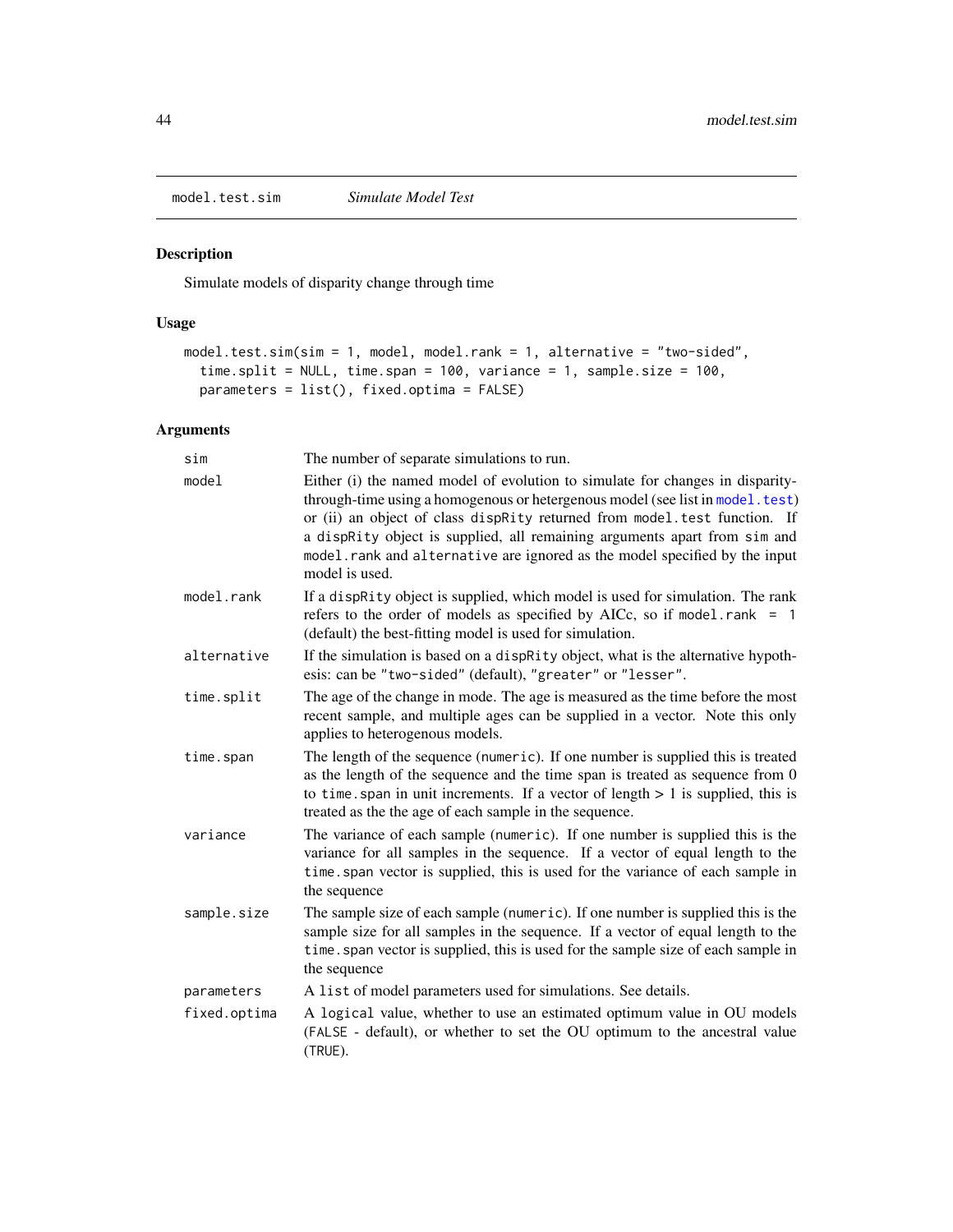#### model.test.sim 45

#### Details

The parameters is a list of arguments to be passed to the models. These arguments can be:

- ancestral. state, ancestral value of the disparity applicable to all models (default  $= 0.01$ ).
- sigma. squared, rate of step variance to all models except Stasis (default  $= 1$ ).
- alpha, strength of attraction to the optimum in OU models (default = 1).
- optima.1, the value of the optimum in a OU model, or the first bin optimum in a multi-OU model (default  $= 0.15$ ).
- optima. 2, the second bin optimum in a multi-OU model (default  $= 0.15$ ).
- optima. 3, the third bin optimum in a multi-OU model (default  $= 0.15$ ).
- theta.1, the mean in a Stasis model, or the first bin mean in a multi-Stasis model (default = 1).
- theta.2, the second bin optimum in a multi-OU model (default = 1).
- theta. 3, the third bin optimum in a multi-OU model (default  $= 1$ ).
- omega, the variance in a Stasis model (default  $= 1$ ).
- trend, the trend parameter in the Trend model (default  $= 0.5$ ).
- eb.rate, the rate of exponential rate decrease in the EB model (default =  $-0.1$ ).

#### Value

A list of class dispRity and model, sim. Each list element contains the simulated central tendency, as well as the variance, sample size, and subsets used to simulate the data.

#### Author(s)

Mark N Puttick and Thomas Guillerme

#### References

Blomberg SP, Garland T Jr, & Ives AR. 2003. Testing for phylogenetic signal in comparative data: behavioral traits are more labile. Evolution. 57, 717-745.

Hansen TF. 1997. Stabilizing selection and the comparative analysis of adaptation. Evolution. 51, 1341-1351.

Harmon LJ, *et al*. 2010. Early bursts of body size and shape evolution are rare in comparative data. 64, 2385-2396.

Hunt G. 2006. Fitting and comparing models of phyletic evolution: random walks and beyond. Paleobiology. 32, 578-601. DOI: 10.1666/05070.1.

Hunt G, Hopkins MJ & Lidgard S. 2015. Simple versus complex models of trait evolution and stasis as a response to environmental change. Proceedings of the National Academy of Sciences. 112, 4885-4890. DOI: 10.1073/pnas.1403662111

Felsenstein J. 1973. Maximum-likelihood estimation of evolutionary trees from continuous characters. American Journal of Human Genetics. 25, 471-492.

Felsenstein J. 1985. Phylogenies and the comparative method. The American Naturalist. 51, 1-15.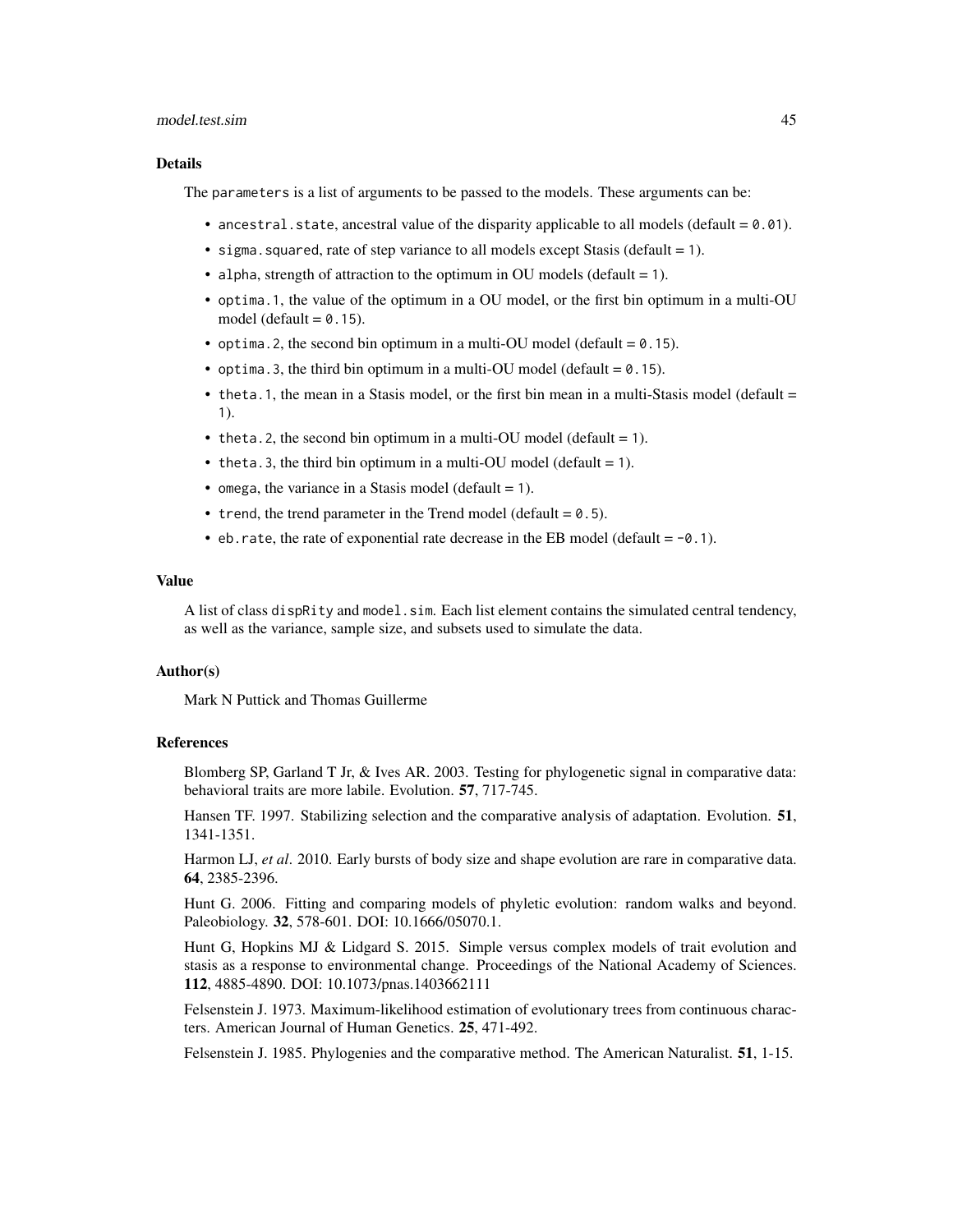<span id="page-45-1"></span>Murrell DJ. 2018. A global envelope test to detect non-random bursts of trait evolution. Methods in Ecology and Evolution. DOI: 10.1111/2041-210X.13006 Citation for the envelope code:

#### See Also

[model.test](#page-40-0), [model.test.wrapper](#page-45-0), [summary.dispRity](#page-64-0) and [plot.dispRity](#page-53-0)

#### Examples

```
## Disparity through time data
data(BeckLee_disparity)
## List of models to test
models <- list("Trend", "BM")
## Testing the models on the observed disparity
model_test_output <- model.test(BeckLee_disparity, models, time.split = 66)
## simulations using the output from model.test
model_test_sim_output <- model.test.sim(sim = 1000, model= model_test_output)
## Plot the simulated best model
plot(model_test_sim_output)
## Add the observed data
plot(BeckLee_disparity, add = TRUE, col = c("pink", "#ff000050", "#ff000050"))
## Simulating a specific model with specific parameters parameters
model_simulation <- model.test.sim(sim = 1000, model = "BM", time.span = 120, variance = 0.1,
                                sample.size = 100, parameters = list(ancestral.state = 0,
                                   sigma.squared = (0.1))
## Summarising the results
plot(model_simulation, main = "A simple Brownian motion")
```
<span id="page-45-0"></span>model.test.wrapper *Model test wrapper*

#### **Description**

A wrapper function for [model.test](#page-40-0) to perform a model fitting analysis on disparity through time data.

#### Usage

```
model.test.wrapper(data, model, pool.variance = NULL, time.split = NULL,
  fixed.optima = FALSE, control.list = list(fnscale = -1), verbose = TRUE,
  sim = 1000, plot.sim = TRUE, col.sim, col.obs = "hotpink",
  lwd.obs = 2, show.p = FALSE, cex.p, legend = FALSE, ...)
```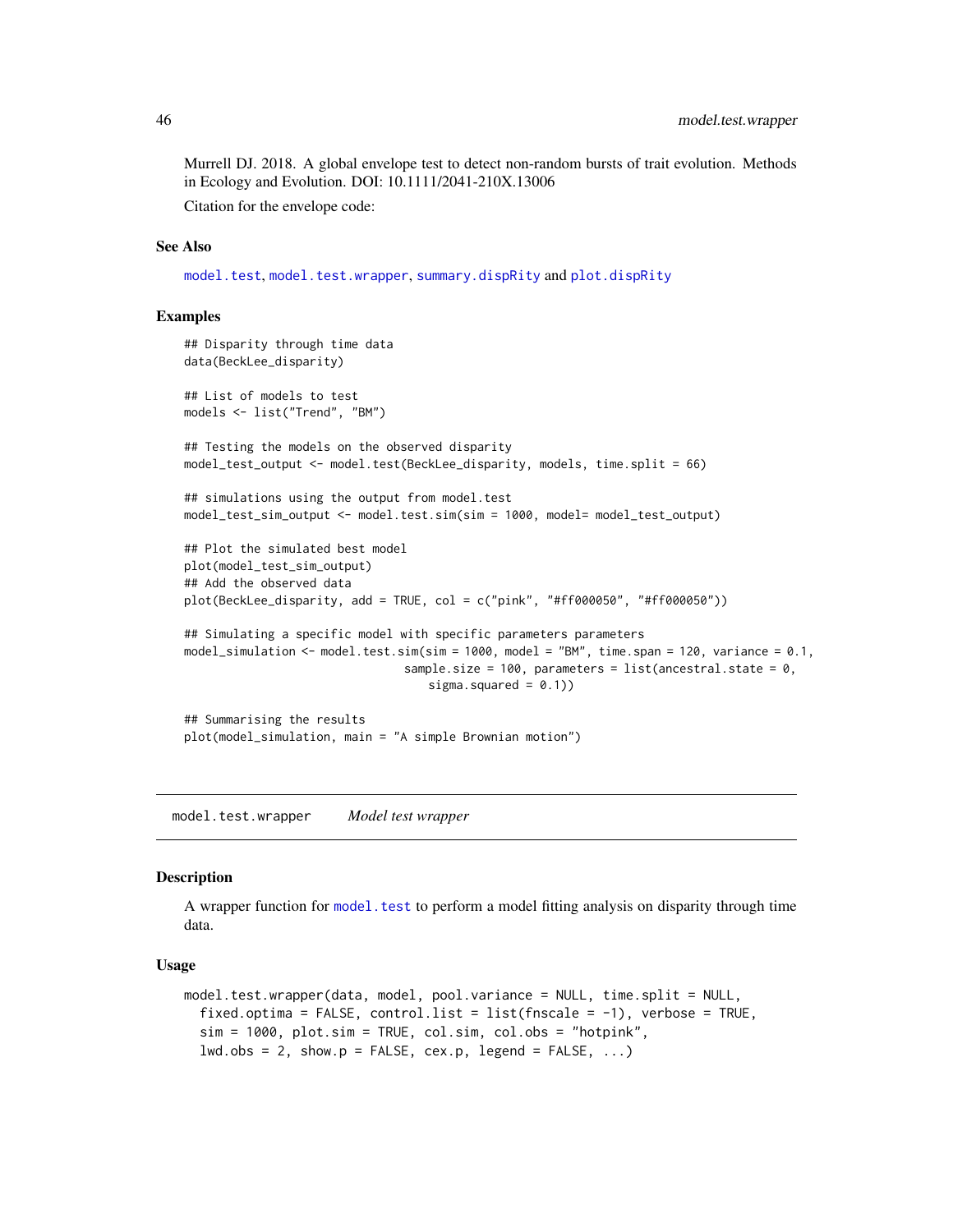# <span id="page-46-0"></span>Arguments

| data          | A dispRity object used to test models of evolution through time.                                                                                                                                                                                                                                                                                                                                                                                                                                                            |
|---------------|-----------------------------------------------------------------------------------------------------------------------------------------------------------------------------------------------------------------------------------------------------------------------------------------------------------------------------------------------------------------------------------------------------------------------------------------------------------------------------------------------------------------------------|
| model         | The model(s) of evolution to allow for changes in disparity-through-time using a<br>homogenous or hetergenous model, either using a single input or a list contain-<br>ing different models (see list in model.test). If a vector with multiple modes<br>is supplied then the model will test for shifts in modes at the time supplied by<br>time.split.                                                                                                                                                                    |
| pool.variance | If NULL (default) the difference in variances will be calculated using bartlett. test<br>of equal variances. If there is no significant difference among variances, then<br>variance in samples will be pooled and the same variance will be used for all<br>samples. A significance difference will not pool variances and the original<br>variance will be used for model-testing. If argument TRUE or FALSE are used,<br>Bartlett's test will be ignored and the analyses will use the user-set pooling of<br>variances. |
| time.split    | The age of the change in mode (numeric). The age is measured in positive units<br>as the time before the most recent sample, and multiple ages can be supplied in<br>a vector. If no age is supplied for models then all possible time shifts are fit in<br>the model, and the highest likelihood model is returned. Note this only applies<br>to heterogenous models (See Details).                                                                                                                                        |
| fixed.optima  | A logical value, whether to use an estimated optimum value in OU models<br>(FALSE - default), or whether to set the OU optimum to the ancestral value<br>(TRUE).                                                                                                                                                                                                                                                                                                                                                            |
| control.list  | A list of fine-tune control inputs for the optim function.                                                                                                                                                                                                                                                                                                                                                                                                                                                                  |
| verbose       | logical, whether to display the model results as computed (TRUE - default).                                                                                                                                                                                                                                                                                                                                                                                                                                                 |
| sim           | The number of separate simulations (default = $1000$ ).                                                                                                                                                                                                                                                                                                                                                                                                                                                                     |
| plot.sim      | Logical. If TRUE (default) the plots of the simulated and observed disparity are<br>returned for all models.                                                                                                                                                                                                                                                                                                                                                                                                                |
| col.sim       | Colour options used for the plotting of simulated values. See plot.dispRity<br>for more details. If missing, the default colours c("black", "lightgrey", "grey")<br>are used.                                                                                                                                                                                                                                                                                                                                               |
| col.obs       | Colour of the observed data on the plot. Default colour is "hotpink"                                                                                                                                                                                                                                                                                                                                                                                                                                                        |
| lwd.obs       | Line width of the observed value.                                                                                                                                                                                                                                                                                                                                                                                                                                                                                           |
| show.p        | Logical, when $plot \sin = TRUE$ , whether to display the p-value of rank enve-<br>lope tests (TRUE) or not (FALSE - default).                                                                                                                                                                                                                                                                                                                                                                                              |
| cex.p         | A numerical value for the the font size of the displayed p-value (if show. $p = TRUE$ ).<br>If missing, the value is set to 1.                                                                                                                                                                                                                                                                                                                                                                                              |
| legend        | Logical, when plot.sim = TRUE, whether to display the legend in the first panel<br>(TRUE) or not (FALSE - default).                                                                                                                                                                                                                                                                                                                                                                                                         |
| $\cdots$      | Any additional arguments to be passed to plot. dispRity or summary. dispRity.                                                                                                                                                                                                                                                                                                                                                                                                                                               |
|               |                                                                                                                                                                                                                                                                                                                                                                                                                                                                                                                             |

# Details

This function gives the relative fit of model.test output using log-likelihood and AICc values, as well as the Rank Envelope Test significance to elucidate if empirical data is significantly different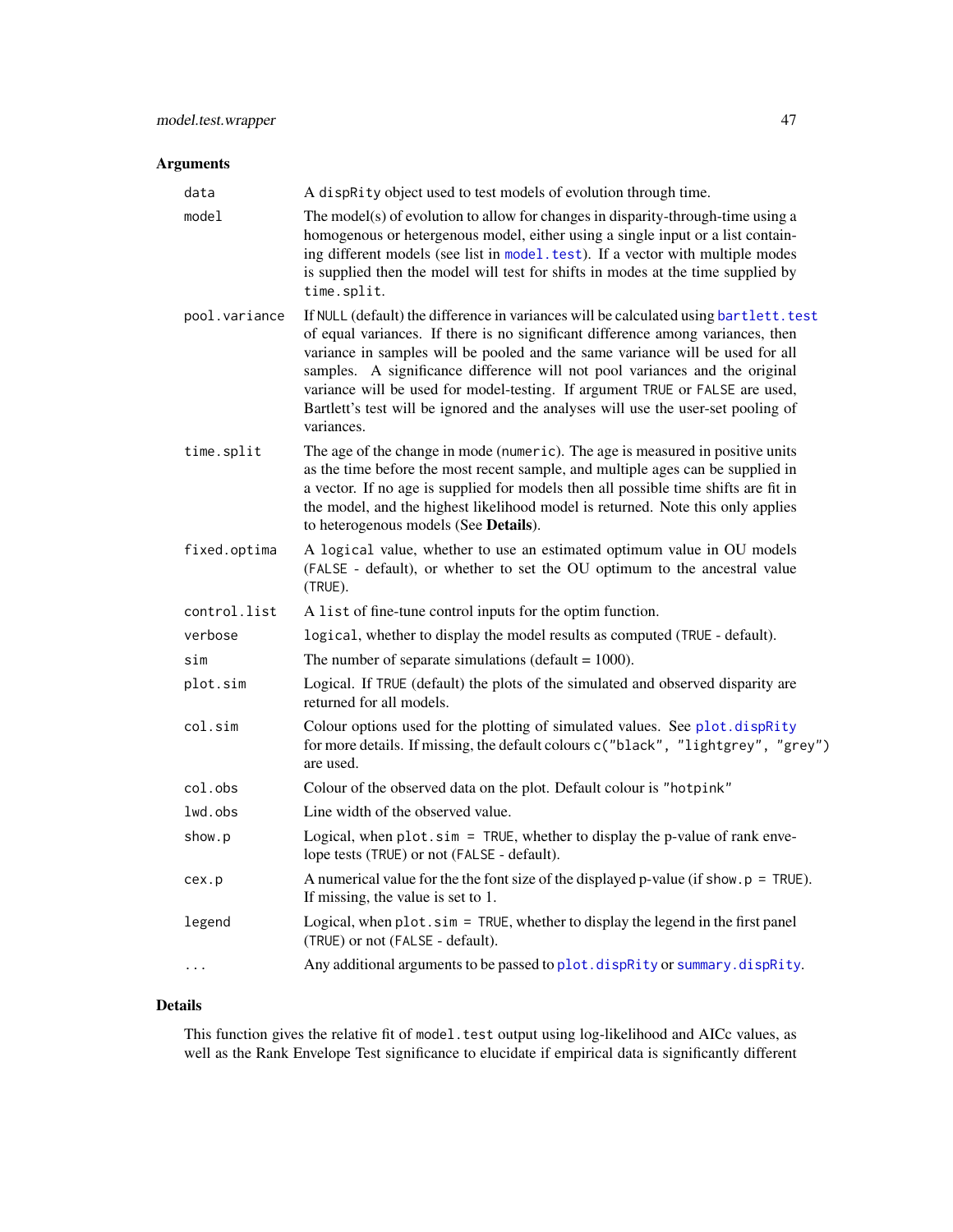<span id="page-47-0"></span>to simulated data modelled using the estimated model parameters from [model.test.sim](#page-43-0). This is equivalent to running test <- model.test.sim(sim = 1000, model = model.test(data, model)); summary(test);

#### Value

A matrix with the relative fit, parameter values, and Rank Envelope test p values for each model, and a plot of simulated data from each model alongside observed data for each model if plot.sim is **TRUE** 

#### Author(s)

Mark N Puttick and Thomas Guillerme

#### References

Blomberg SP, Garland T Jr, & Ives AR. 2003. Testing for phylogenetic signal in comparative data: behavioral traits are more labile. Evolution. 57, 717-745.

Hansen TF. 1997. Stabilizing selection and the comparative analysis of adaptation. Evolution. 51, 1341-1351.

Harmon LJ, *et al*. 2010. Early bursts of body size and shape evolution are rare in comparative data. 64, 2385-2396.

Hunt G. 2006. Fitting and comparing models of phyletic evolution: random walks and beyond. Paleobiology. 32, 578-601. DOI: 10.1666/05070.1.

Hunt G, Hopkins MJ & Lidgard S. 2015. Simple versus complex models of trait evolution and stasis as a response to environmental change. Proceedings of the National Academy of Sciences. 112, 4885-4890. DOI: 10.1073/pnas.1403662111

Felsenstein J. 1973. Maximum-likelihood estimation of evolutionary trees from continuous characters. American Journal of Human Genetics. 25, 471-492.

Felsenstein J. 1985. Phylogenies and the comparative method. The American Naturalist. 51, 1-15.

Murrell DJ. 2018. A global envelope test to detect non-random bursts of trait evolution. Methods in Ecology and Evolution. DOI: 10.1111/2041-210X.13006

#### See Also

[model.test](#page-40-0), [model.test.sim](#page-43-0), [summary.dispRity](#page-64-0) and [plot.dispRity](#page-53-0)

```
## Not run:
## Mammal disparity through time
data(BeckLee_disparity)
## The models to be fit to disparity data
models <- list("BM", "OU", "multi.OU", "Trend")
## test all models, and assess the significance of simulated data
## against the empirical distribution for each
```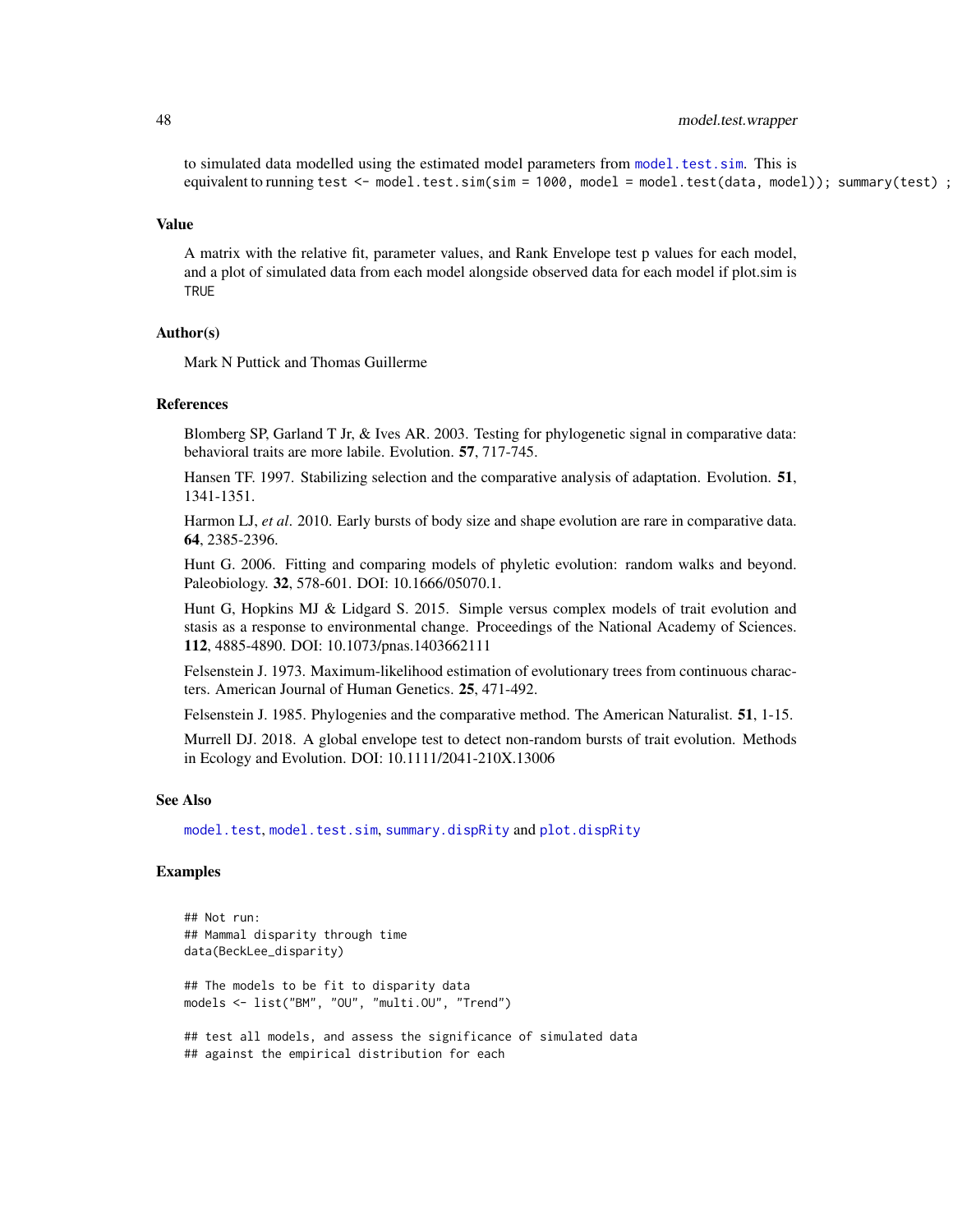```
model.test.wrapper(data = BeckLee_disparity, model = models, fixed.optima = TRUE,
                  time.split = 66, show.p = TRUE)
```

```
## End(Not run)
```
nodes.coordinates *Nodes coordinates*

#### Description

Calculates ancestral nodes coordinates in a format that can be passed to [ancestral.dist](#page-23-1)

## Usage

```
nodes.coordinates(matrix, tree, full = TRUE)
```
## Arguments

| matrix | The matrix on which centroids will be applied                                                                            |
|--------|--------------------------------------------------------------------------------------------------------------------------|
| tree   | A tree topology of class "phylo".                                                                                        |
| full   | Whether to get the centroids for all ancestors down to the root (TRUE - default)<br>or only the direct ancestors (FALSE) |

#### Value

A matrix if full = FALSE or a list of matrices if full = TRUE.

#### Author(s)

Thomas Guillerme

#### See Also

[ancestral.dist](#page-23-1), [dispRity.metric](#page-23-0), [dispRity](#page-21-0)

```
## A random matrix
matrix <- matrix(rnorm(90), 9, 10)
## A random treee with node labels
tree <- rtree(5) ; tree$node.label <- paste0("n", 1:4)
## Adding the tip and node names to the matris
rownames(matrix) <- c(tree$tip.label, tree$node.label)
## Calculating the direct ancestral nodes
direct_anc_centroids <- nodes.coordinates(matrix, tree, full = FALSE)
```

```
## Calculating all the ancestral nodes
all_anc_centroids <- nodes.coordinates(matrix, tree, full = TRUE)
```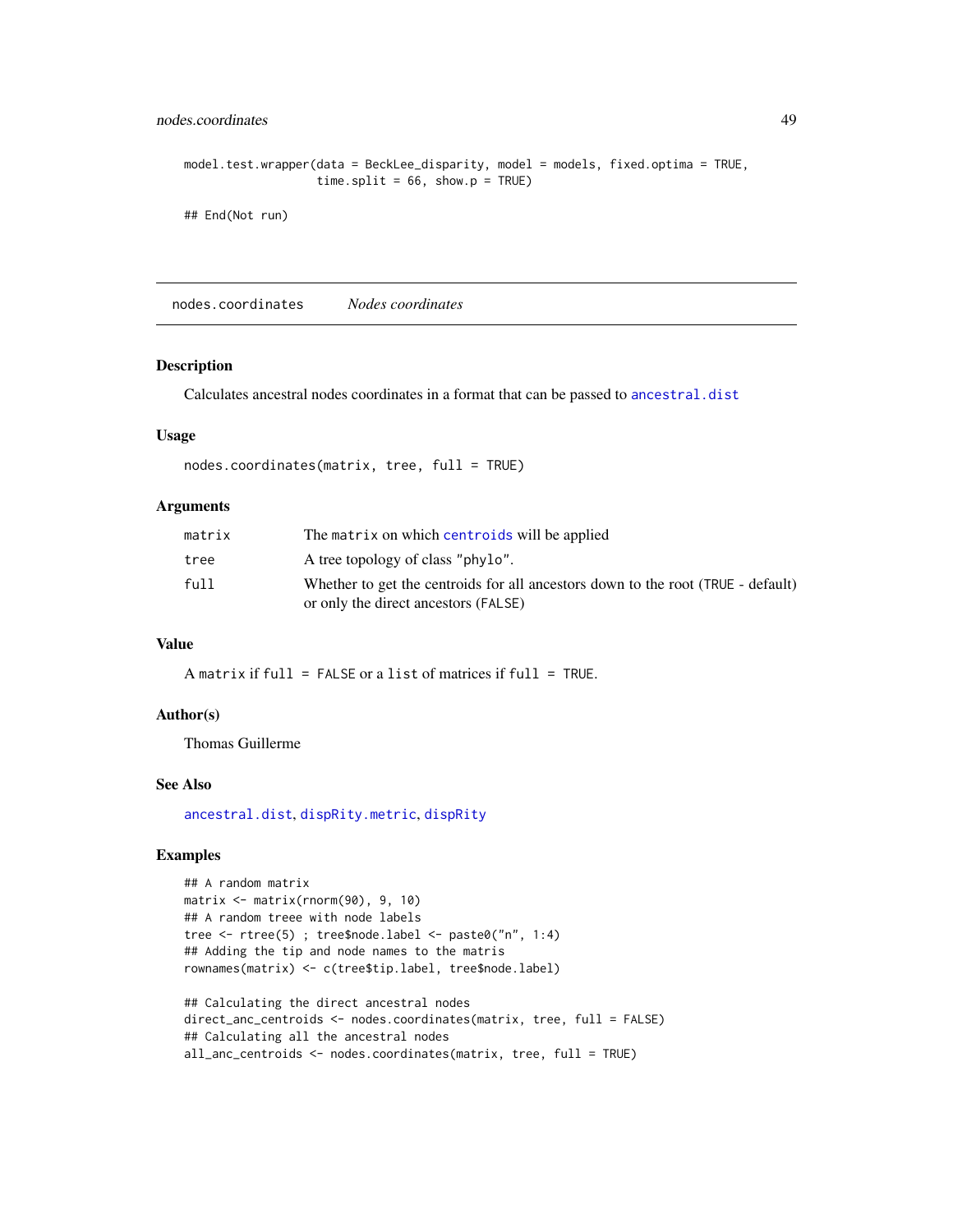```
## Calculating the distances from the direct ancestral nodes
ancestral.dist(matrix, nodes.coords = direct_anc_centroids)
## Calculating the distances from all the ancestral nodes
ancestral.dist(matrix, nodes.coords = all_anc_centroids)
```
<span id="page-49-0"></span>null.test *Testing a null hypothesis on multidimensional data.*

### Description

Testing the difference between the observed disparity and disparity under a null model.

#### Usage

```
null.test(data, replicates = 100, null.distrib, null.args = NULL,
  null.cor = NULL, null.scree = NULL, alter = "two-sided",
  scale = FALSE, ...)
```
#### Arguments

| data         | a dispraty object.                                                                                              |
|--------------|-----------------------------------------------------------------------------------------------------------------|
| replicates   | the number of replicates for the test (default $= 100$ ).                                                       |
| null.distrib | one or more distribution functions to generate the null model to be passed to<br>space.maker.                   |
| null.args    | any additional distribution arguments to be passed to space maker (see arguments<br>within; $default = NULL$ ). |
| null.cor     | an additional correlation matrix to be passed to space maker (see cor. matrix<br>within; $default = NULL$ ).    |
| null.scree   | an additional vector of variance per axis (equivalent to screeplot output); default = $NULL$ ).                 |
| alter        | the type of alternative hypothesis $(H1)$ as used in randtest (default = "two-sided").                          |
| scale        | whether to scale the simulated and the observed data.                                                           |
| $\cdots$     | optional arguments to be passed to as . rand test.                                                              |

## Author(s)

Thomas Guillerme

## References

Diaz, S., Kattge, J., Cornelissen, J.H., Wright, I.J., Lavorel, S., Dray, S., Reu, B., Kleyer, M., Wirth, C., Prentice, I.C. and Garnier, E., 2016. The global spectrum of plant form and function. Nature, 529(7585), pp.167-171.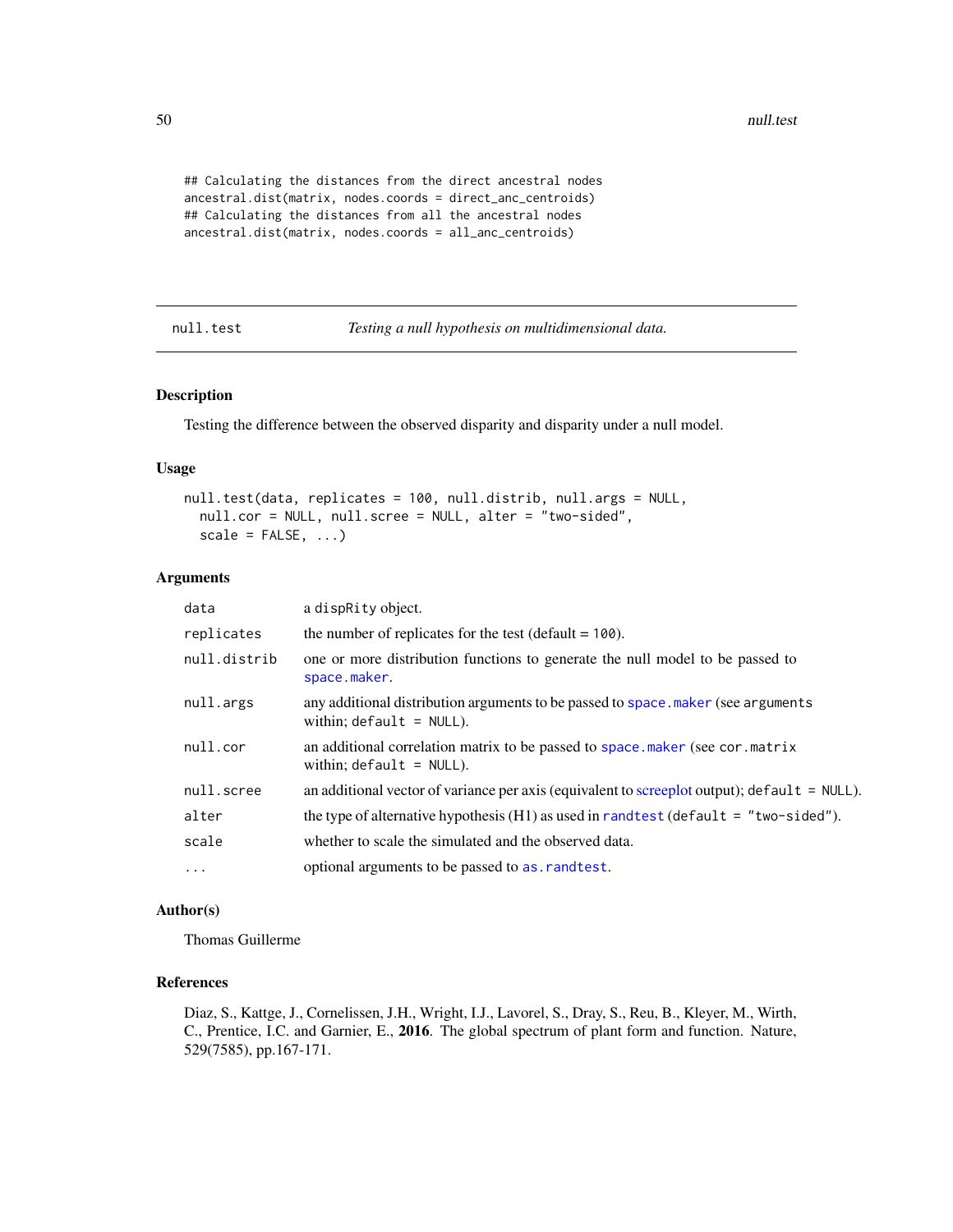#### <span id="page-50-1"></span>pair.plot 51

#### See Also

[space.maker](#page-63-0), [test.dispRity](#page-66-0)

#### Examples

```
## Load the Beck & Lee 2014 data
data(BeckLee_mat50)
## Calculating the disparity as the ellipsoid volume
obs_disparity <- dispRity(BeckLee_mat50, metric = ellipse.volume)
## Testing against normal distribution
results <- null.test(obs_disparity, replicates = 100, null.distrib = rnorm)
results ; plot(results)
## Running the test on multiple subsets (may take some time!)
## Generating the subsets
groups \leq as.data.frame(matrix(data = c(rep(1, 12), rep(2, 13), rep(3, 12),
     rep(4, 13), dimnames = list(rownames(BeckLee_mat50))), ncol = 1)
```

```
customised_subsets <- custom.subsets(BeckLee_mat50, groups)
## Bootstrapping the data
bootstrapped_data <- boot.matrix(customised_subsets, bootstraps = 100)
## Calculating variances of each dimension
sum_variances <- dispRity(bootstrapped_data, metric = c(sum, variances))
## Testing against normal distribution
results <- null.test(sum_variances, replicates = 100, null.distrib = rnorm)
results ; plot(results)
```
<span id="page-50-0"></span>

|--|

#### Description

Plots pairwise comparisons from a data frame (typically output from [test.dispRity](#page-66-0)).

*Plots pairwise comparisons* 

#### Usage

```
pair.plot(data, what, col = c("black", "white"), legend = FALSE, binary,
  diag, add, lower = TRUE, ...)
```
#### Arguments

| data   | A matrix or a data. frame object with comparisons' pair names as row names.<br>The number of rows must be equal to a pairwise combination of n elements (see<br>details). |
|--------|---------------------------------------------------------------------------------------------------------------------------------------------------------------------------|
| what   | A numeric or character value designating which column to plot.                                                                                                            |
| col    | The two extremes of a color gradient (default = $c$ ("black", "white")).                                                                                                  |
| legend | Logical, whether to plot the legend or not.                                                                                                                               |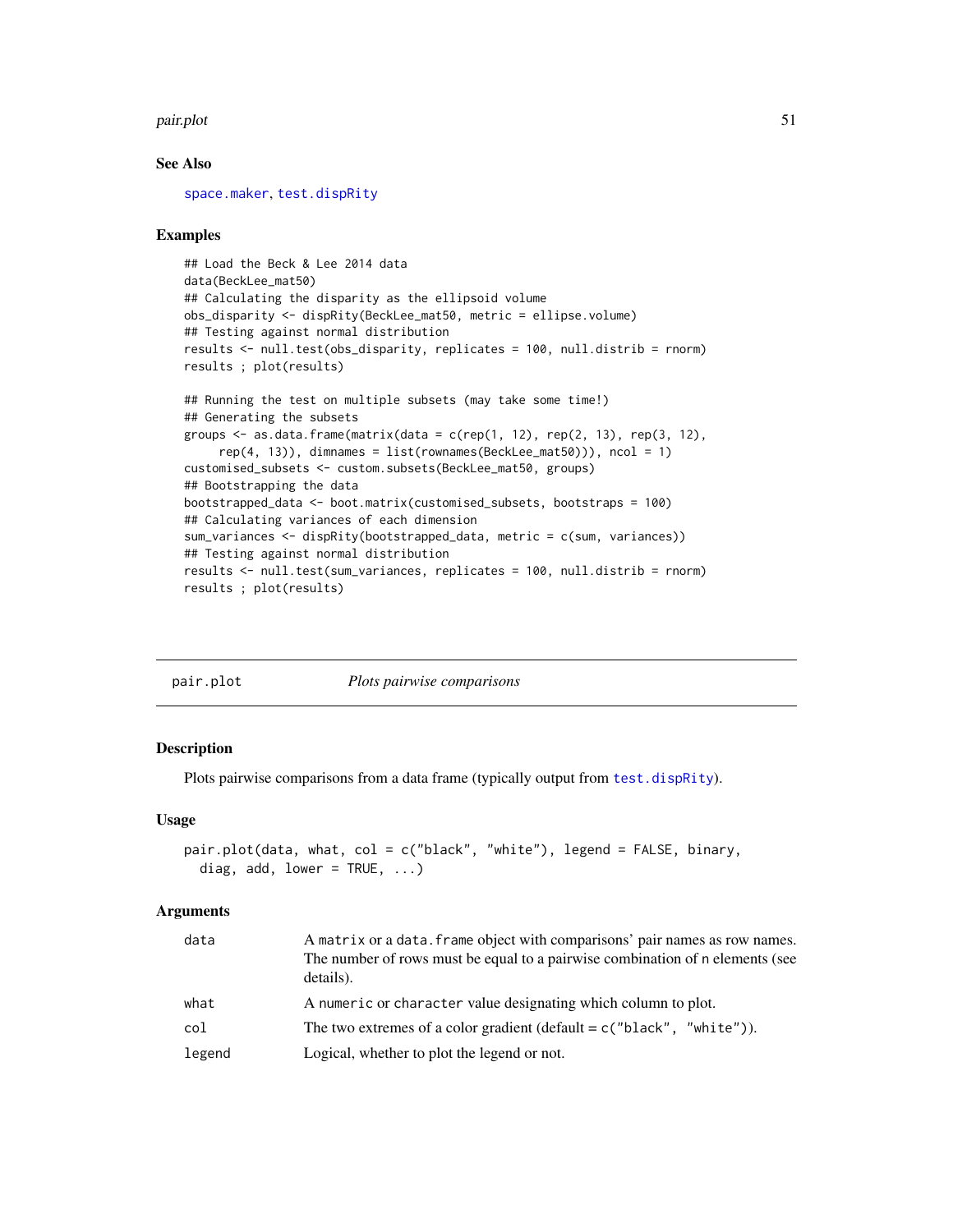<span id="page-51-0"></span>

| binary    | Optional, if the results must be binary, a numeric value for the threshold of<br>acceptance (values greater will be 1, lower will be 0).         |
|-----------|--------------------------------------------------------------------------------------------------------------------------------------------------|
| diag      | Optional, can be "max" or "min" or a single numeric value.                                                                                       |
| add       | Optional, whether to add significance tokens can be numeric for a point type to<br>print (pch) or "character" to print (e.g. " $\star$ ").       |
| lower     | Optional, logical, whether to add tokens for values lower than binary (default<br>is TRUE; FALSE will add tokens for values bigger than binary). |
| $\ddotsc$ | Any other options to be passed to plot.                                                                                                          |

#### Details

The number of rows (i.e. comparisons) in matrix must be equal to the results of a pairwise combination. In general, the number of rows x must satisfy the equation:  $x = n^2/2 - n/2$  where n must be an integer greater or equal than 2.

#### Author(s)

Thomas Guillerme

#### See Also

[test.dispRity](#page-66-0).

```
## A small matrix of two pairwise comparisons of seven elements (2*21 comparisons)
data \leq matrix(data = runif(42), ncol = 2)
## Plotting the first column as a pairwise comparisons
pair.plot(data, what = 1, col = c("orange", "blue"), legend = TRUE, diag = 1)
## Adding some tokens for each value below 0.2 in the second column
pair.plot(data, what = 2, binary = 0.2, add = "*", cex = 2)
## Loading disparity data
data(disparity)
## Testing the pairwise difference between slices
tests <- test.dispRity(disparity, test = wilcox.test, correction = "bonferroni")
## Plotting the significance
pair.plot(as.data.frame(tests), what = "p.value", binary = 0.05)
```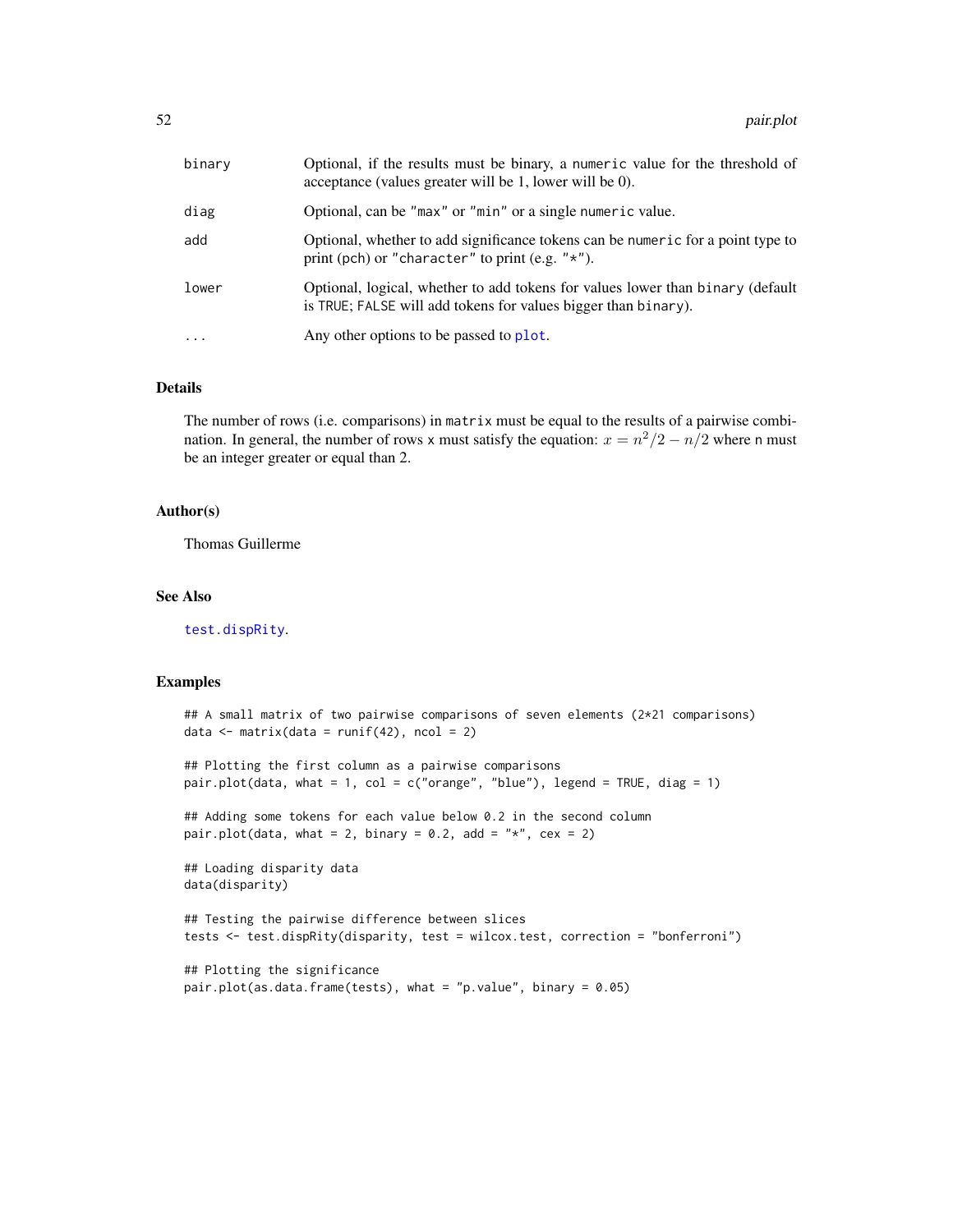<span id="page-52-0"></span>Plots a character difference matrix from a discrete character matrix or its character differences density profile.

# Usage

```
## S3 method for class 'char.diff'
plot(x, ..., type = "matrix", legend = TRUE,legend.title = "Difference", legend.pos = "topleft", legend.round = 0,
  axis = TRUE, xlim, ylim, xlab, ylab, col, main)
```
# Arguments

| X            | A discrete matrix or an already computed character difference matrix of class<br>char.diff.                                                                   |
|--------------|---------------------------------------------------------------------------------------------------------------------------------------------------------------|
| $\cdots$     | Any additional graphical arguments to be passed to image.                                                                                                     |
| type         | Either "matrix" (or "m") or "density" (or "d") for respectively plotting the<br>matrix of character differences or its character differences density profile. |
| legend       | A logical value stating whether to print the legend or not (default $=$ TRUE).                                                                                |
| legend.title | A character string to be displayed as the title of the legend (default = Difference).                                                                         |
| legend.pos   | The position of the legend. Can be two numeric. Default is "topleft".                                                                                         |
| legend.round | A numeric value for digits up legend values. Default is 0.                                                                                                    |
| axis         | A logical value stating whether to print the axis or not (default $=$ TRUE).                                                                                  |
| xlim         | Two numeric values to determine the x axis limits. If missing (default), the<br>limits are calculated automatically to fit the plot window.                   |
| ylim         | Two numeric values to determine the y axis limits. If missing (default), the<br>limits are calculated automatically to fit the plot window.                   |
| xlab         | A character string for the the x axis. Can be missing.                                                                                                        |
| ylab         | A character string for the the y axis. Can be missing.                                                                                                        |
| col          | Two colors for forming the gradient if type $=$ "correlation" or for the density<br>lines colors if type = "density".                                         |
| main         | An overall title for the plot.                                                                                                                                |

## Author(s)

Thomas Guillerme

#### See Also

[char.diff](#page-10-0)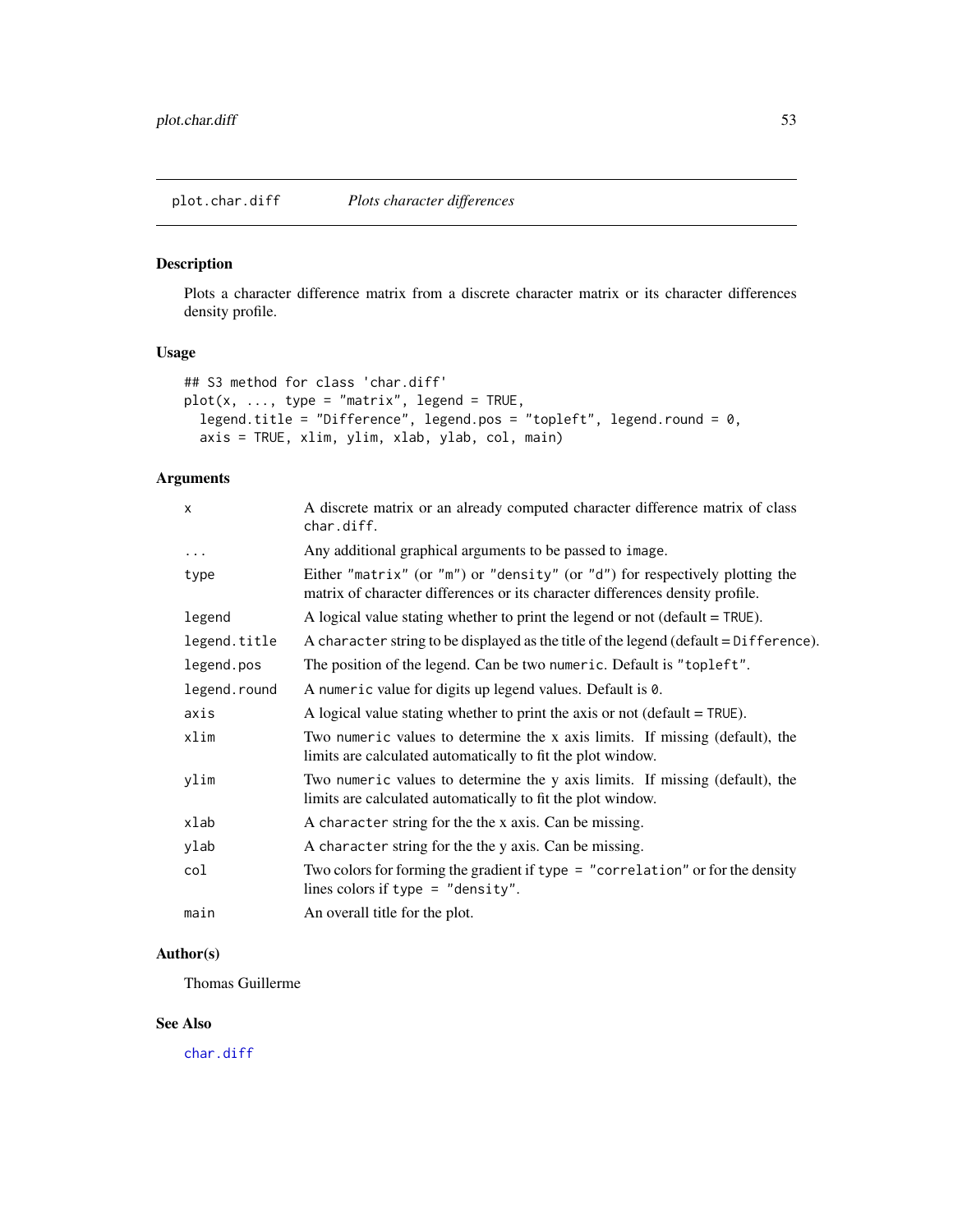### Examples

```
## Comparing two characters
char.diff(list(c(0, 1, 0, 1), c(0, 1, 1, 1)))
## Pairwise comparisons in a morphological matrix
morpho_matrix <- matrix(sample(c(0,1), 100, replace = TRUE), 10)
## Plotting a matrix
plot.char.diff(morpho_matrix)
## Plotting the density profile of a char.diff object
char.diff_matrix <- char.diff(morpho_matrix)
plot(char.diff_matrix, type = "density")
```
<span id="page-53-0"></span>plot.dispRity *dispRity object plotting*

## Description

Plots a dispRity object.

#### Usage

```
## S3 method for class 'dispRity'
plot(x, ..., type, quantiles = c(50, 95),cent.tend = median, rarefaction = NULL, elements = FALSE, ylim, xlab,
 ylab, col, chrono.subsets = TRUE, observed = FALSE, add = FALSE,
  density = NULL, element.pch = 15, nclass = 10, coeff = 1)
```
#### Arguments

| X           | A dispRity object.                                                                                                                                                                                                |
|-------------|-------------------------------------------------------------------------------------------------------------------------------------------------------------------------------------------------------------------|
| $\ddots$ .  | Any optional arguments to be passed to plot.                                                                                                                                                                      |
| type        | Either "continuous" ("c"), "box" ("b"), "line" ("l") or "polygon" ("p").<br>When unspecified, is set to "continuous" if chrono. subsets is used with<br>method = "continuous", else is set to "box". See details. |
| quantiles   | The quantiles to display (default is quantiles = $c(50, 95)$ ; is ignored if the<br>disprity object is not bootstrapped).                                                                                         |
| cent.tend   | A function for summarising the bootstrapped disparity values (default is median).                                                                                                                                 |
| rarefaction | Either NULL (default) or FALSE for not using the rarefaction scores; a numeric<br>value of the level of rarefaction to plot; or TRUE for plotting the rarefaction<br>curves.                                      |
| elements    | logical whether to plot the number of elements per subsets.                                                                                                                                                       |
| ylim        | Optional, two numeric values for the range of the y axis.                                                                                                                                                         |

<span id="page-53-1"></span>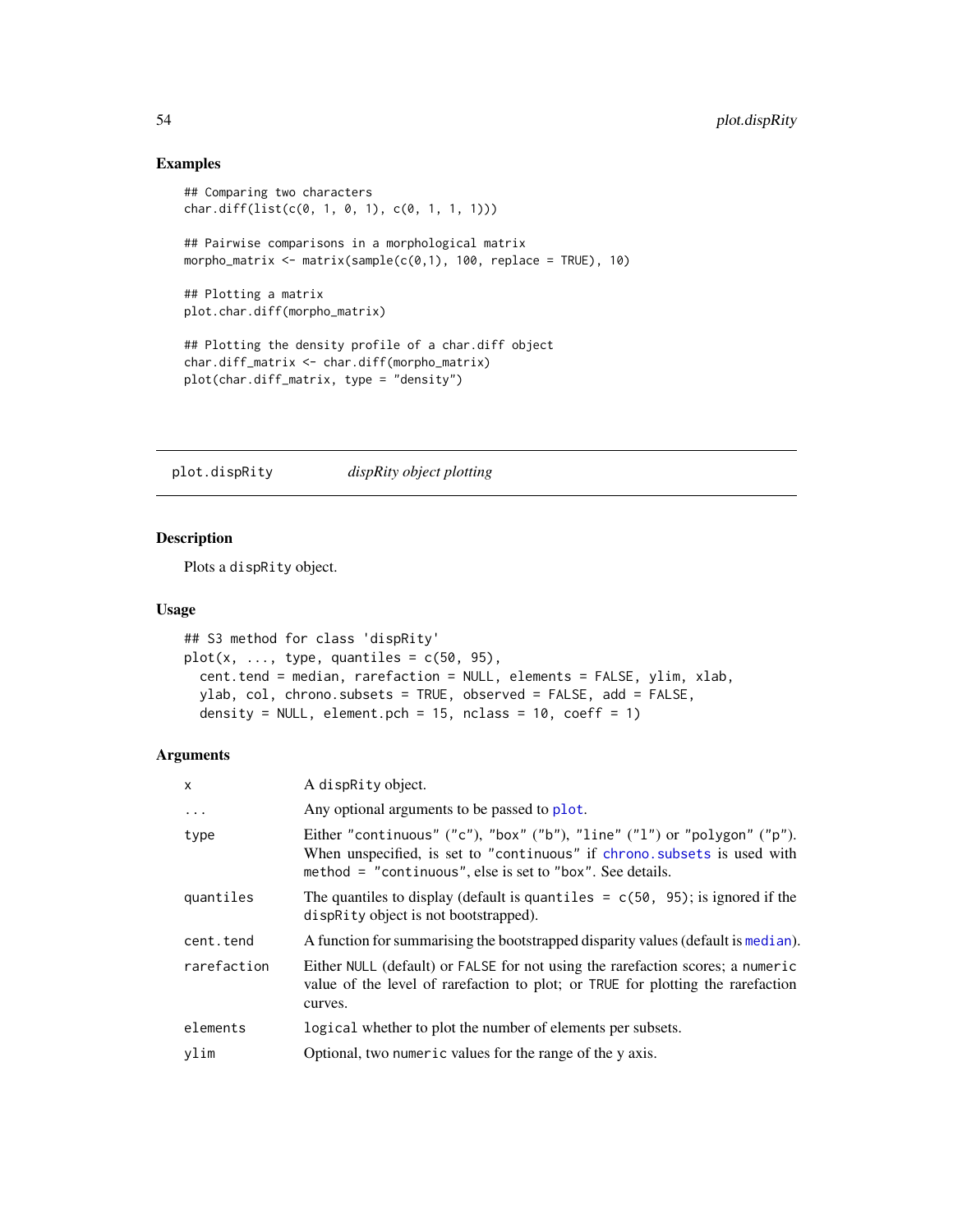<span id="page-54-0"></span>

| xlab        | Optional, a character string for the caption of the x axis.                                                                                                                                                                         |
|-------------|-------------------------------------------------------------------------------------------------------------------------------------------------------------------------------------------------------------------------------------|
| ylab        | Optional, one or two (if elements $=$ TRUE) character string(s) for the caption<br>of the y axis.                                                                                                                                   |
| col         | Optional, some character string(s) for the colour of the graph.                                                                                                                                                                     |
|             | chrono. subsets logical whether to handle continuous data from the chrono. subsets function<br>as time (in Ma). When this option is set to TRUE for other type options, the<br>names of the subsets are used for the x axis labels. |
| observed    | logical whether to add the observed values on the plot as crosses (default is<br>FALSE) or a list of any of the graphical arguments "col", "pch" and/or "cex".                                                                      |
| add         | logical whether to add the new plot an existing one (default is FALSE).                                                                                                                                                             |
| density     | the density of shading lines to be passed to polygon. Is ignored if type = "box"<br>or type $=$ "line".                                                                                                                             |
| element.pch | optional, if elements = TRUE, the point type to represent them (default are<br>squares: element.pch = $15$ )                                                                                                                        |
| nclass      | when plotting a null test the number of notices are approached to be passed to<br>hist (default $= 10$ ).                                                                                                                           |
| coeff       | when plotting a null test the coefficient for the magnitude of the graph (see<br>rand test; $default = 1$ ).                                                                                                                        |

# Details

The different type arguments are:

- "continuous": plots the results as a continuous line.
- "box": plots the results as discrete box plots (note that this option ignores the user set quantiles and central tendency).
- "line": plots the results as discrete vertical lines with the user's set quantiles and central tendency.
- "polygon": identical as "line" but using polygons rather than vertical lines.

#### Author(s)

Thomas Guillerme

#### See Also

[dispRity](#page-21-0), [summary.dispRity](#page-64-0), [pair.plot](#page-50-0).

## Examples

```
## Load the disparity data based on Beck & Lee 2014
data(disparity)
```
## Discrete plotting plot(disparity, type = "box")

## Using polygons rather than boxes (quantiles and central tendency can be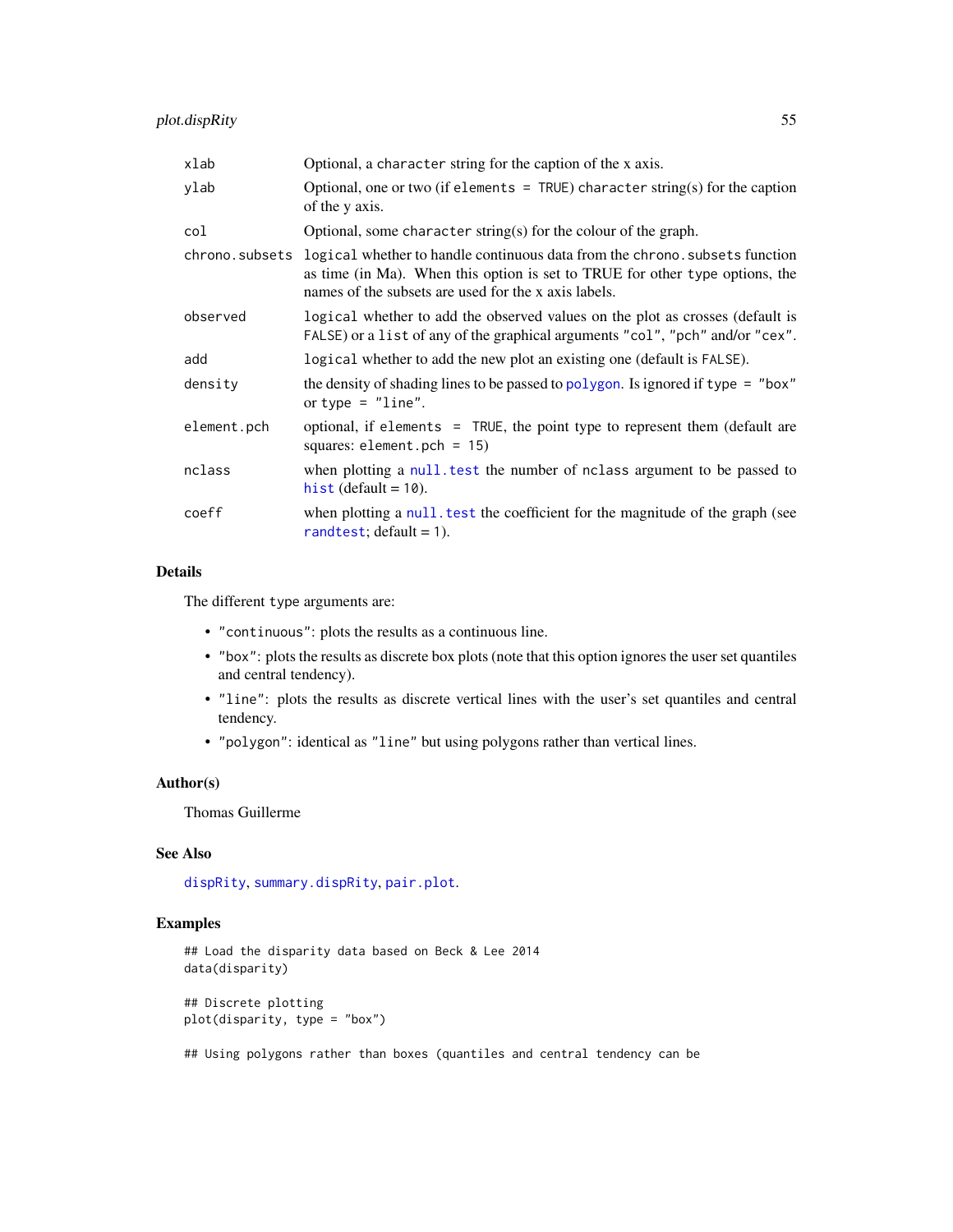```
## set by the user)
plot(disparity, type = "polygon", quantiles = c(10, 50, 95),
    cent.tend = mean)
## Using different options
plot(disparity, type = "line", elements = TRUE, ylim = c(0, 5),
     xlab = ("Time (Ma)"), ylab = "disparity")
## Continuous plotting (all default options)
plot(disparity, type = "continuous")
## Using different options (with non time.slicing option)
plot(disparity, type = "continuous", chrono.subsets = FALSE,
     elements = TRUE, col = c("red", "orange", "yellow"))
## Rarefactions plots
plot(disparity, rarefaction = TRUE)
## Observed data
plot(disparity, observed = TRUE)
## Observed data with graphical details
plot(disparity, observed = list("pch" = 19, col = "blue", cex = 4))
## Not run:
## Geoscale plots
require(geoscale)
## Converting the data into a list
data_obs <- extract.dispRity(disparity, observed = TRUE)
data_distribution <- extract.dispRity(disparity, observed = FALSE)
## Removing one list level
data_distribution <- unlist(data_distribution, recursive = FALSE)
data_obs <- as.vector(data_obs)
## Getting the ages
ages <- as.numeric(names(disparity$subsets))
## Plotting the results median
geoscalePlot(ages, data_obs, boxes = "Age", data.lim = c(1.5, 2), type = "l")
## Plotting the results distribution
geoscaleBox(data_distribution, ages, boxes = "Age", data.lim = c(1.5, 2))
## End(Not run)
```
print.dispRity *Prints a* dispRity *object.*

<span id="page-55-0"></span>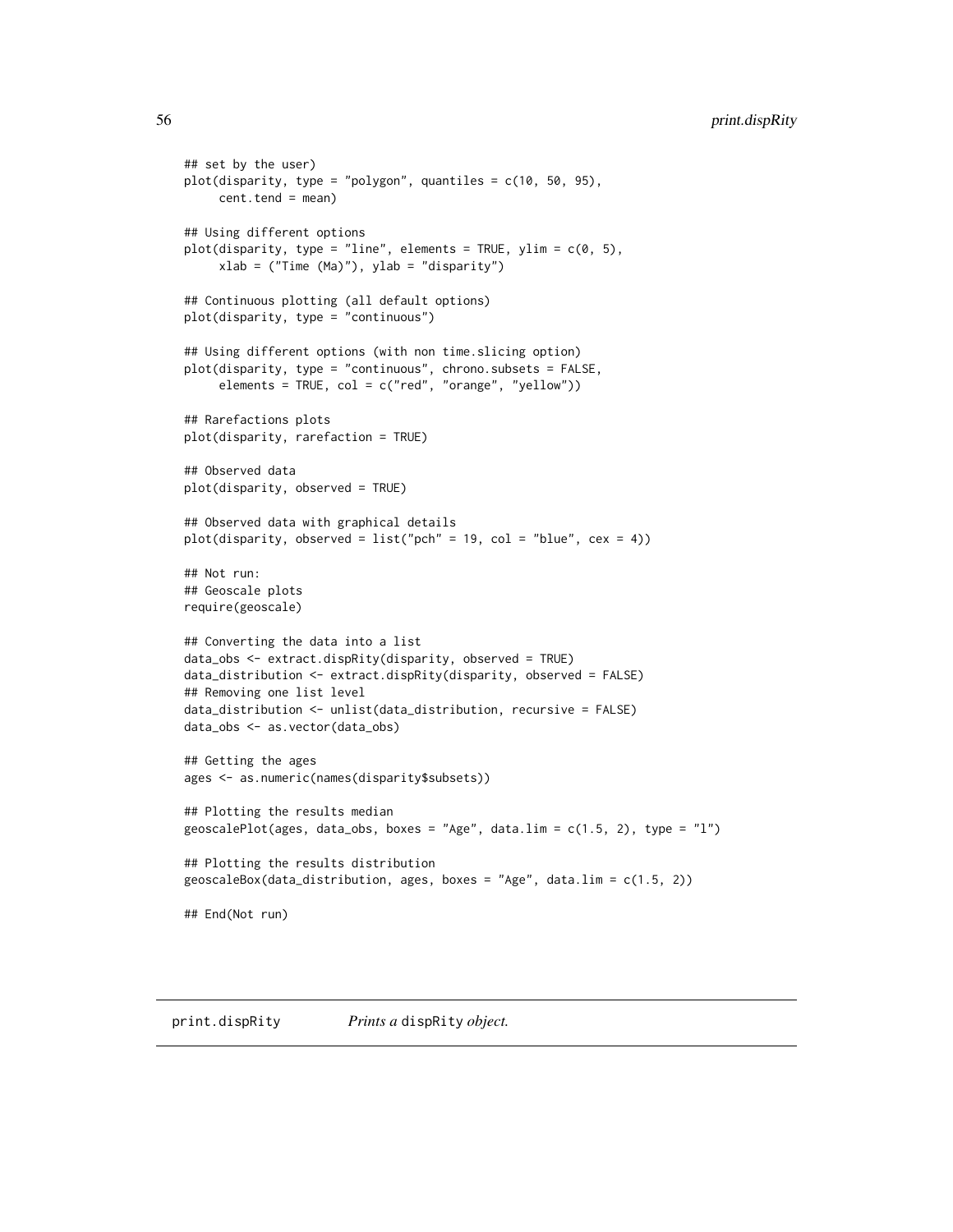## <span id="page-56-0"></span>random.circle 57

## Description

Summarises the content of a dispRity object.

#### Usage

```
## S3 method for class 'dispRity'
print(x, all = FALSE, ...)
```
#### Arguments

|                         | A dispraity object.                                                                                         |
|-------------------------|-------------------------------------------------------------------------------------------------------------|
| all                     | logical; whether to display the entire object (TRUE) or just summarise its con-<br>tents (FALSE - default). |
| $\cdot$ $\cdot$ $\cdot$ | further arguments to be passed to print or to print. dispracty.                                             |

## Author(s)

Thomas Guillerme

## See Also

[custom.subsets](#page-18-0), [chrono.subsets](#page-12-0), [boot.matrix](#page-8-0), [dispRity](#page-21-0).

#### Examples

```
## Load the disparity data based on Beck & Lee 2014
data(disparity)
## Displaying the summary of the object content
disparity
print(disparity) # the same
print.dispRity(disparity) # the same
```
## Displaying the full object print.dispRity(disparity, all = TRUE)

random.circle *Random circle*

## Description

Creates coordinates for a random circle

## Usage

```
random.circle(n, distribution, inner = 0, outer = Inf, ...)
```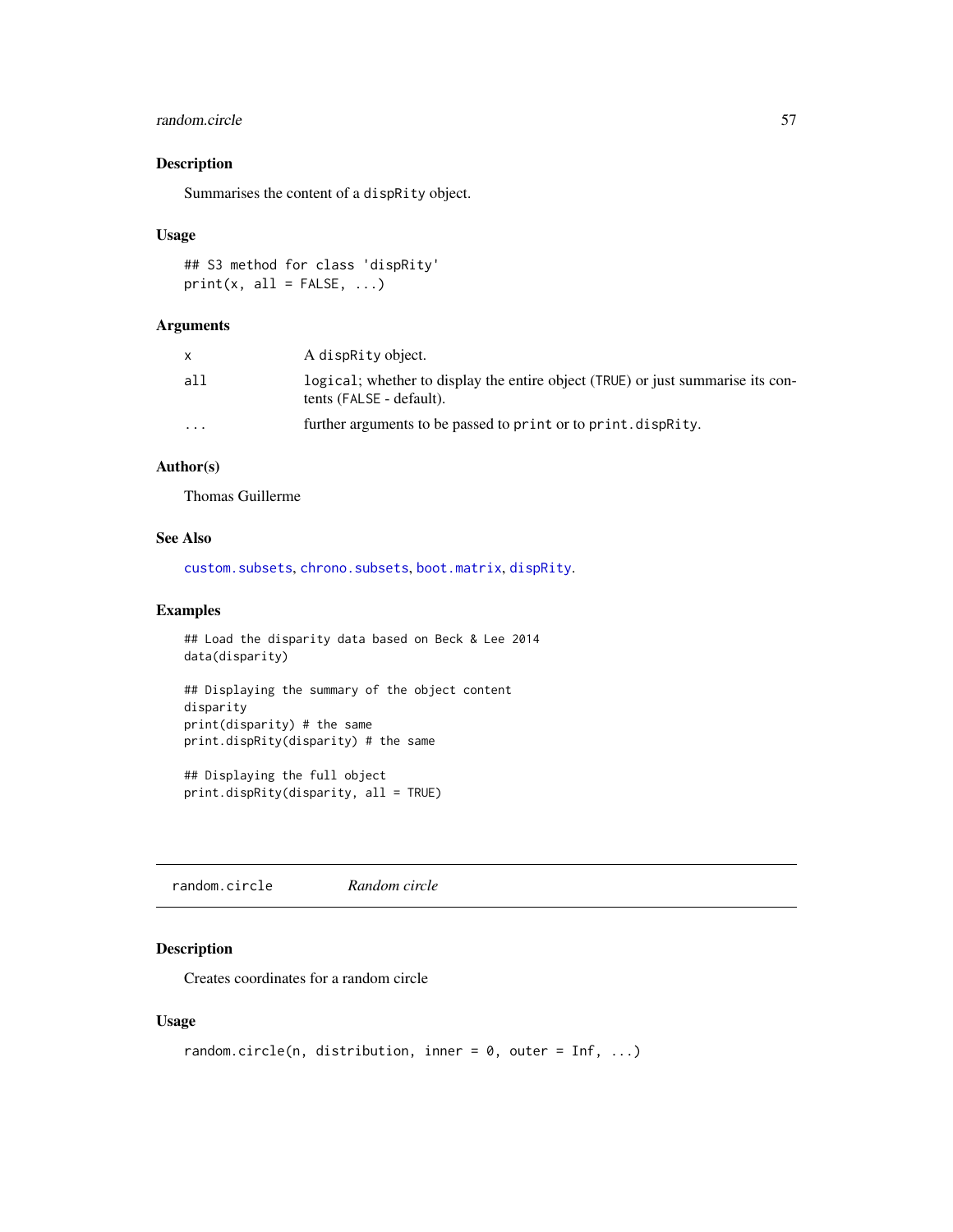## <span id="page-57-0"></span>Arguments

| n            | The number of pairs x, y of coordinates.                 |
|--------------|----------------------------------------------------------|
| distribution | The distribution from which the coordinates are sampled. |
| inner        | Optional, the radius for an empty inner circle.          |
| outer        | Optional, the maximum radius for the circle.             |
| .            | Any additional argument to be passed to distribution.    |

## Author(s)

Thomas Guillerme

#### See Also

[space.maker](#page-63-0)

## Examples

```
## A simple uniform circle
plot(random.circle(1000, runif), pch = 20)
```

```
## A normal ring with inner and outer boundaries
plot(random.circle(1000, rnorm, inner = 0.5, outer = 5), pch = 20)
```
rescale.dispRity *Rescaling and centering disparity results.*

## Description

Scales or/and centers the disparity measurements.

## Usage

```
## S3 method for class 'dispRity'
rescale(data, center = FALSE, scale = FALSE,
 use.all = TRUE, ...)
```
# Arguments

| data     | a dispRity object.                                                                                                                                                                 |
|----------|------------------------------------------------------------------------------------------------------------------------------------------------------------------------------------|
| center   | either a logical value or a numeric vector of length equal to the number of<br>elements of data (default is FALSE).                                                                |
| scale    | either a logical value or a numeric vector of length equal to the number of<br>elements of data (default is FALSE).                                                                |
| use.all  | logical, whether to scale/center using the full distribution (i.e. all the dispar-<br>ity values) or only the distribution within each subsets of bootstraps (default is<br>TRUE). |
| $\cdots$ | optional arguments to be passed to scale.                                                                                                                                          |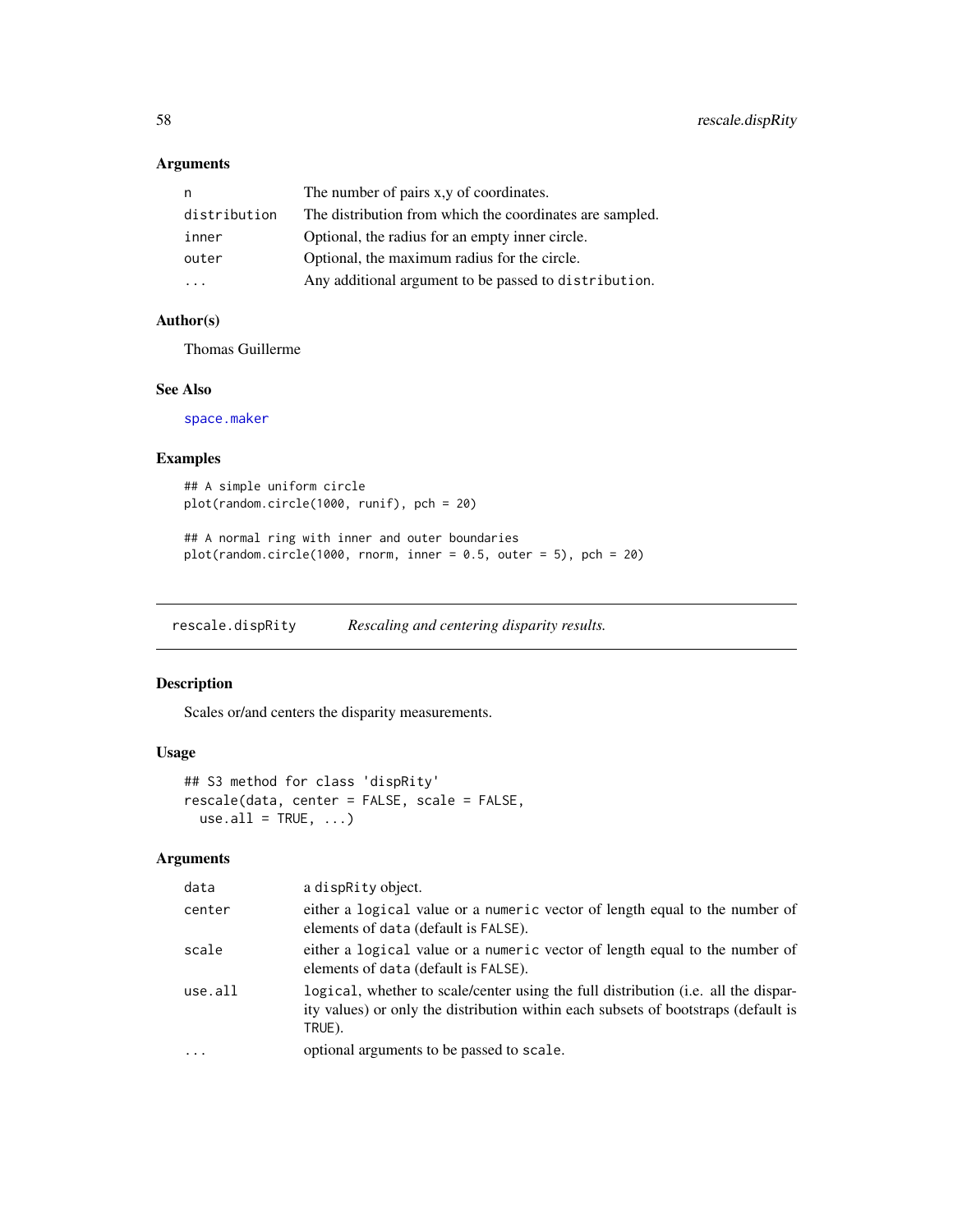## <span id="page-58-0"></span>sim.morpho 59

## Author(s)

Thomas Guillerme

## See Also

[dispRity](#page-21-0), [test.dispRity](#page-66-0), [scale](#page-0-0).

## Examples

```
## Load the disparity data based on Beck & Lee 2014
data(disparity)
```

```
## Scaling the data
summary(disparity) # No scaling
summary(rescale.dispRity(disparity)) # Dividing by the maximum
## Multiplying by 10 (dividing by 0.1)
summary(rescale.dispRity(disparity, max = 0.1))
```
sim.morpho *Simulates morphological data.*

#### Description

Generates a morphological matrix using [rTraitDisc](#page-0-0) or [gen.seq.HKY](#page-0-0) functions.

#### Usage

```
sim.morpho(tree, characters, states = 1, model = "ER", rates,
  substitution = c(stats::runif, 2, 2), invariant = TRUE, verbose = FALSE)
```
#### Arguments

| tree         | A phylogenetic tree to use for generating the characters.                                                                                                |
|--------------|----------------------------------------------------------------------------------------------------------------------------------------------------------|
| characters   | The number of morphological characters to generate.                                                                                                      |
| states       | A numeric string of probabilities for the number of states for each character<br>$\theta$ (default = 1; i.e. 100% binary state characters; see details). |
| model        | Either an implemented ("ER", "HKY" or "MIXED") or user defined model (see<br>details).                                                                   |
| rates        | A function an its parameters for the rates distribution (see details).                                                                                   |
| substitution | A function an its parameters for the substitutions distribution (see details; default = $c$ (runif, 2, 2)).                                              |
| invariant    | logical, whether to allow any invariant sites (default $=$ TRUE).                                                                                        |
| verbose      | Whether to be verbose or not (default $=$ FALSE).                                                                                                        |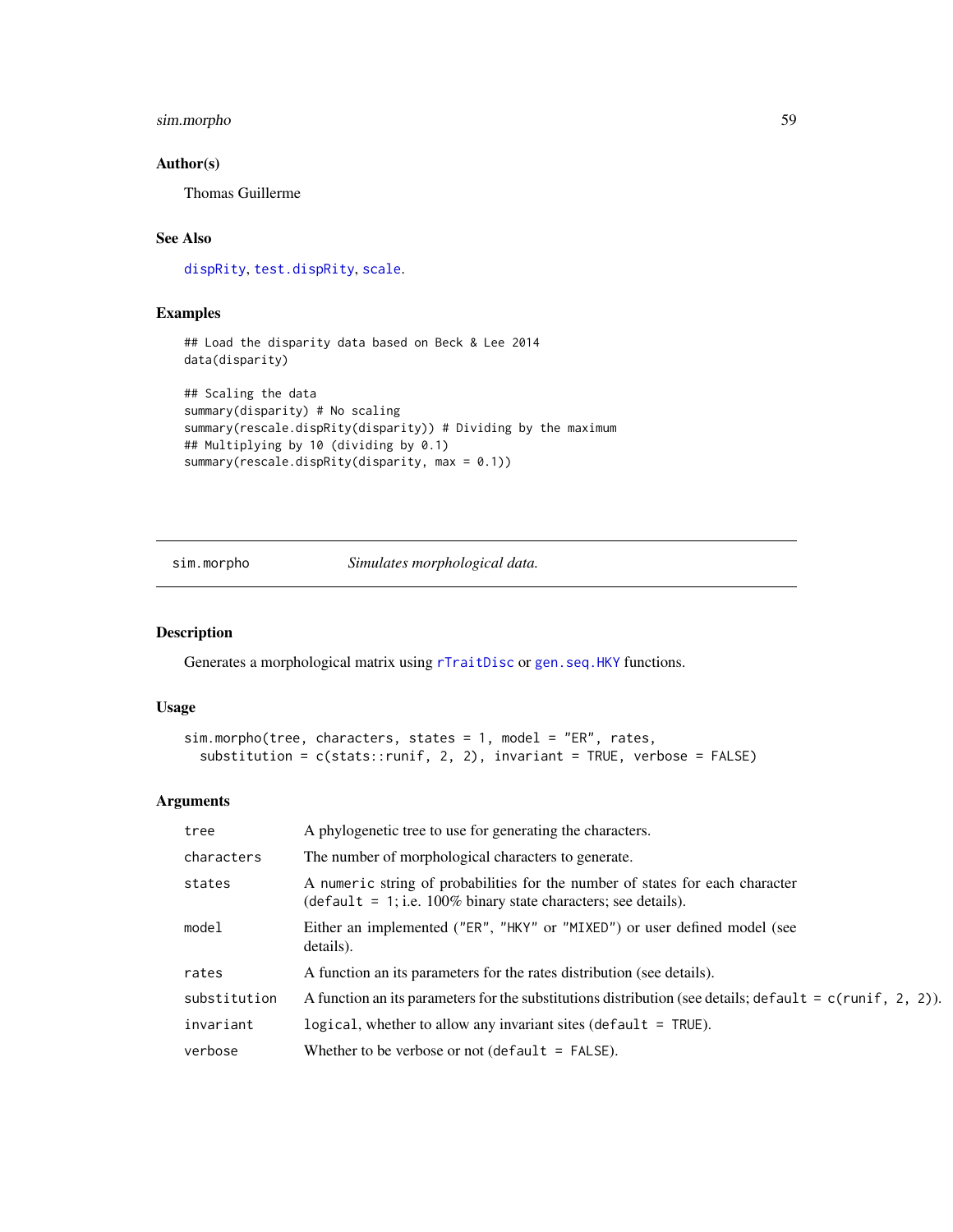#### <span id="page-59-0"></span>Details

- The model arguments must be either a user's defined function for generating the discrete morphological characters (that takes the states, rates and substitution arguments) or one of the two following:
	- $-$  "ER" uses the ape::rTraitDisc function with the "ER" model argument (= Mk model).
	- "HKY" uses the phyclust::gen.seq.HKY function with kappa sampled from the substitution argument,  $pi = runif(4)$  (divided by sum(runif(4))), rate.scale sampled from the rates distribution and L being the number of characters and transforms the purines (A, G) into 0 and the pyrimidines (C, T) into 1.
	- "MIXED" randomly uses "ER" or "HKY" for binary characters and "ER" for any character with more than two states.
	- the user defined model must be a function that generates *a single* discrete morphological character and takes one element from at least the following arguments: tree, states, rates, substitution.
- The states argument attributes a number of states to each character by using the given probability vector for each number of states starting from two. For example states =  $c(0.7, 0.2, 0.1)$ will generate 70% of characters with two states, 20% of characters with three states and 10% of characters with four states.
- The rates and substitution arguments require a function that outputs a distribution and its optional parameters. For example rates =  $c$ (runif, 1, 10) creates a uniform distribution between 1 and 10 for the rates distribution.

#### Author(s)

Thomas Guillerme

#### See Also

[check.morpho](#page-11-0), [rTraitDisc](#page-0-0), [gen.seq.HKY](#page-0-0)

```
set.seed(4)
## A random tree with 15 tips
tree \le rcoal(15)
## Setting up the parameters
my\_rates = c(rgamma, rate = 10, shape = 5)my\_substitutions = c(runif, 2, 2)## HKY binary (15*50)
matrixHKY <- sim.morpho(tree, characters = 50, model = "HKY",
     rates = my_rates, substitution = my_substitutions)
## Mk matrix (15*50) (for Mkv models)
matrixMk <- sim.morpho(tree, characters = 50, model = "ER", rates = my_rates)
## Mk invariant matrix (15*50) (for Mk models)
matrixMk <- sim.morpho(tree, characters = 50, model = "ER", rates = my_rates,
```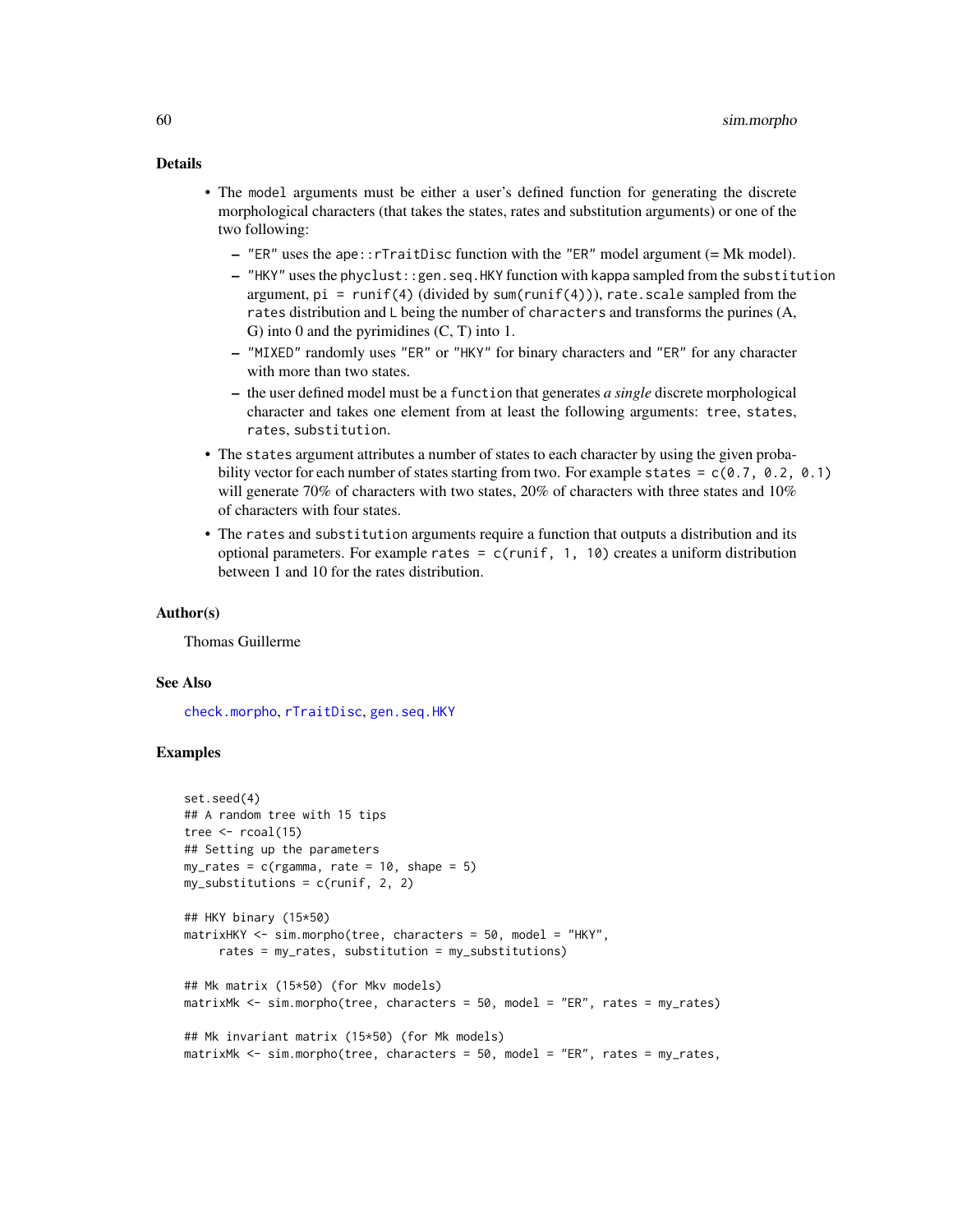#### <span id="page-60-0"></span> $size$ .subsets 61

```
invariant = FALSE)
## MIXED model invariant matrix (15*50)
matrixMixed <- sim.morpho(tree, characters = 50, model = "MIXED",
     rates = my_rates, substitution = my_substitutions, invariant = FALSE,
     verbose = TRUE)
```
size.subsets *Size subsets.*

## Description

Getting the size (number of elements) from each subsets of a dispRity object.

## Usage

size.subsets(data)

## Arguments

data A dispRity object.

## Author(s)

Thomas Guillerme

## See Also

[custom.subsets](#page-18-0), [chrono.subsets](#page-12-0), [boot.matrix](#page-8-0), [dispRity](#page-21-0).

```
## Loading a dispRity object
data(disparity)
```

```
## What are the number of elements per subsets?
size.subsets(disparity)
```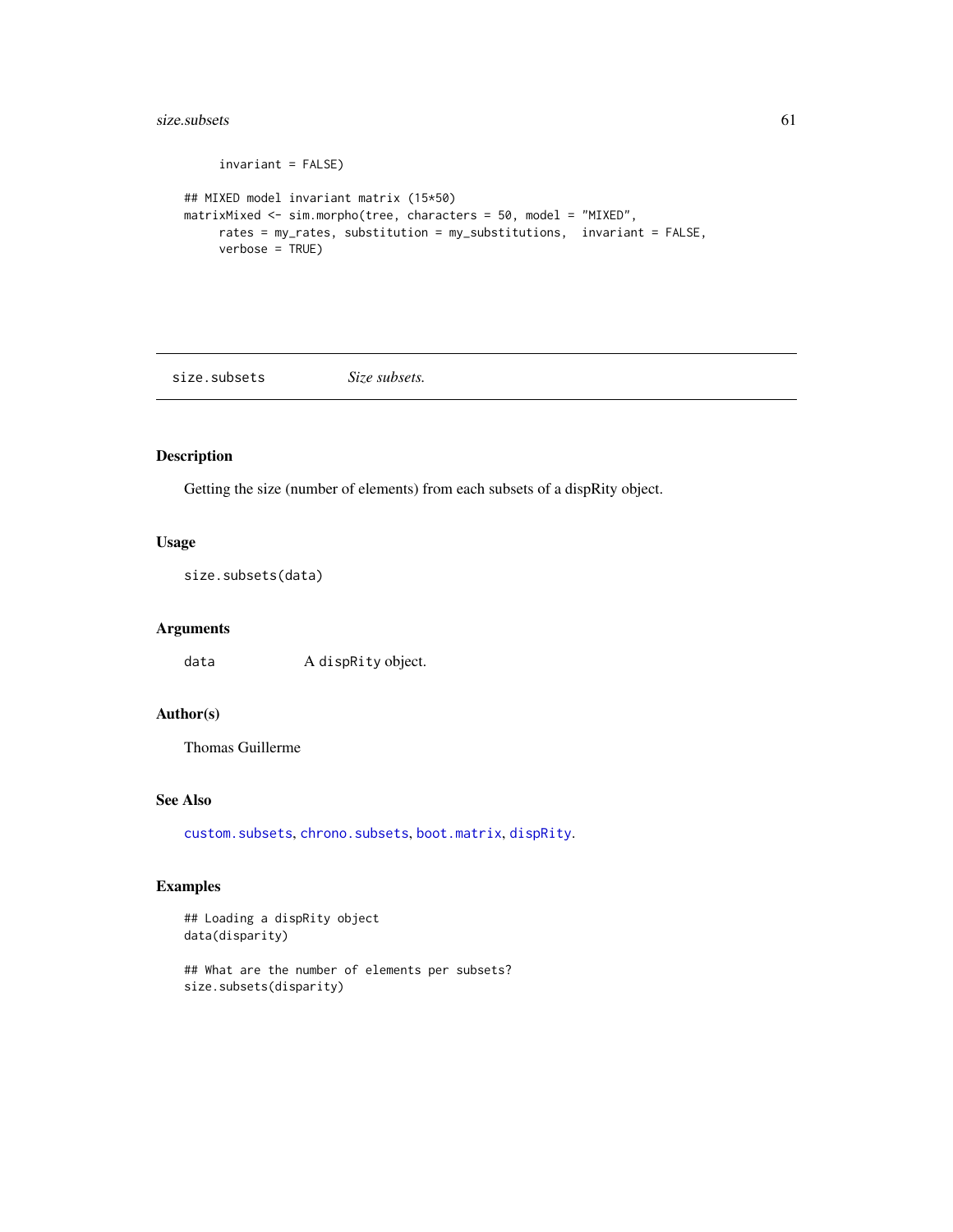<span id="page-61-1"></span><span id="page-61-0"></span>

Time slicing through a phylogenetic tree (function modified from paleotree::timeSliceTree).

## Usage

slice.tree(tree, age, model, FAD, LAD)

## Arguments

| tree     | A phylo object with a root. time element.                                                                                                                                                            |
|----------|------------------------------------------------------------------------------------------------------------------------------------------------------------------------------------------------------|
| age      | A single numeric value indicating where to perform the slice.                                                                                                                                        |
| model    | One of the following models: "acctran", "deltran", "random", "proximity",<br>"equal.split" or "gradual.split". Is ignored if method = "discrete".<br>See chrono, subsets for the models description. |
| FAD, LAD | The first and last occurrence data.                                                                                                                                                                  |

## Author(s)

Thomas Guillerme

# References

Guillerme T. & Cooper N. 2018. Time for a rethink: time sub-sampling methods in disparitythrough-time analyses. Palaeontology. DOI: 10.1111/pala.12364.

## See Also

[timeSliceTree](#page-0-0), [chrono.subsets](#page-12-0).

#### Examples

```
set.seed(1)
## Generate a random ultrametric tree
tree \le rcoal(20)
```
## Add some node labels tree\$node.label <- letters[1:19]

## Add its root time tree\$root.time <- max(tree.age(tree)\$ages)

```
## Slice the tree at age 0.75
tree_75 <- slice.tree(tree, age = 0.75, "deltran")
```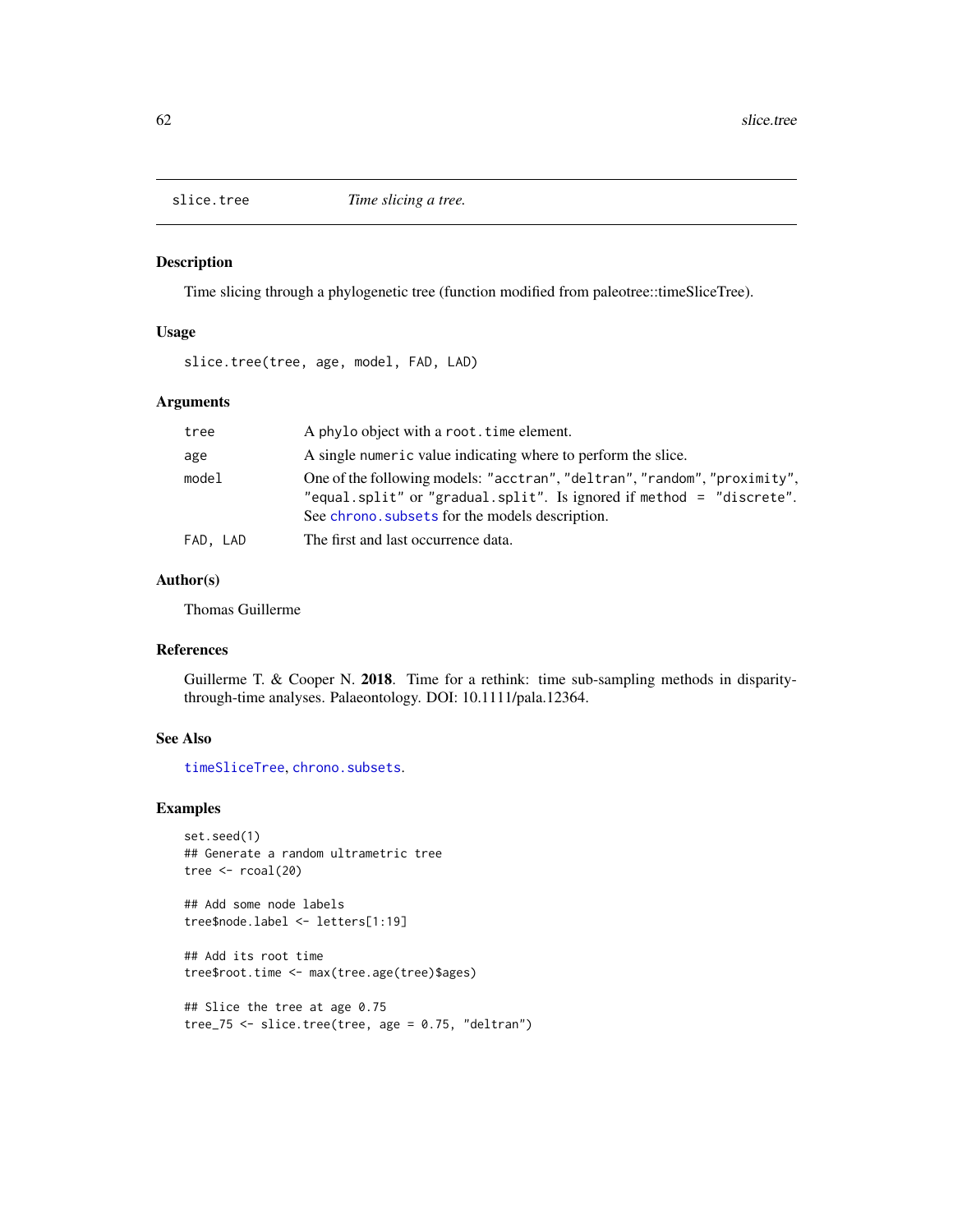<span id="page-62-0"></span>

Sort (or order) the subsets of a dispRity object.

## Usage

```
## S3 method for class 'dispRity'
sort(x, decreasing = FALSE, sort, ...)
```
## Arguments

| X          | A dispraty object.                                                                                 |
|------------|----------------------------------------------------------------------------------------------------|
| decreasing | logical. Should the sort be in ascending or descending order? Is ignored if<br>sort is used.       |
| sort       | An optional vector of numeric values corresponding to the order in which to<br>return the subsets. |
| $\ddotsc$  | optional arguments to be passed to sort.                                                           |

# Author(s)

Thomas Guillerme

## See Also

[dispRity](#page-21-0), [test.dispRity](#page-66-0), [plot.dispRity](#page-53-0), [get.subsets](#page-36-0), [extract.dispRity](#page-31-0).

## Examples

## Load the disparity data based on Beck & Lee 2014 data(disparity)

```
## Sorting the data
summary(disparity)
summary(sort(disparity, decreasing = TRUE))
summary(sort(disparity, sort = c(7,1,3,4,5,2,6)))
```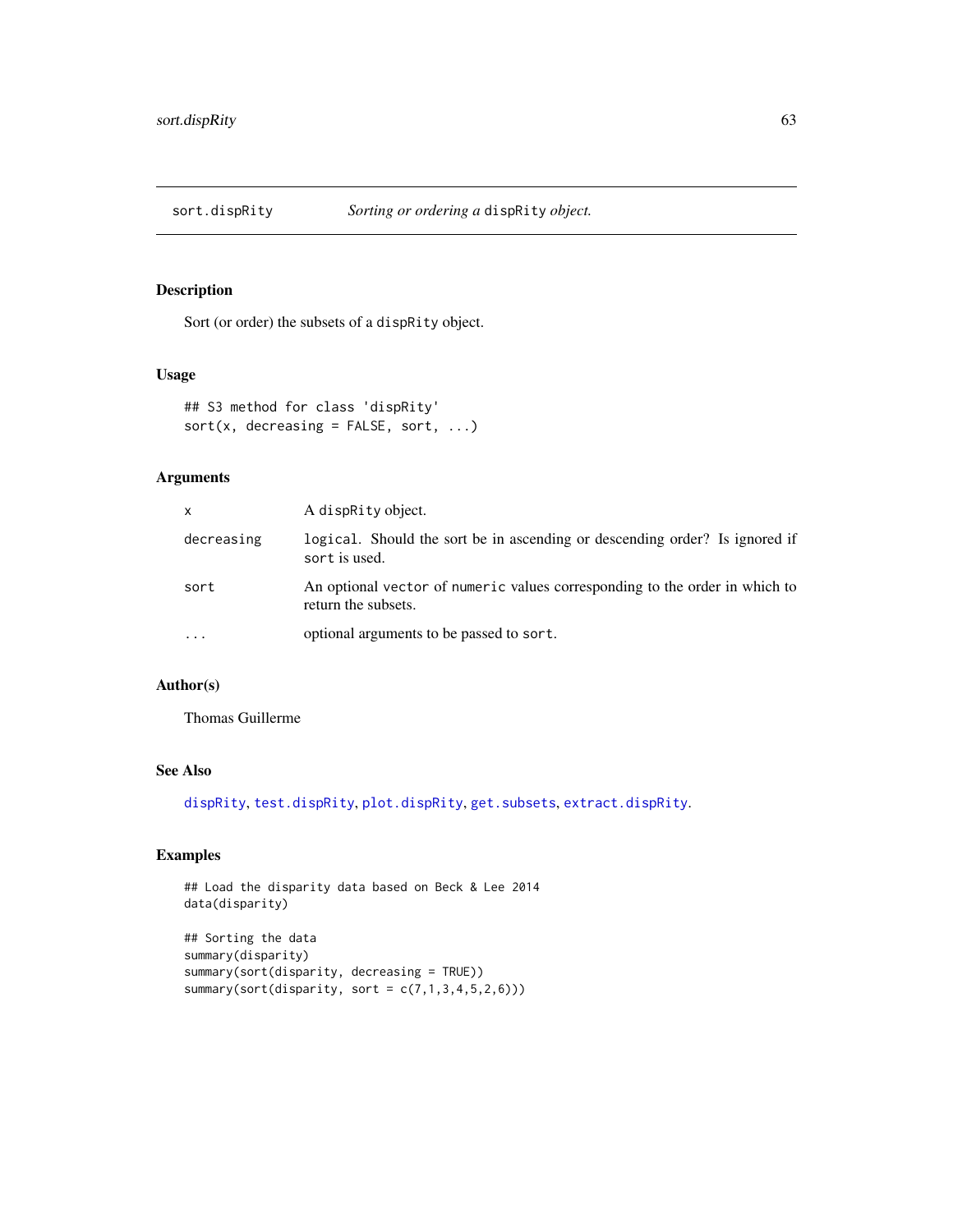<span id="page-63-1"></span><span id="page-63-0"></span>

Creates a multidimensional space with a given number of elements and dimensions

## Usage

```
space.maker(elements, dimensions, distribution, arguments = NULL,
  cor.matrix = NULL, <math>screen = NULL</math>)
```
#### Arguments

| elements     | An numeric value.                                                                                                                             |
|--------------|-----------------------------------------------------------------------------------------------------------------------------------------------|
| dimensions   | An numeric value smaller than elements.                                                                                                       |
| distribution | One or more functions to determine the distribution of the elements along<br>each dimension. The function must have a single input: elements. |
| arguments    | Optional list of arguments to be passed to the distributions functions in the<br>order they appear (default $=$ NULL, see details).           |
| cor.matrix   | An optional correlation matrix of size dimensions $\star$ dimensions (default = NULL,<br>see details).                                        |
| scree        | An optional proportional numeric vector for approximating the dimensions<br>variance (default = $NULL$ , see details).                        |

## Details

When passing additional arguments to different distributions, these must be given as a list to each function in the order they appear. For example if distribution = c(runif, rnorm, rgamma) and one wants the distributions to be runif(elements,  $min = 1$ ,  $max = 10$ ), rnorm(elements, mean = 8) and rgamma(elements, shape =  $1$ , log = TRUE), the additional arguments should be passed as c(list(min = 1, max = 10), list(mean = 8), list(shape = 1, log = TRUE). If no arguments have to be passed to a certain function, it can be left as NULL (e.g. c(list(min = 1, max = 10), list(NULL), list(

The cor.matrix argument should be a correlation matrix between the dimensions. If not NULL, the multidimensional space is multiplied by the the Choleski decomposition ([chol](#page-0-0)) of the correlation matrix. The scree argument is simply a value multiplier for each dimension to adjust their variance to approximate the scree one. Its sum must be equal to 1.

## Author(s)

Thomas Guillerme

#### See Also

[null.test](#page-49-0), [test.dispRity](#page-66-0).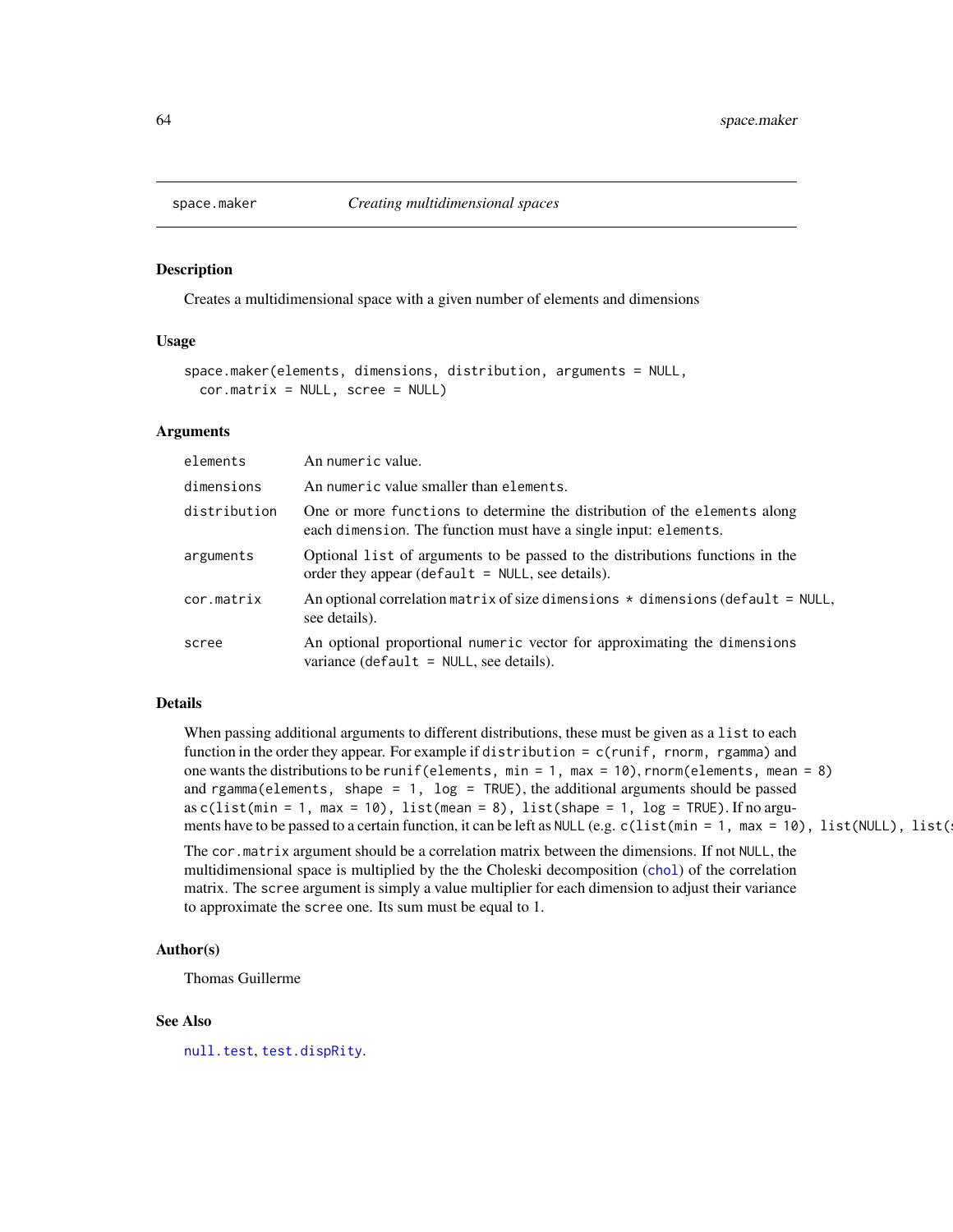#### <span id="page-64-1"></span>summary.dispRity 65

#### Examples

```
## A square space
plot(space.maker(5000, 2, runif), pch = 20)
## A circular space
plot(space.maker(5000, 2, rnorm), pch = 20)
## A 2-dimensional cylindrical space
plot(space.maker(5000, 2, c(rnorm, runif)), pch = 20)
## A 4-dimensional space with different distributions
space.maker(5, 4, c(runif, runif, rnorm, rgamma),
     arguments = list(list(min = 1, max = 10), list(min = 1, max = 2),list(\text{mean} = 8), list(\text{shape} = 1)))## A 3-dimensional correlated space
cor_matrix <- matrix(cbind(1, 0.8 ,0.2, 0.8, 1, 0.7, 0.2, 0.7, 1), nrow = 3)
space <- space.maker(10000, 3, rnorm, cor.matrix = cor_matrix)
round(cor(space), 1) ; cor_matrix ## Both should be really similar matrices
## A 3-dimensional space with a priori approximated variance for each dimension
space <- space.maker(10000, 3, rnorm, scree = c(0.6, 0.3, 0.1))
## The resulting screeplot
barplot(apply(space, 2, var))
## Not run:
require(scatterplot3d)
## A cube space
scatterplot3d(space.maker(5000, 3, runif), pch = 20)
## A plane space
scatterplot3d(space.maker(5000, 3, c(runif, runif, runif),
     arguments = list(list(min = 0, max = 0), NULL, NULL)), pch = 20)## A sphere space
scatterplot3d(space.maker(5000, 3, rnorm), pch = 20)
## A 3D cylindrical space
scatterplot3d(space.maker(5000, 3, c(rnorm, rnorm, runif)), pch = 20)
## Generating a doughnut space
doughnut <- space.maker(5000, 3, c(rnorm, random.circle),
     arguments = list(list(mean = 0), list(runif, inner = 0.5, outer = 1)))## Reodering the axis for projecting the dougnut in 2D
scatterplot3d(doughnut[,c(2,1,3)], pch = 20)
## End(Not run)
```
<span id="page-64-0"></span>summary.dispRity *dispRity object summary*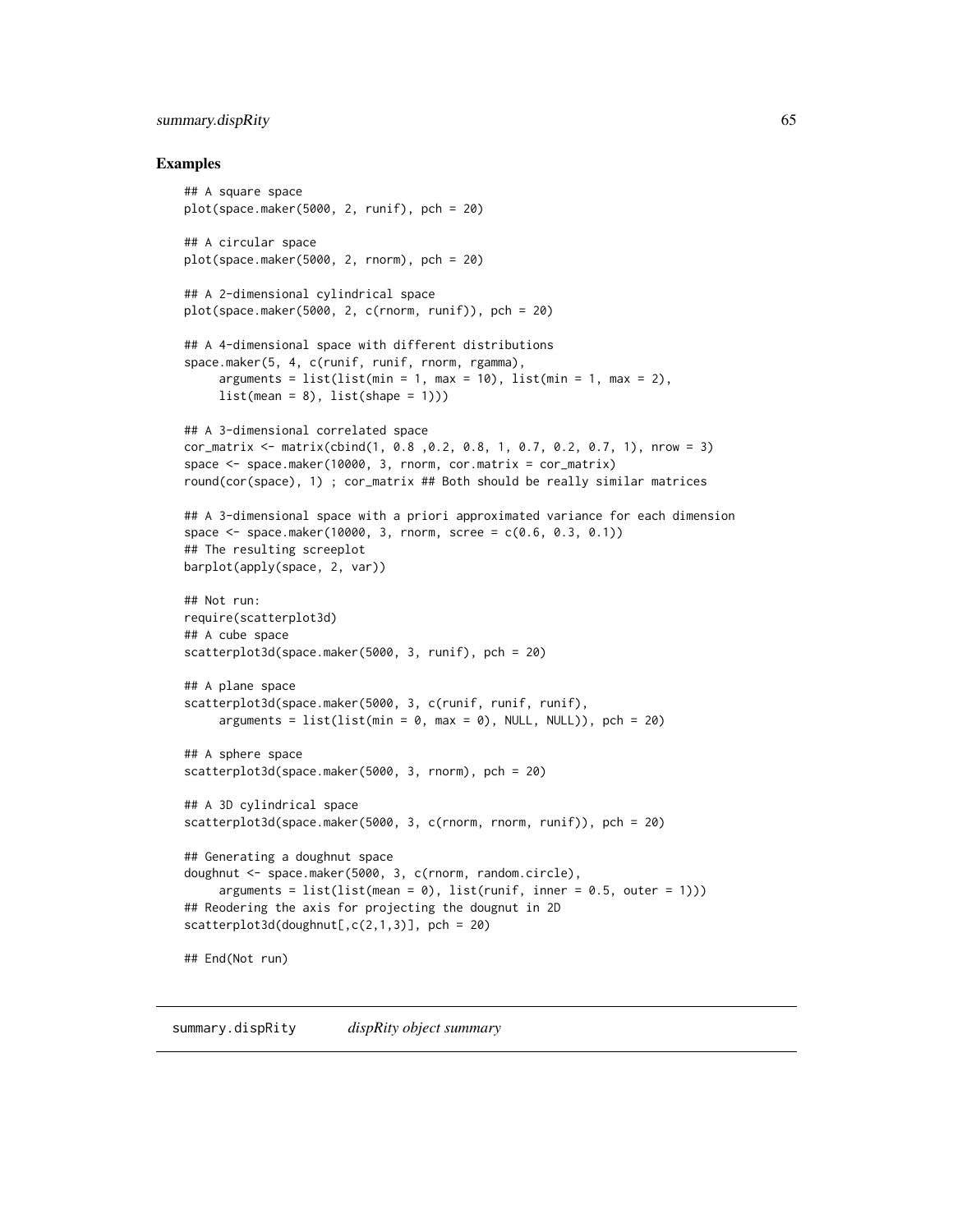Creates a summary of a dispRity object.

## Usage

```
## S3 method for class 'dispRity'
summary(object, ..., quantiles = c(50, 95),
 cent.tend = median, recall = FALSE, digits)
```
# Arguments

| object    | A dispraity object.                                                                                                       |
|-----------|---------------------------------------------------------------------------------------------------------------------------|
| $\cdots$  | Additional arguments to be passed to summary.                                                                             |
| quantiles | The quantiles to display (default is quantiles $= c(50, 95)$ ; is ignored if the<br>disprity object is not bootstrapped). |
| cent.tend | A function for summarising the bootstrapped disparity values (default is median).                                         |
| recall    | logical value specifying whether to recall the dispractive parameters input (de-<br>$fault = FALSE$ ).                    |
| digits    | Optional, a value for digits the values in the output table (default $= 2$ ).                                             |

# Value

A data.frame with:

| subsets    | the subset names.                                                                                                                                                                                                                                                                                                                               |
|------------|-------------------------------------------------------------------------------------------------------------------------------------------------------------------------------------------------------------------------------------------------------------------------------------------------------------------------------------------------|
| n          | the number of elements in each subset.                                                                                                                                                                                                                                                                                                          |
| observed   | the observed disparity or the the observed central tendency ( <cent tend="">) of<br/>disparity (obs.<cent_tend>).</cent_tend></cent>                                                                                                                                                                                                            |
| bootstraps | if data is bootstrapped, the bootstrapped disparity's central tendency (bs. <cent_tend>)<br/>and the quantiles of the bootstrapped disparities (or, if data is not bootstrapped<br/>but disparity is calculated as a distribution - see <math>\text{dispRity}</math>) - the quantiles of the<br/>observed disparity are displayed).</cent_tend> |

# Author(s)

Thomas Guillerme

# See Also

[dispRity](#page-21-0), [plot.dispRity](#page-53-0).

<span id="page-65-0"></span>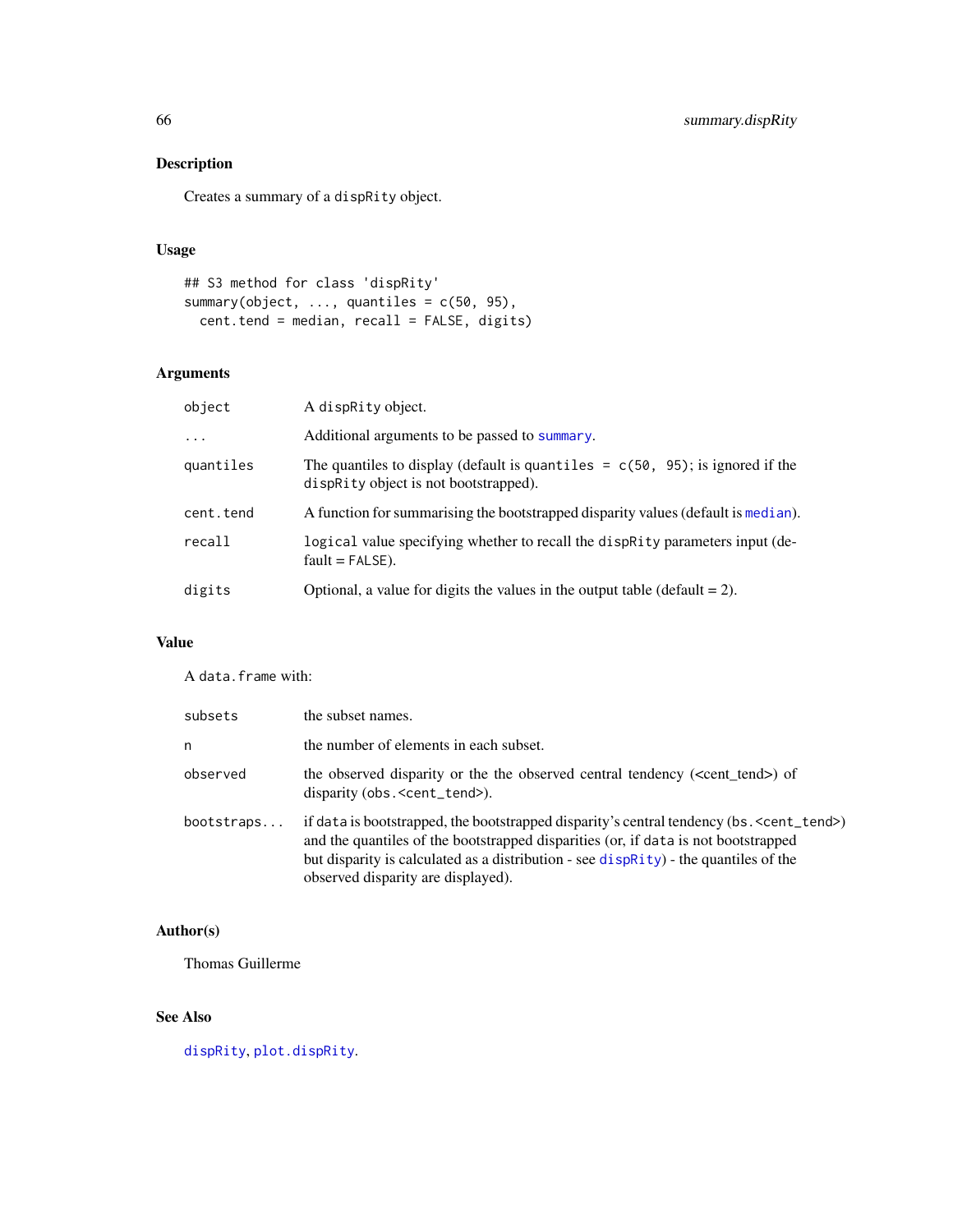## <span id="page-66-1"></span>test.dispRity 67

## Examples

```
## Load the disparity data based on Beck & Lee 2014
data(disparity)
## Summarising the results
summary(disparity) # default
## Using different options
summary(disparity, quantiles = 75, cent.tend = mean, digits = 8,
    recall = TRUE)
```
<span id="page-66-0"></span>test.dispRity *Testing disparity hypotheses*

## Description

Applying statistical tests to dispRity objects

## Usage

```
test.dispRity(data, test, comparisons = "pairwise", rarefaction = NULL,
 correction = "none", concatenate = TRUE, conc.quantiles = c(mean, c(95,
 50)), details = FALSE, ...)
```
## Arguments

| data        | A dispRity object.                                                                                                                                                                                                  |
|-------------|---------------------------------------------------------------------------------------------------------------------------------------------------------------------------------------------------------------------|
| test        | A test function to apply to the data.                                                                                                                                                                               |
| comparisons | If data contains more than two subsets, the type of comparisons to apply: either<br>"pairwise" (default), "referential", "sequential", "all" or a list of pairs<br>of subset names/number to compare (see details). |
| rarefaction | A numeric value indicating whether to use a specific rarefaction level (default<br>$=$ NULL $).$                                                                                                                    |
| correction  | Which p-value correction to apply to htest category test (see p. adjust; default<br>$=$ "none").                                                                                                                    |
| concatenate | Logical, whether to concatenate bootstrapped disparity values (TRUE; default) or<br>to apply the test to each bootstrapped value individually (FALSE).                                                              |
|             | conc.quantiles If concatenate = TRUE, must be a central tendency function and a vector of<br>quantiles (default = $c$ (mean, $c(95, 50)$ ).                                                                         |
| details     | Whether to output the details of each test (non-formatted; $default = FALSE$ ).                                                                                                                                     |
| $\cdots$    | Additional options to pass to the test function.                                                                                                                                                                    |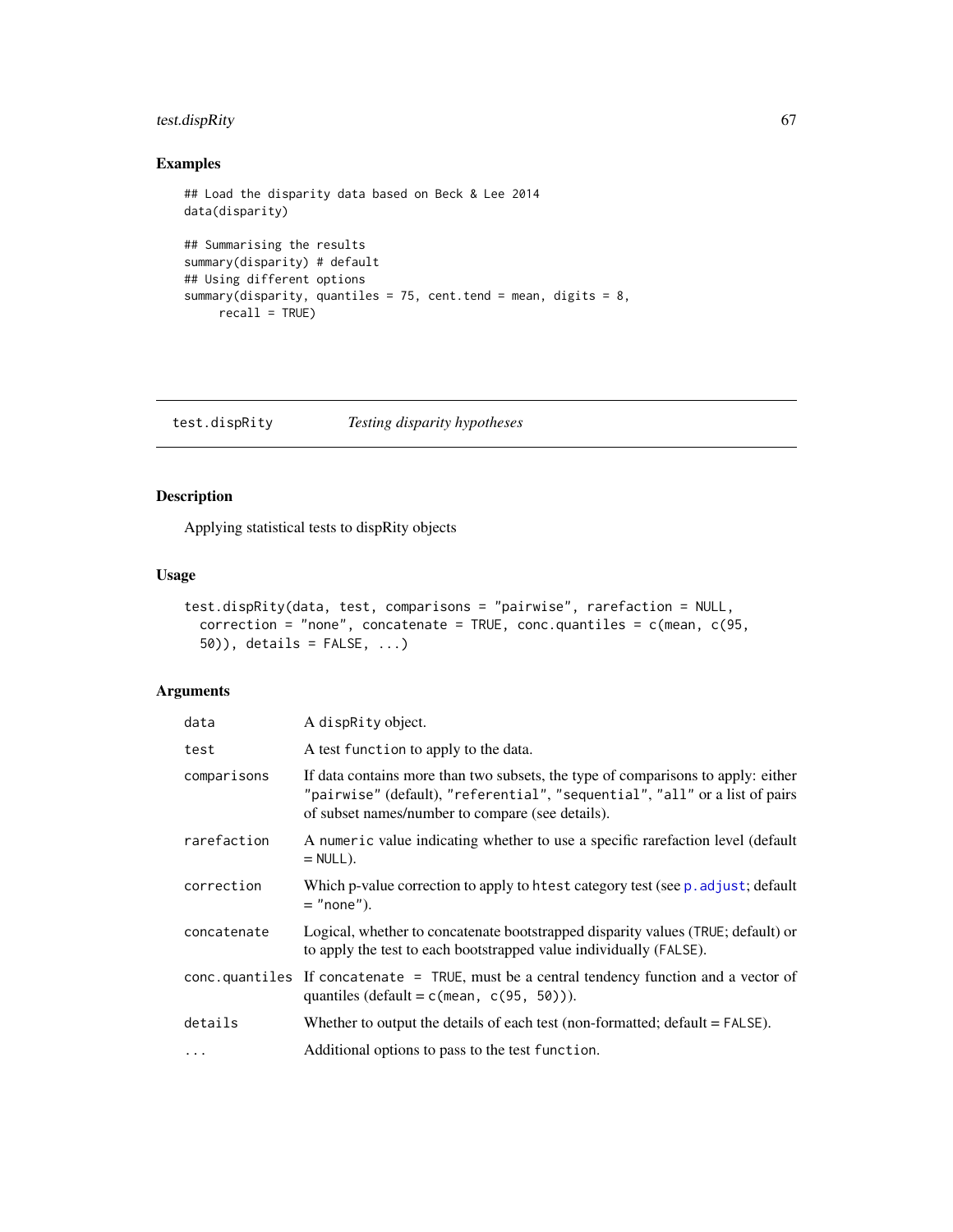## <span id="page-67-0"></span>Details

The comparison argument can be:

- "pairwise": pairwise comparisons of all the subsets (default).
- "referential": compares the first subset to all the others.
- "sequential": compares each subset sequentially (e.g. first against second, second against third, etc.).
- "all": compares all the subsets simultaneously to the data (i.e. bootstrapped disparity  $\sim$  subsets names). This argument is used for  $\text{Im}$  or  $\text{glm}$  $\text{glm}$  $\text{glm}$  type tests.
- A list of pairs of number of subsets to compare. Each element of the list must contain two elements  $(e.g. list(c("a", "b"), ("b", "a"))$  to compare "a" to "b" and then "b" to "a").
- If the called test is [null.test](#page-49-0), the comparison argument is ignored.

IMPORTANT: if you are performing multiple comparisons (e.g. when using "pairwise", "referential" or "sequential"), don't forget about the Type I error rate inflation. You might want to use a *p-value* correction (see [p.adjust](#page-0-0)).

## Author(s)

Thomas Guillerme

## See Also

[dispRity](#page-21-0), [null.test](#page-49-0), [bhatt.coeff](#page-7-0), [pair.plot](#page-50-0), [adonis.dispRity](#page-2-0).

```
## Load the Beck & Lee 2014 data
data(BeckLee_mat50)
data(BeckLee_tree)
```

```
## Calculating the disparity from customised subsets
## Generating the subsets
groups <- crown.stem(BeckLee_tree, inc.nodes = FALSE)
customised_subsets <- custom.subsets(BeckLee_mat50, groups)
## Bootstrapping the data
bootstrapped_data <- boot.matrix(customised_subsets, bootstraps = 100)
## Calculating the sum of variances
sum_of_variances <- dispRity(bootstrapped_data, metric = c(sum, variances))
```

```
## Measuring the subset overlap
test.dispRity(sum_of_variances, bhatt.coeff, "pairwise")
```

```
## Measuring differences from a reference subset
test.dispRity(sum_of_variances, wilcox.test, "referential")
```

```
## Measuring disparity as a distribution
disparity_var <- dispRity(bootstrapped_data, metric = variances)
## Differences between the concatenated bootstrapped values of the subsets
test.dispRity(disparity_var, test = t.test, comparisons = "pairwise",
```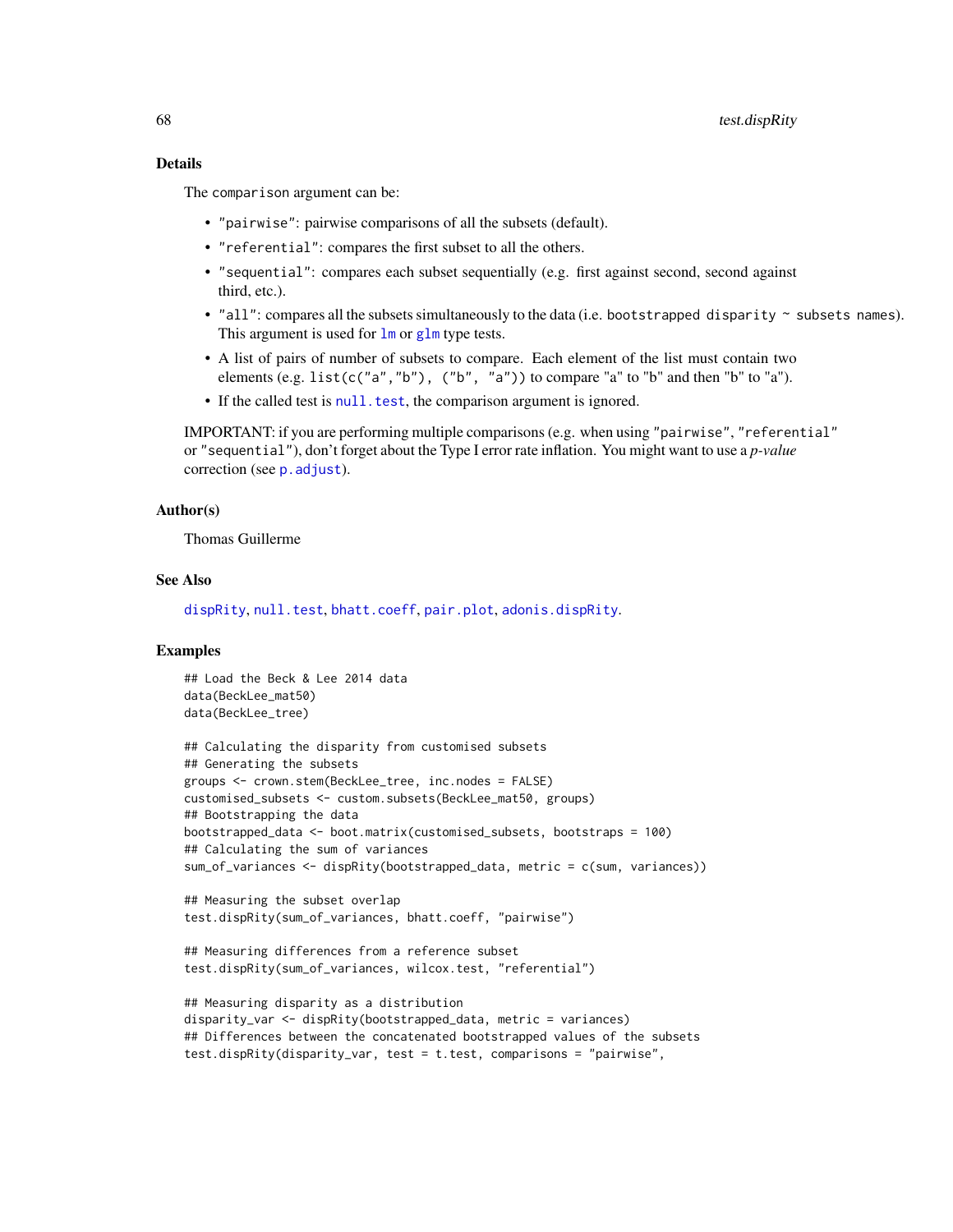#### <span id="page-68-0"></span>tree.age 69

```
concatenate = TRUE, correction = "bonferroni")
## Differences between the subsets bootstrapped
test.dispRity(disparity_var, test = t.test, comparisons = "pairwise",
    concatenate = FALSE, correction = "bonferroni",
    conc.quantiles = c(mean, c(95, 5)))
```
#### tree.age *Calculating the age of nodes and tips in a tree.*

## Description

Calculates the age of each node and tip in a tree give the height of the tree or some specified age.

#### Usage

```
tree.age(tree, age, order = "past", fossil = TRUE, digits = 3)
```
#### Arguments

| tree   | A phylo object.                                                                                                                                            |
|--------|------------------------------------------------------------------------------------------------------------------------------------------------------------|
| age    | The age of the tree. If missing the age is set to be the tree height.                                                                                      |
| order  | Either "past" if the units express time since the present (e.g. million years ago),<br>or "present" if the unit is expressed in time since the root.       |
| fossil | logical, whether to always consider the tree as containing at least one living<br>taxa (TRUE) or allowing only fossil taxa (FALSE - default), see details. |
| digits | A numeric value or integer for the precision of the output.                                                                                                |

## Details

When  $f$ ossil = TRUE, if the tree contains a tree\$root.time element (for tree's root age), and that order is set to "past", the output ages are adjusted to be starting from the root.time. Else, if no tree\$root.time exists or fossil = FALSE, tips and nodes age is relative from the tip furthest away from the root.

## Author(s)

Thomas Guillerme

## See Also

[slice.tree](#page-61-0), [chrono.subsets](#page-12-0).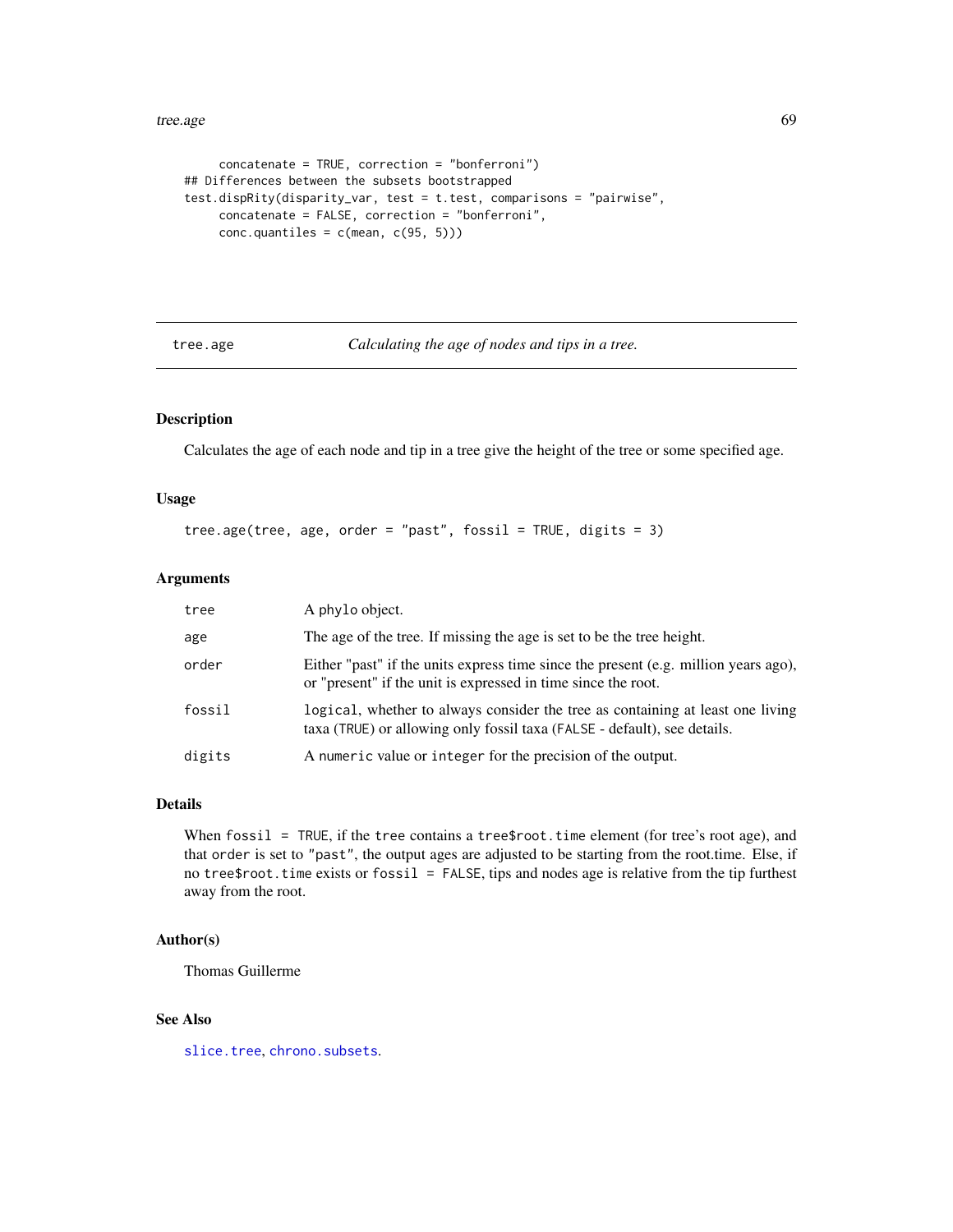```
## A dated random phylogeny with a root 50 units of time old.
tree.age(rtree(10), age = 50)
## A random tree with the distance since the root.
tree.age(rtree(10), order = 'present')
```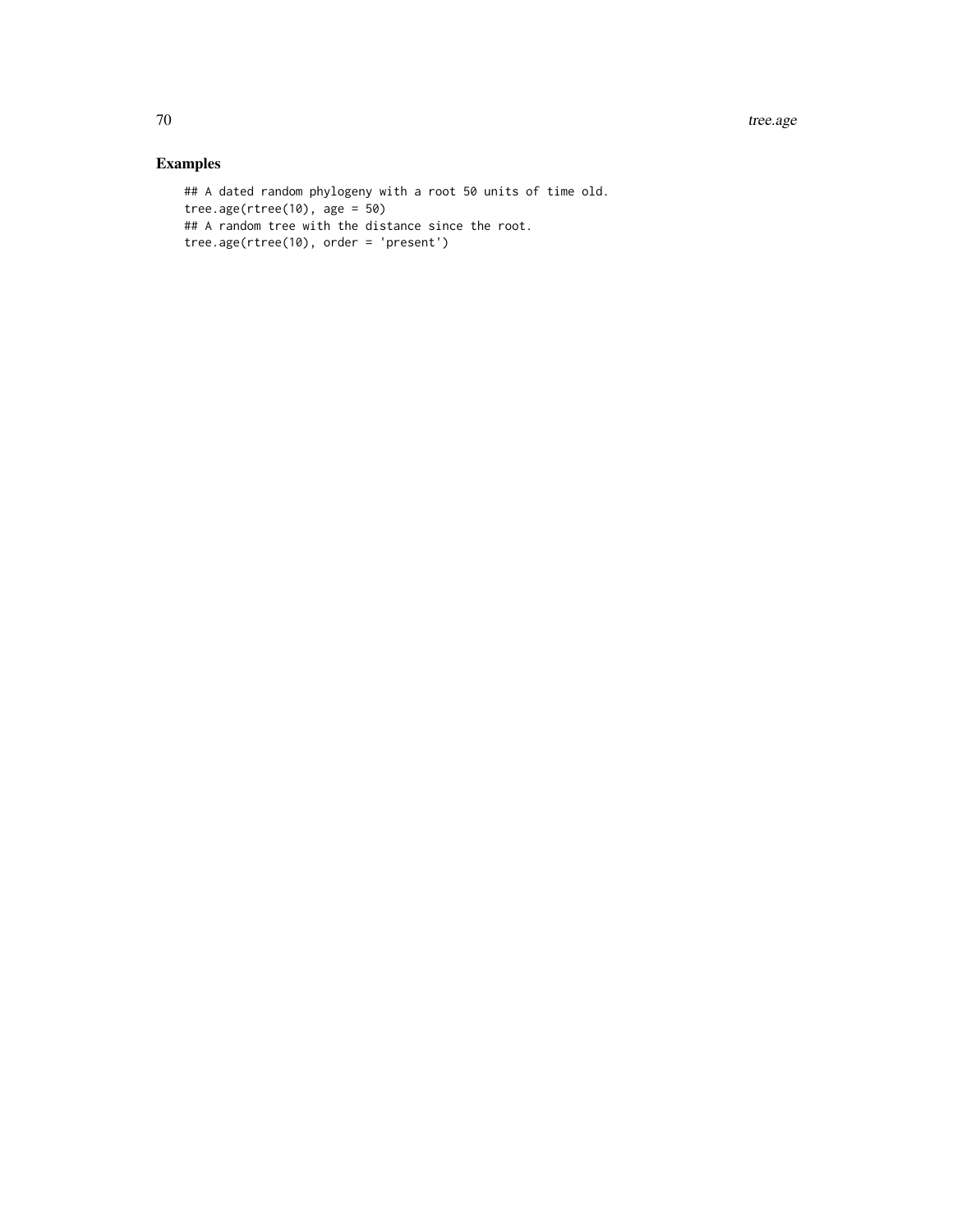# **Index**

∗Topic cladistic, dispRity-package, [3](#page-2-1) ∗Topic disparity, dispRity-package, [3](#page-2-1) ∗Topic ecology dispRity-package, [3](#page-2-1) ∗Topic morphometric, dispRity-package, [3](#page-2-1) ∗Topic ordination, dispRity-package, [3](#page-2-1) ∗Topic phylogeny, dispRity-package, [3](#page-2-1)

```
adonis, 3, 4
adonis.dispRity, 3, 68
ancestral.dist, 49
ancestral.dist (dispRity.metric), 24
apply.NA, 5
as.randtest, 50
```

```
bartlett.test, 41, 47
BeckLee, 7, 8, 21
BeckLee_ages (BeckLee), 7
BeckLee_disparity, 7
BeckLee_mat50 (BeckLee), 7
BeckLee_mat99 (BeckLee), 7
BeckLee_tree (BeckLee), 7
bhatt.coeff, 8, 68
boot.matrix, 8, 9, 14–16, 18, 20–23, 27–29,
        34, 57, 61
bw.nrd0, 8
```
centroids, *[21](#page-20-0)*, *[49](#page-48-0)* centroids *(*dispRity.metric*)*, [24](#page-23-2) char.diff, [11,](#page-10-1) *[53](#page-52-0)* check.morpho, [12,](#page-11-1) *[36](#page-35-0)*, *[60](#page-59-0)* chol, *[64](#page-63-1)* chrono.subsets, *[4](#page-3-0)*, *[8](#page-7-1)[–10](#page-9-0)*, [13,](#page-12-1) *[16](#page-15-0)*, *[18](#page-17-0)*, *[20–](#page-19-0)[23](#page-22-0)*, *[29](#page-28-0)[–31](#page-30-0)*, *[34,](#page-33-0) [35](#page-34-0)*, *[54](#page-53-1)*, *[57](#page-56-0)*, *[61,](#page-60-0) [62](#page-61-1)*, *[69](#page-68-0)* CI, *[13](#page-12-1)*

Claddis.ordination, [15](#page-14-0) clean.data, [16](#page-15-0) cmdscale, *[16](#page-15-0)*, *[24](#page-23-2)* combine.subsets, [17](#page-16-0) convhull.surface *(*dispRity.metric*)*, [24](#page-23-2) convhull.volume *(*dispRity.metric*)*, [24](#page-23-2) convhulln, *[24](#page-23-2)* crown.stem, [18,](#page-17-0) *[20](#page-19-0)* cust.series *(*custom.subsets*)*, [19](#page-18-1) cust.subsets, *[10](#page-9-0)*, *[15](#page-14-0)* cust.subsets *(*custom.subsets*)*, [19](#page-18-1) custom.series *(*custom.subsets*)*, [19](#page-18-1) custom.subsets, *[4](#page-3-0)*, *[9](#page-8-1)*, *[16](#page-15-0)*, *[18,](#page-17-0) [19](#page-18-1)*, [19,](#page-18-1) *[22,](#page-21-1) [23](#page-22-0)*, *[27,](#page-26-0) [28](#page-27-0)*, *[30](#page-29-0)*, *[34](#page-33-0)*, *[57](#page-56-0)*, *[61](#page-60-0)*

```
diagonal (dispRity.metric), 24
dimension.level1.fun (dispRity.metric),
        24
dimension.level2.fun (dispRity.metric),
        24
dimension.level3.fun (dispRity.metric),
        24
disparity, 21
dispRity, 8, 10, 15, 16, 18, 20, 21, 22, 25, 27,
        29, 30, 32, 34, 37, 39, 49, 55, 57, 59,
        61, 63, 66, 68
dispRity-package, 3
dispRity.metric, 22, 23, 24, 28, 29, 39, 49
dispRity.per.group, 27
28
dist, 4
dist.hamming, 12
dtt, 30
dtt.dispRity, 30
```
ellipse.volume *(*dispRity.metric*)*, [24](#page-23-2) extinction.subsets, [31](#page-30-0) extract.dispRity, [32,](#page-31-1) *[37](#page-36-1)*, *[63](#page-62-0)*

fetch.matrix *(*matrix.dispRity*)*, [40](#page-39-0)